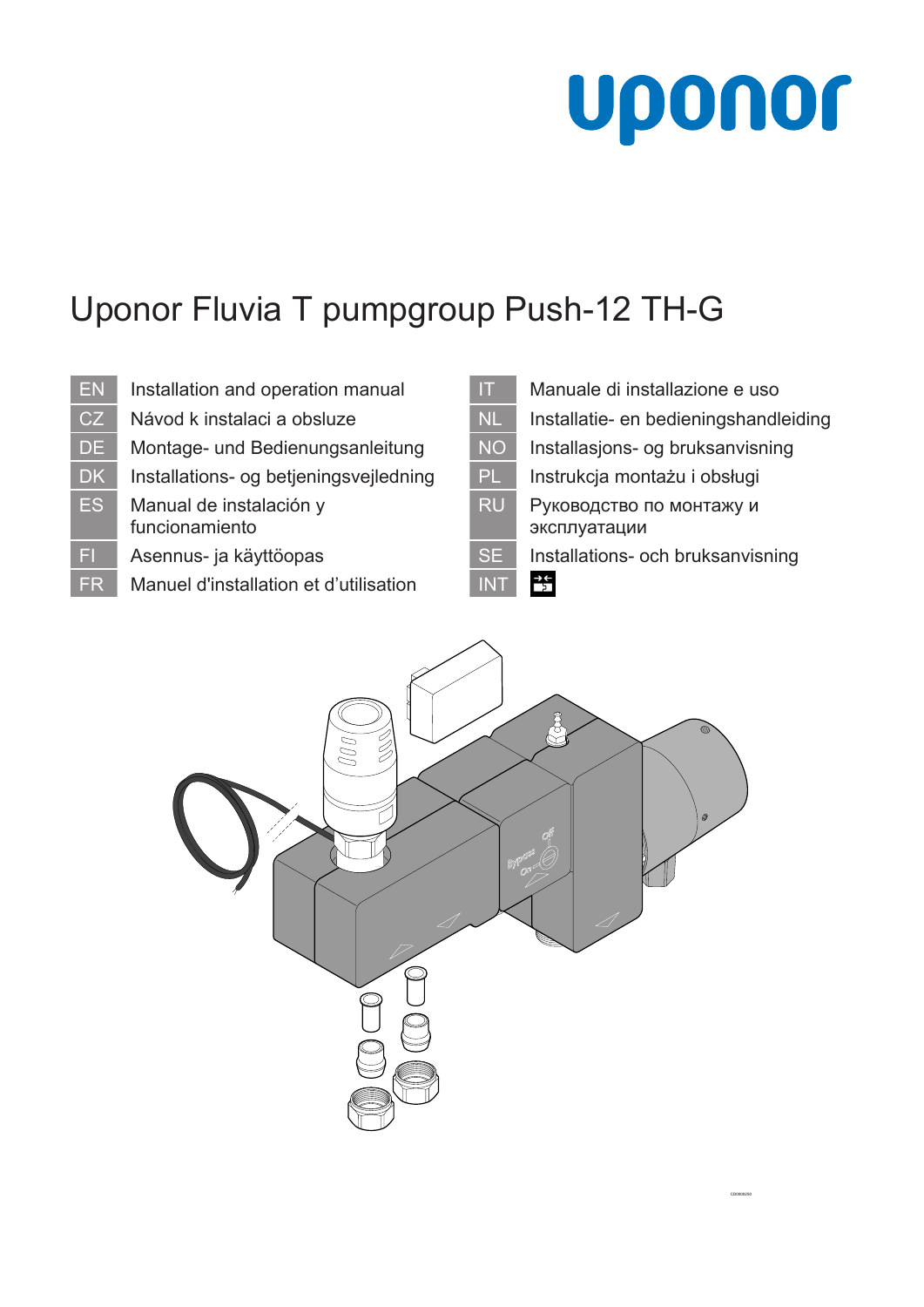## **Table of contents**

日

 $\mathbf C$ 

D

D

E

E

N

N<sub>C</sub>

F

R

S

| 1<br>$\overline{2}$ |                                                    |  |
|---------------------|----------------------------------------------------|--|
|                     |                                                    |  |
| 1<br>$\overline{2}$ |                                                    |  |
|                     |                                                    |  |
| 1<br>2              |                                                    |  |
|                     |                                                    |  |
| 1<br>2              |                                                    |  |
|                     |                                                    |  |
| 1                   | Derechos de propiedad intelectual y exención de    |  |
| 2                   |                                                    |  |
| 1                   | Tekijänoikeudet ja vastuuvapauslauseke 13          |  |
| 2                   |                                                    |  |
|                     |                                                    |  |
| 1<br>2              | Droits d'auteur et avis de non-responsabilité 15   |  |
|                     | $\mathbf{r}$ and $\mathbf{r}$                      |  |
| 1<br>$\overline{2}$ |                                                    |  |
|                     |                                                    |  |
| 1<br>2              | Auteursrecht en afwijzing van aansprakelijkheid 19 |  |
|                     |                                                    |  |
| 1<br>2              |                                                    |  |
|                     |                                                    |  |

| PI.         |                                                   | 23 |
|-------------|---------------------------------------------------|----|
| $\mathbf 1$ | Prawo autorskie i wyłączenie odpowiedzialności 23 |    |
| 2           |                                                   |    |
|             |                                                   | 25 |
|             |                                                   |    |
| 1           | Авторские права и отказ от ответственности 25     |    |
| 2           |                                                   |    |
|             |                                                   |    |
|             |                                                   |    |
| 1           |                                                   |    |
| ◠           | $\Box$                                            | റഠ |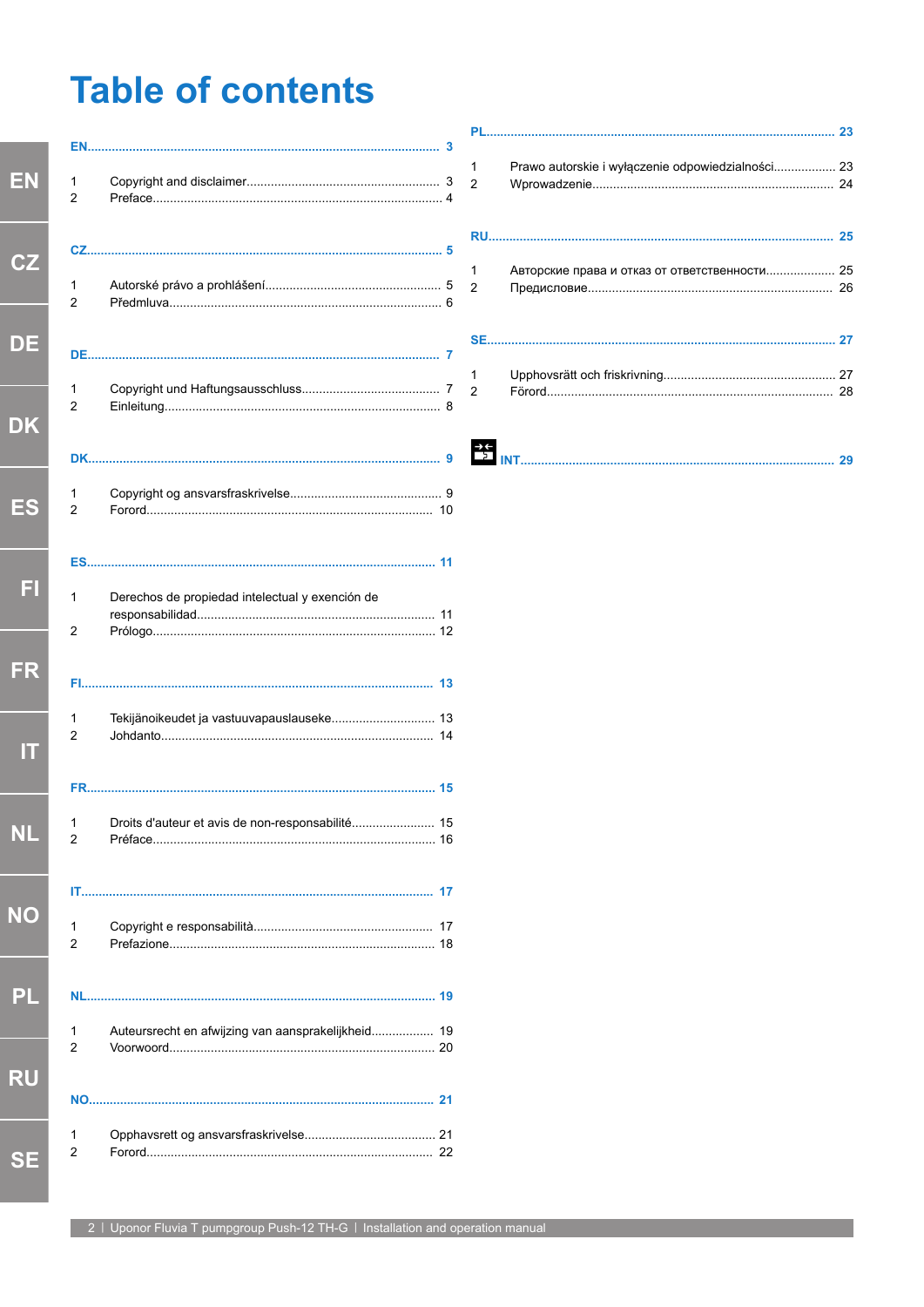## Uponor Fluvia T pumpgroup Push-12 TH-G

Installation and operation manual

## <span id="page-2-0"></span>**1 Copyright and disclaimer**

Uponor has prepared this installation and operation manual and all the content included solely for information purposes. The contents of the manual (including graphics, logos, icons, text, and images) are copyrighted and protected by worldwide copyright laws and treaty provisions. You agree to comply with all copyright laws worldwide in your use of the manual. Modification or use of any of the contents of the manual for any other purpose is a violation of Uponor's copyright, trademark and other proprietary rights.

The presumption for the manual is that the safety measures have been fully complied with and, further, that the Uponor Fluvia T pump group, including any components that are part of such system, covered by the manual:

- is selected, planned and installed and put into operation by a licensed and competent planner and installer in compliance with current (at the time of installation) installation instructions provided by Uponor as well as in compliance with all applicable building and plumbing codes and other requirements and guidelines;
- has not been (temporarily or continuously) exposed to temperatures, pressure and/or voltages that exceed the limits printed on the products or stated in any instructions supplied by Uponor;
- remain in its originally installed location and is not repaired, replaced or interfered with, without prior written consent of Uponor;
- is connected to potable water supplies or compatible plumbing, heating and/or cooling products approved or specified by Uponor;
- is not connected to or used with non-Uponor products, parts or components except for those approved or specified by Uponor; and
- does not show evidence of tampering, mishandling, insufficient maintenance, improper storage, neglect or accidental damage before installation and being put into operation.

While Uponor has made efforts to ensure that the manual is accurate, Uponor does not guarantee or warrant the accuracy of the information contained herein. Uponor reserves the right to modify the specifications and features described herein, or discontinue manufacture of the Uponor products described at any time without prior notice or obligation. The manual is provided "as is" without warranties of any kind, either expressed or implied. The information should be independently verified before using it in any manner.

#### **To the fullest extent permissible, Uponor disclaims all warranties, expressed or implied, including, but not limited to, the implied warranties of merchantability, fitness for particular purpose and non-infringement.**

This disclaimer applies to, but is not limited to, the accuracy, reliability or correctness of the manual.

**Under no circumstances shall Uponor be liable for any indirect, special, incidental or consequential damages or loss that result from the use of or the inability to use the materials or information in the manual, or any claim attributable to errors, omission or other inaccuracies in the manual, even if Uponor has been advised of the possibility of such damages.**

**This disclaimer and any provisions in the manual do not limit any statutory rights of consumers.**

**EN**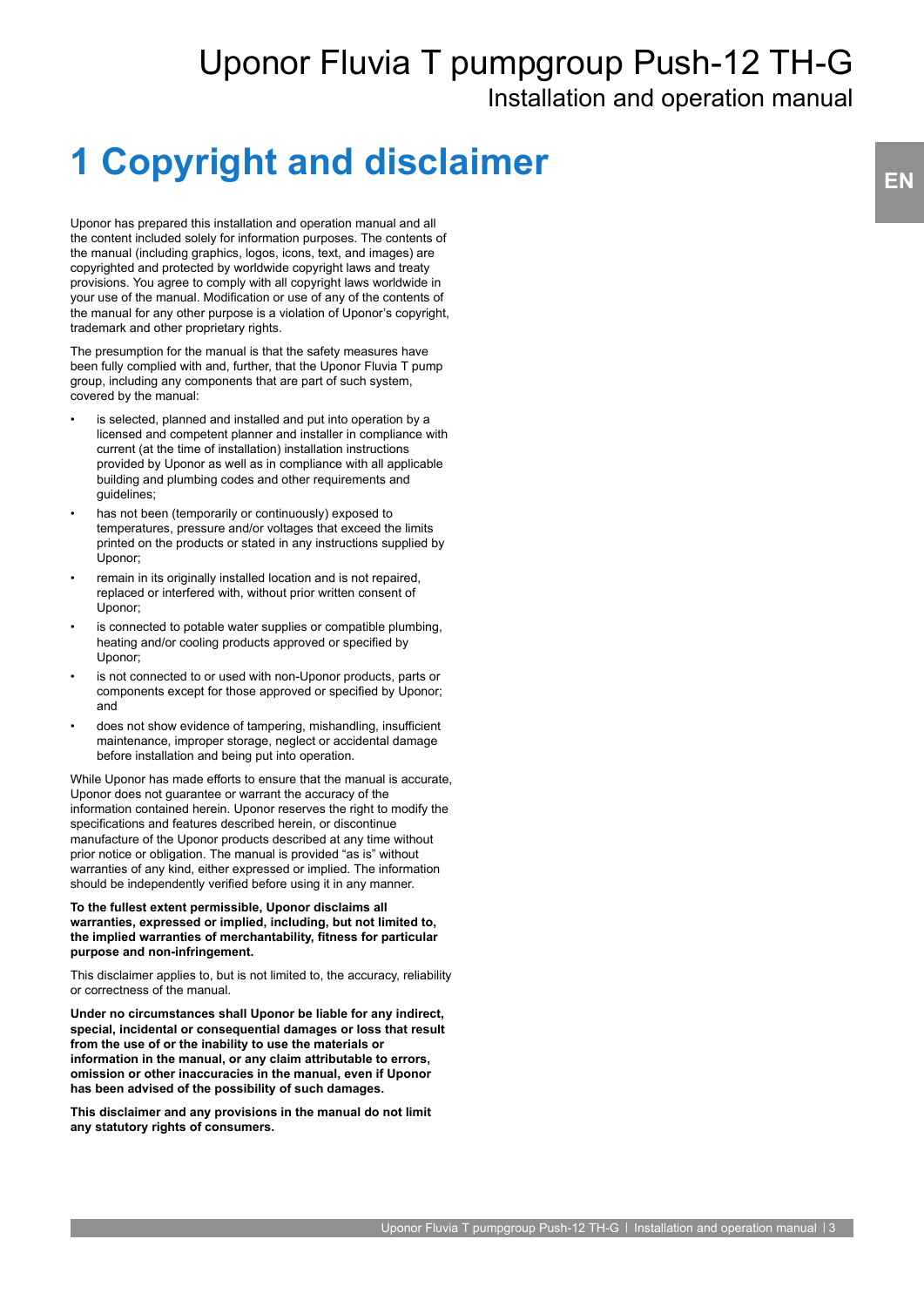## <span id="page-3-0"></span>**2 Preface**

The manual shows an example of a Uponor Fluvia T pumpgroup variant used for regulating the surface temperatures of underfloor or wall heating system in the rooms (or bathrooms) on the basis of room temperature. Information about other variations, as well as further technical data can be found in the "Uponor Fluvia T pumpgroup Push-12, Technical Information".

This installation and operation manual describes how to install and operate the components of the system.

## 2.1 Safety instructions

## Warnings used in this manual

The following symbols are used in Uponor documentation to indicate special precautions when installing and operating any Uponor equipment:

| STOP | <b>Warning!</b>                                                             |
|------|-----------------------------------------------------------------------------|
|      | Risk of injury. Ignoring warnings can cause injury or<br>damage components. |
|      | <b>Caution!</b>                                                             |
|      | Ignoring cautions can cause malfunctions.                                   |
|      | <b>Note</b>                                                                 |
|      | Important information to the section in the manual.                         |

### Power



## **Warning!**

The Uponor system uses 50 Hz, 230 V AC power. In case of emergency, immediately disconnect the power.

## Technical constraints



#### **Caution!**

To avoid interference, keep installation/data cables away from power cables of more than 50 V.

### Safety measures

Conform to the following measures when installing and operating any Uponor equipment:

- Read and follow the instructions in the installation and operation manual.
- Installation must be performed by a competent person in accordance with local regulations.
- It is prohibited to make changes or modifications not specified in this manual.
- All power supplies must be switched off before starting any wiring work.
- Do not use water to clean Uponor components.
- Do not expose the Uponor components to flammable vapours or gases.

Uponor cannot accept any responsibility for damage or breakdown that can result from ignoring these instructions.

## 2.2 Correct disposal of this product (Waste Electrical and Electronic Equipment)

### **Note**



Applicable in the European Union and other European countries with separate collection systems

 This marking shown on the product or its literature indicates that it should not be disposed with other household wasted at the end of its working life. To prevent possible harm to the environment or human health from uncontrolled waste disposal, please separate this from other types of wastes and recycle it responsibly to promote the sustainable reuse of material resources.

Household users should contact either the retailer where they purchased this product, or their local government office, for details of where and how they can take this item for environmentally safe recycling.

Business users should contact their supplier and check the terms and conditions of the purchase contract. This product should not be mixed with other commercial wastes of disposal.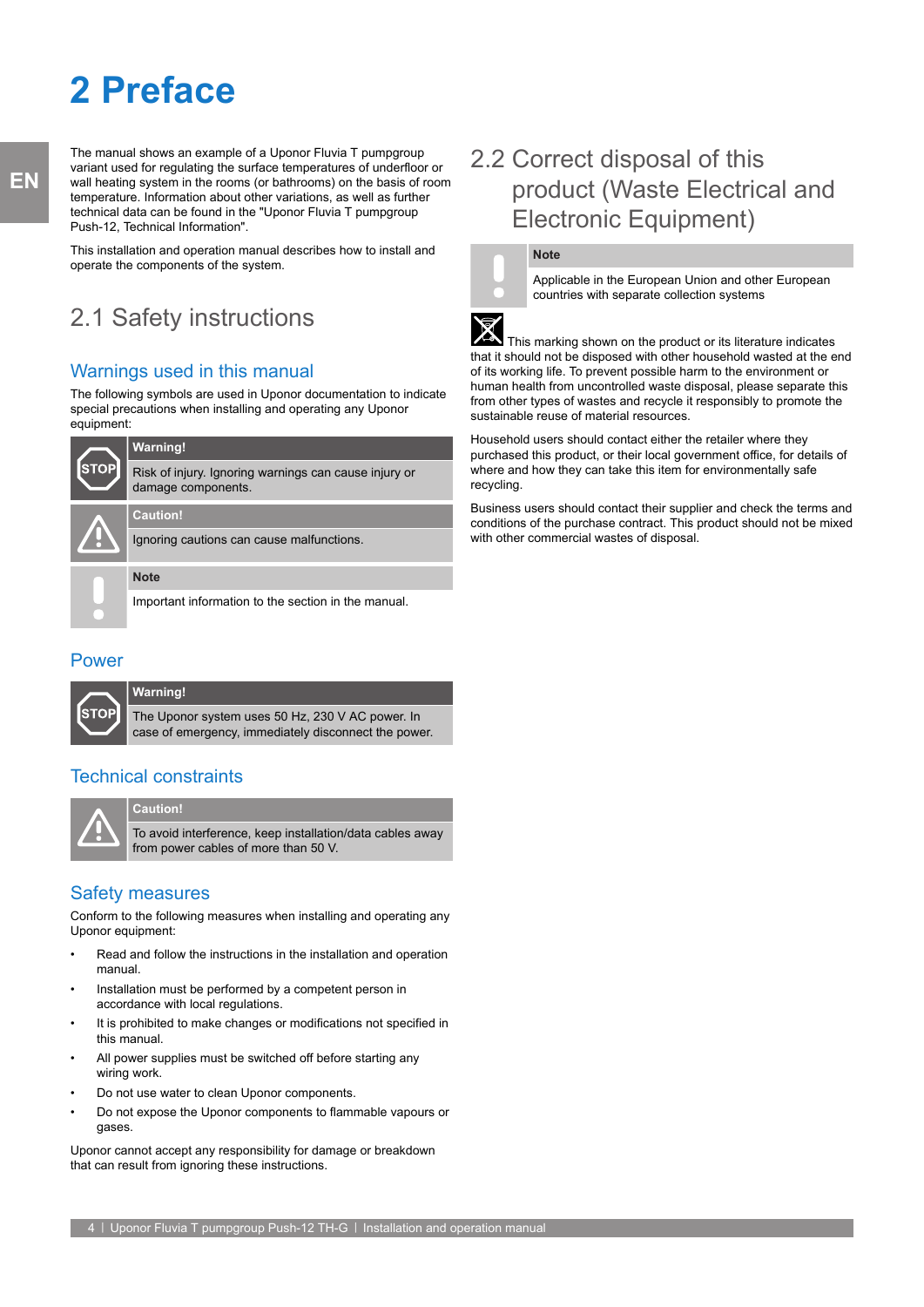## Uponor Fluvia T pumpgroup Push-12 TH-G

Návod k instalaci a obsluze

## <span id="page-4-0"></span>**1 Autorské právo a prohlášení**

Společnost Uponor tento návod k instalaci a obsluze a veškerý jeho obsah sestavila výhradně pro informační účely. Obsah návodu (včetně grafiky, log, symbolů, textu a obrázků) je chráněn autorskými právy a ustanoveními mezinárodních zákonů a dohod o autorském právu. Při používání tohoto návodu souhlasíte s dodržováním všech mezinárodních zákonů o autorském právu. Úprava nebo použití jakékoli části tohoto návodu pro jiný účel představuje porušení autorského práva společnosti Uponor, její ochranné známky a jiných vlastnických práv.

Tento návod předpokládá, že byla beze zbytku dodržena bezpečnostní opatření, a že skupina čerpadel Uponor Fluvia T včetně všech jejich součástí, kterých se tento návod týká:

- byl zvolen, naprojektován, nainstalován a uveden do provozu oprávněným a kompetentním pracovníkem pro projektování a instalace v souladu s aktuálními (v době instalace) pokyny k instalaci poskytovanými společností Uponor a rovněž v souladu se všemi platnými stavebními a instalatérskými předpisy a jinými požadavky a směrnicemi;
- nebyl (dočasně nebo trvale) vystaven teplotám, tlaku nebo napětí, které přesahuje mezní hodnoty vytištěné na výrobcích nebo uvedené v pokynech dodaných společností Uponor;
- zůstává na svém původním instalačním místě a nebyl opravován, přemisťován, ani do něj nebylo zasaženo bez předchozího souhlasu společnosti Uponor;
- je připojen k přívodu pitné vody nebo kompatibilnímu potrubí, topení nebo chlazení schválenému nebo určenému společností Uponor;
- není připojen nebo používán s výrobky, díly nebo součástmi nepocházejícími od společnosti Uponor, vyjma těch, které jsou společností Uponor schváleny nebo určeny; a
- nevykazuje před instalací a při uvádění do provozu známky narušení, špatného zacházení, nedostatečné údržby, nesprávného uskladnění, zanedbání nebo náhodného poškození.

I když společnost Uponor vynaložila snahu o zajištění přesnosti tohoto návodu, nezaručuje ani negarantuje přesnost zde uvedených informací. Společnost Uponor si vyhrazuje právo kdykoli bez předchozího upozornění nebo informační povinnosti upravit specifikace a vlastnosti popsané v tomto dokumentu nebo výrobu produktů Uponor ukončit. Tento návod je poskytován "tak, jak je", bez záruk jakéhokoli druhu, ať výslovných nebo předpokládaných. Informace by měly být před jakýmkoli používáním nezávisle ověřeny.

#### **Společnost Uponor se v nejširším možném rozsahu zříká jakékoli záruky, ať výslovné či předpokládané, např. včetně předpokládané záruky prodejnosti, vhodnosti pro konkrétní účel a neporušení.**

Tato výluka odpovědnosti se vztahuje např. na přesnost, spolehlivost či správnost návodu.

**Společnost Uponor neponese v žádném případě odpovědnost za jakékoli nepřímé, zvláštní, náhodné nebo následné škody nebo ztráty vzniklé v důsledku použití nebo absence použití materiálů nebo informací uvedených v návodu, ani nebude vystavena právním nárokům, které se opírají o chyby, opomenutí nebo jiné nepřesnosti v návodu, i když byla společnost Uponor na možnost takových nároků na odškodnění upozorněna.**

**Tato výluka odpovědnosti ani žádná ustanovení v tomto návodu neomezují žádná zákonná práva spotřebitelů.**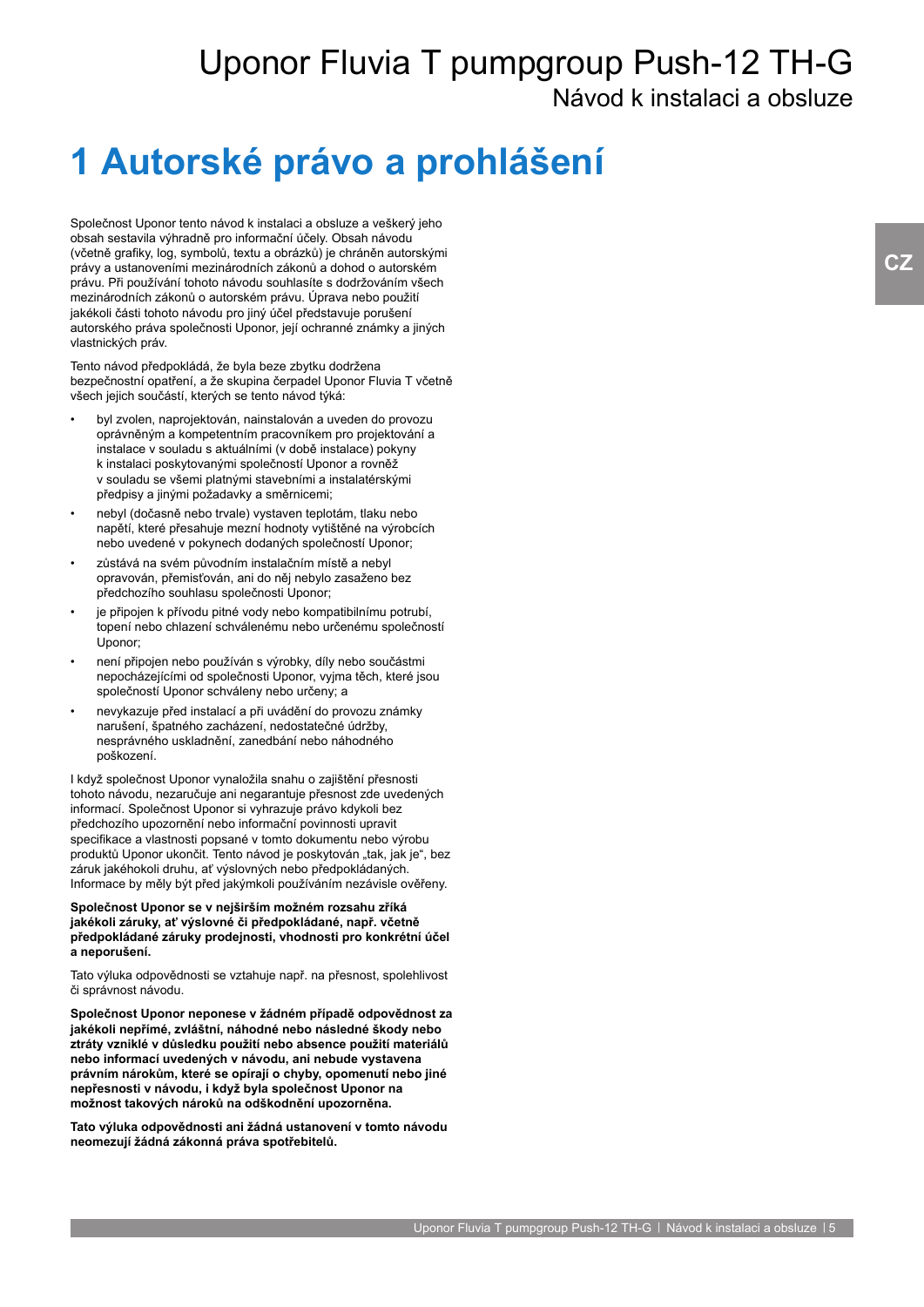## <span id="page-5-0"></span>**2 Předmluva**

Tento návod ukazuje příklad varianty skupiny čerpadel Uponor Fluvia T používané k regulaci povrchových teplot podlahového nebo stěnového vytápění v místnostech (nebo koupelnách) podle teploty v místnosti. Informace o dalších variantách a další technické údaje viz "Skupina čerpadel Uponor Fluvia T Push-12, technické údaje".

Návod k instalaci a obsluze popisuje instalaci a používání součástí systému.

## 2.1 Bezpečnostní pokyny

## Výstrahy použité v tomto návodu

Následující symboly jsou v dokumentaci Uponor použity k označení zvláštních opatření při instalaci a obsluze jakéhokoli zařízení Uponor:



Riziko poranění. Budete-li ignorovat výstrahy, může dojít k poranění nebo poškození součástí.

**Upozornění!**

**Výstraha!**

Budete-li ignorovat upozornění, může dojít k poruchám.

### **POZNÁMKA!**

Důležité informace v dané části návodu.

## Napájení



### **Výstraha!**

Systém Uponor využívá napájení 230 V~, 50 Hz. V nouzových případech napájení neprodleně odpojte.

## Technická omezení



### **Upozornění!**

Abyste se vyvarovali rušení, udržujte instalační/datové kabely mimo napájecí kabely s více než 50 V.

## Bezpečnostní opatření

Při instalaci a obsluze zařízení Uponor dodržujte tato opatření:

- Přečtěte si a dodržujte pokyny v návodu k instalaci a obsluze.
- Instalaci musí provádět kompetentní osoba v souladu s místními předpisy.
- Je zakázáno provádět změny nebo úpravy, které nejsou uvedeny v tomto návodu.
- Před zahájením elektroinstalačních prací musí být odpojeno veškeré napájení.
- K čištění součástí zařízení Uponor nepoužívejte vodu.
- Nevystavujte součásti zařízení Uponor hořlavým výparům nebo plynům.

Společnost Uponor nepřejímá žádnou zodpovědnost za škody nebo poruchy, které vzniknou ignorováním těchto pokynů.

## 2.2 Správná likvidace tohoto výrobku (odpadní elektrické a elektronické zařízení)

### **POZNÁMKA!**



Platí pro země Evropské unie a další evropské země se systémy separovaného sběru druhotných surovin.

Tato značka uvedená na výrobku nebo v této dokumentaci označuje, že zařízení by nemělo být na konci svého cyklu životnosti likvidováno společně s domácím odpadem. Aby nedocházelo k možnému poškození životního prostředí nebo lidského zdraví v důsledku neřízené likvidace odpadu, oddělte tento odpad od jiných typů odpadů a recyklujte jej odpovědným způsobem tak, abyste podpořili udržitelné opětovné používání materiálových zdrojů.

Domácí uživatelé musí kontaktovat maloobchodního prodejce, u něhož produkt zakoupili, nebo místní správní orgán, kde jim budou poskytnuty informace o tom, kde a jak mohou tento výrobek ekologickým způsobem recyklovat.

Komerční uživatelé musí kontaktovat svého dodavatele a ověřit si smluvní podmínky stanovené v kupní smlouvě. Tento výrobek nesmí být likvidován společně s ostatním odpadem.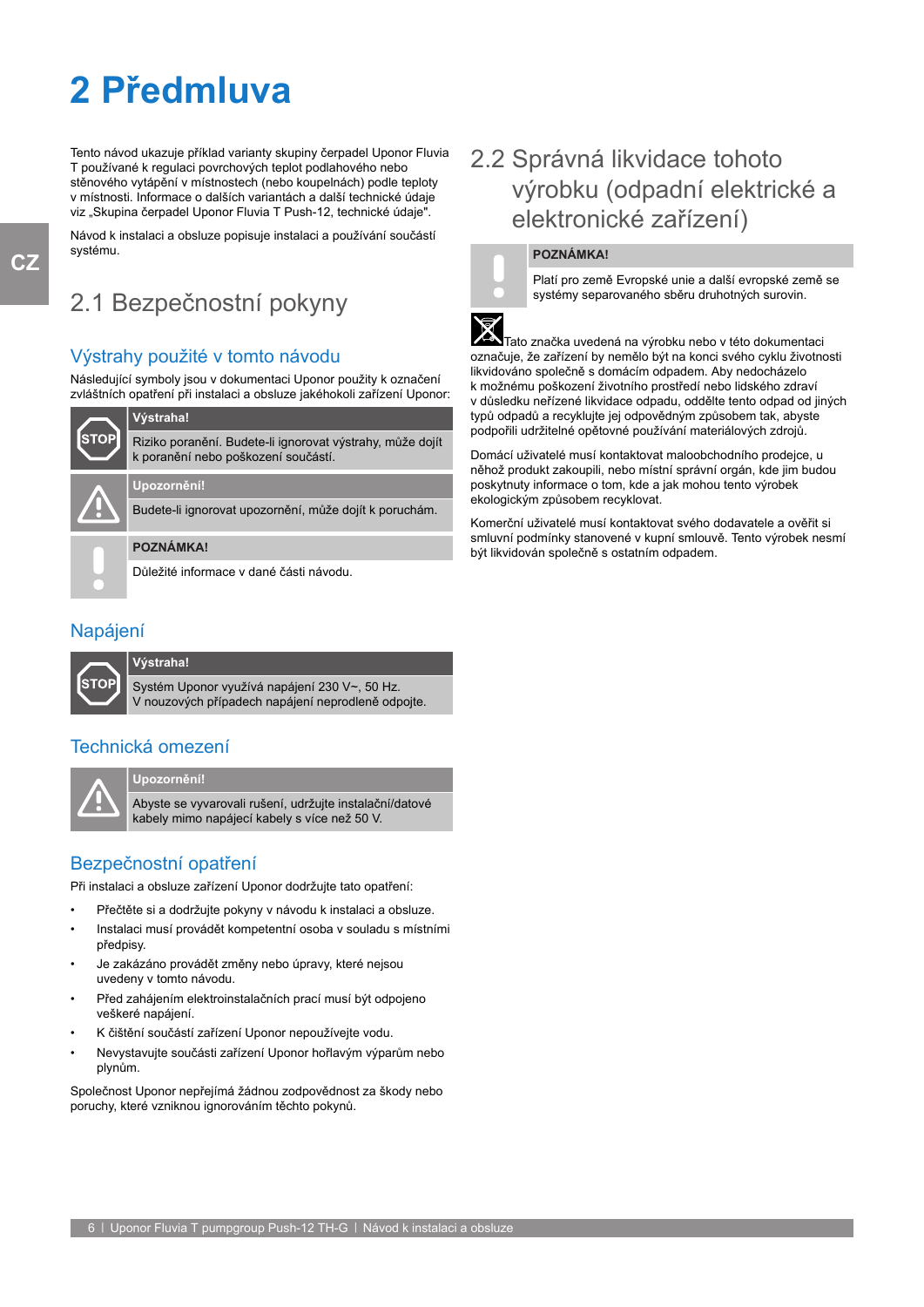## Uponor Fluvia T pumpgroup Push-12 TH-G Montage- und Bedienungsanleitung

## <span id="page-6-0"></span>**1 Copyright und Haftungsausschluss**

Die Montage- und Bedienungsanleitung und ihre Inhalte wurden ausschließlich zu Informationszwecken zusammengestellt. Der Inhalt der Anleitung (einschl. Grafiken, Logos, Symbolen, Texten und Abbildungen) wird durch internationale Urheberrechte und Vertragsklauseln geschützt. Durch die Verwendung dieser Anleitung erklären Sie sich mit allen weltweiten Urheberrechtsgesetzen einverstanden. Modifikationen oder die Benutzung der Inhalte der Anleitung zu anderen Zwecken ist ein Verstoß gegen Uponors Urheberrecht, Warenzeichen oder andere Eigentumsrechte.

Wir gehen in dieser Anleitung davon aus, dass alle Sicherheitsmaßnahmen beachtet wurden und dass die in dieser Anleitung beschriebene Uponor Fluvia T Pumpengruppe einschließlich aller Bauteile:

- von einem lizenzierten und kompetenten Planer und Monteur ausgewählt, geplant, installiert und in Betrieb genommen wird, und zwar unter Beachtung der (zum Zeitpunkt der Installation geltenden) Installationsanweisungen von Uponor und aller geltenden Bau- und Installationsvorschriften und anderer relevanter Vorschriften und Richtlinien;
- nicht (vorübergehend oder dauerhaft) Temperaturen, Drücken und/oder Spannungen ausgesetzt wird, die die auf dem Produkt oder in einer Anleitung von Uponor angegebenen Grenzen überschreiten;
- an seinem ursprünglichen Installationsort verbleibt und nicht ohne die vorherige schriftliche Zustimmung von Uponor repariert, ausgetauscht oder auf sonstige Art modifiziert wird;
- an einen Brauchwasseranschluss oder geeignete zugelassene oder von Uponor angegebene Installations-, Heiz- und/oder Kühlsysteme angeschlossen wird;
- nicht an Produkte, Teile oder Komponenten von Fremdherstellern angeschlossen wird oder mit ihnen gebraucht wird, die nicht von Uponor zugelassen oder angegeben wurden;
- vor der Installation und Inbetriebnahme keine Spuren von Manipulation, unsachgemäßer Handhabung, ungenügender Instandhaltung, unsachgemäßer Lagerung, mangelhafter Sorgfalt oder anderen Beschädigungen aufweist.

Uponor hat alle Anstrengungen unternommen, um die Richtigkeit der Anleitung zu gewährleisten. Uponor kann dennoch keine Garantie oder Gewährleistung für die Richtigkeit der in der Anleitung enthaltenen Informationen übernehmen. Uponor behält sich das Recht vor, jederzeit und ohne vorherige Ankündigung oder sonstige Verpflichtung die in dieser Anleitung enthaltenen Spezifikationen und Leistungsmerkmale zu ändern und die Herstellung der Uponor-Produkte einzustellen. Die Anleitung wird ohne Gewähr und ohne Garantien jedweder Art, weder ausdrücklich noch implizit, zur Verfügung gestellt. Die Informationen sollten vor der Verwendung unabhängig überprüft werden.

**Im vollsten zulässigen Umfang lehnt Uponor sämtliche ausdrücklichen oder implizierten Gewährleistungen jeglicher Art ab, darunter, jedoch ohne Einschränkung auf, implizierte Gewährleistungen der allgemeinen Gebrauchstauglichkeit, Eignung für einen bestimmten Zweck und Nichtverletzung von Rechten Dritter.**

Dieser Haftungsausschluss gilt für, ist aber nicht beschränkt auf die Genauigkeit, Zuverlässigkeit und Richtigkeit der Anleitung.

**In keinem Falle haftet Uponor für irgendwelche indirekten, besonderen, beiläufigen oder Folgeschäden oder Verluste, die aus dem Gebrauch oder dem Unvermögen des Gebrauches der im Handbuch enthaltenen Materialien oder Informationen resultieren, oder für irgendwelche Fehler, Auslassungen oder**

**andere Ungenauigkeiten im Handbuch, selbst in Fällen, in denen Uponor auf die Möglichkeit solcher Schäden hingewiesen wurde.**

**Dieser Haftungsausschluss sowie alle Anweisungen in der Anleitung schränken in keiner Weise die gesetzlichen Verbraucherschutzrechte ein.**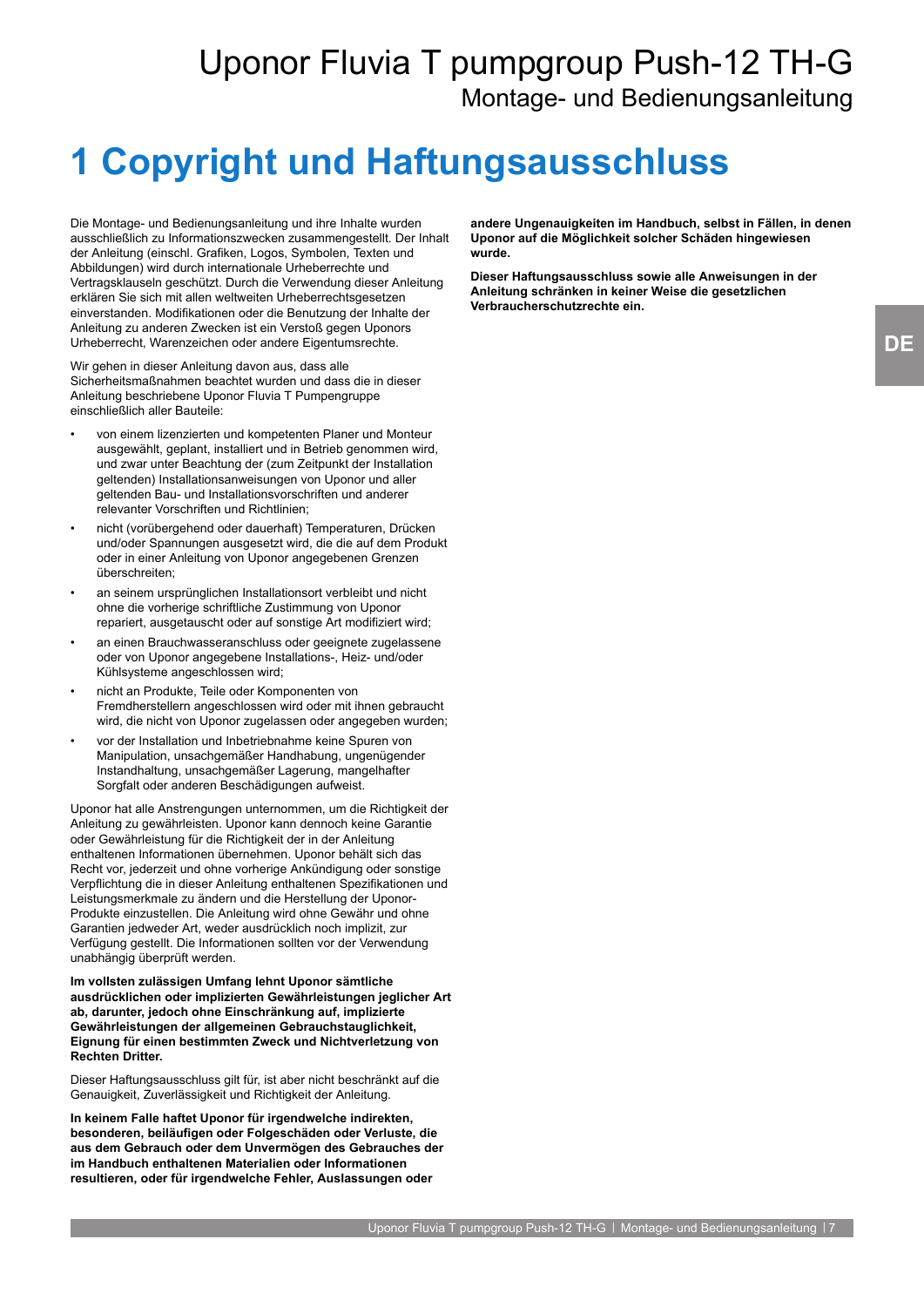## <span id="page-7-0"></span>**2 Einleitung**

Das Handbuch zeigt beispielhaft eine Pumpengruppenvariante Uponor Fluvia T zur Regelung der Oberflächentemperaturen von Fußboden- oder Wandheizungen in Räumen (oder Bädern) auf Basis der Raumtemperatur. Informationen zu anderen Varianten sowie weitere technischen Daten sind der "Technischen Info Uponor Fluvia T Pumpengruppe Push-12" zu entnehmen.

Diese Montage- und Bedienungsanleitung beschreibt die Montage und Bedienung der Bestandteile des Systems.

## 2.1 Sicherheitsvorschriften

### In dieser Anleitung verwendete Symbole

In der Uponor-Dokumentation werden folgende Symbole verwendet, um auf besondere Vorsichtsmaßnahmen bei Montage und Betrieb von Uponor Produkten aufmerksam zu machen:

| <b>STOP</b>  | <b>Warnung!</b>                                                                                     |
|--------------|-----------------------------------------------------------------------------------------------------|
|              | Verletzungsgefahr. Die Nichtbeachtung von Warnungen<br>kann zu Verletzungen und Sachschäden führen. |
| $\mathbf{r}$ | Achtung!                                                                                            |
|              | Die Nichtbeachtung von Vorsichtsmaßnahmen kann zu<br>technischen Störungen führen.                  |
|              | <b>HINWEIS!</b>                                                                                     |
|              | Wichtige Informationen zum Abschnitt im Handbuch.                                                   |
|              |                                                                                                     |

## **Stromversorgung**



#### **Warnung!**

Das Uponor System wird mit 230 V AC 50 Hz gespeist. Unterbrechen Sie in einem Notfall sofort die Stromversorgung.

## Technische Einschränkungen



**Achtung!**

Um Störungen zu vermeiden, dürfen die Installations-/ Datenkabel nicht in der Nähe von spannungsführenden Kabeln > 50 V verlegt werden.

### Sicherheitsmaßnahmen

Bei Montage und Betrieb von Uponor Produkten ist Folgendes zu beachten:

- Lesen und befolgen Sie die Anweisungen in der Montage- und Bedienungsanleitung.
- Die Installation muss von einem qualifizierten Fachmann in Übereinstimmung mit den vor Ort geltenden Vorschriften durchgeführt werden.
- In diesem Handbuch nicht beschriebene Umbauten oder Veränderungen sind unzulässig.
- Die Verdrahtung muss bei ausgeschalteter Spannungsversorgung erfolgen.
- Zur Reinigung von Uponor Komponenten darf kein Wasser verwendet werden.

• Die Uponor Komponenten dürfen keinen entzündlichen Dämpfen oder Gasen ausgesetzt werden.

Uponor lehnt im Falle von auf die Nichtbeachtung dieser Anweisungen zurückzuführenden Beschädigungen oder Störungen jede Haftung ab.

## 2.2 Vorschriftsmäßige Entsorgung dieses Produkts (Elektro- und Elektronik-Altgeräte)

### **HINWEIS!**

Gültig für die Europäischen Union und andere europäische Länder mit getrennten Sammelsystemen.



 Diese auf dem Produkt angebrachte oder in den zugehörigen Anleitungen genannte Kennzeichnung bedeutet, dass das Produkt am Ende seiner Lebensdauer nicht zusammen mit anderen Haushaltsabfällen entsorgt werden darf. Zur Vorbeugung eventueller Verletzungen/Schäden von Mensch und Umwelt durch unkontrollierte Müllentsorgung bitten wir Sie, im Sinne einer nachhaltigen Wiederverwendung, dieses Produkt von anderen Abfällen getrennt zu behandeln und verantwortungsvoll zu entsorgen.

Private Nutzer wenden sich an den Verkäufer, bei dem das Produkt gekauft wurde, oder kontaktieren die zuständigen Behörden, um in Erfahrung zu bringen, wie sie das Gerät auf umweltfreundliche Weise recyceln können.

Gewerbliche Nutzer werden gebeten, sich mit ihren Lieferanten in Verbindung zu setzen und die Bedingungen ihres Verkaufsvertrags nachzulesen. Dieses Produkt darf nicht mit anderen gewerblichen Abfällen zusammen entsorgt werden.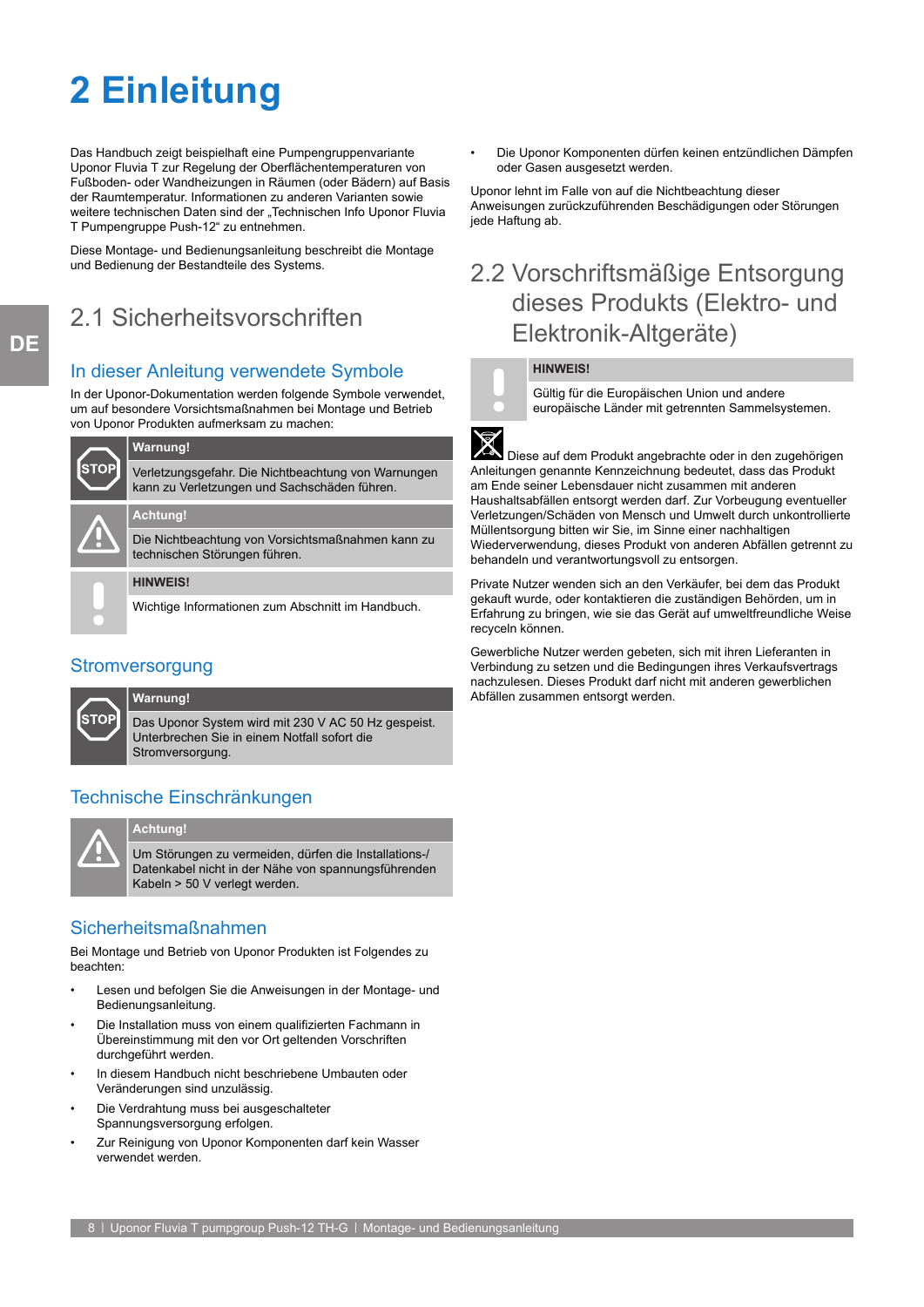## Uponor Fluvia T pumpgroup Push-12 TH-G Installations- og betjeningsvejledning

## <span id="page-8-0"></span>**1 Copyright og ansvarsfraskrivelse**

Denne installations- og betjeningsvejledning er udarbejdet af Uponor, og alt indhold er udelukkende til informationsformål. Indholdet af vejledningen (inklusive grafik, logoer, ikoner, tekst og billeder) er omfattet af ophavsret og beskyttet af verdensomspændende lovgivning om ophavsret og traktatbestemmelser. Du accepterer at overholde alle love vedrørende ophavsret over hele verden ved brug af vejledningen. Ændring eller brug af vejledningens indhold til andre formål er en overtrædelse af Uponors ophavsret, varemærke- og andre ejendomsrettigheder.

Det forudsættes i vejledningen, at sikkerhedsforanstaltningerne er blevet overholdt til punkt og prikke, og at Uponor Fluvia Tpumpegruppen, inklusive alle komponenter, som er en del af dette system, og som er omfattet af vejledningen:

- vælges, planlægges, installeres og sættes i drift af en autoriseret og kompetent planlægger og installatør i overensstemmelse med de aktuelle (på installationstidspunktet) instruktioner i installation fra Uponor samt i overensstemmelse med alle gældende regler for bygge- og blikkenslagerarbejde og andre krav og retningslinjer;
- ikke er blevet udsat (midlertidigt eller konstant) for temperaturer, tryk og/eller spændinger, der overstiger grænserne, der er trykt på produkterne eller er angivet i instruktioner fra Uponor;
- forbliver på dets oprindelige installationssted og ikke repareres, udskiftes eller forstyrres uden forudgående skriftlig tilladelse fra Uponor;
- er sluttet til drikkevandsforsyninger eller kompatible sanitets-, varme- og/eller køleprodukter godkendt eller specificeret af Uponor;
- ikke er tilsluttet til eller anvendes med produkter, dele eller komponenter, der ikke er fra Uponor, medmindre de er godkendt eller specificeret af Uponor; og
- ikke udviser tegn på modifikation, fejlhåndtering, utilstrækkelig vedligeholdelse, forkert opbevaring, forsømmelighed eller hændelige skader før installation og idrifttagning.

Selvom Uponor tilstræber at sikre, at vejledningen er nøjagtig, giver Uponor ingen garanti for, at indholdet heri er nøjagtigt. Uponor forbeholder sig ret til når som helst og uden forudgående varsel at ændre specifikationerne og funktionerne beskrevet i denne vejledning eller ophøre med produktionen af de beskrevne Uponor-produkter. Vejledningen leveres i "forhåndenværende stand" uden nogen form for hverken udtrykkelige eller stiltiende garantier. Oplysningerne skal verificeres uafhængigt, før de anvendes på nogen måde.

**I det videst mulige omfang, som loven tillader, frasiger Uponor sig enhver garanti, såvel direkte som indirekte, herunder, men ikke begrænset til, stiltiende garantier for salgbarhed, egnethed til særlige formål eller garanti for, at immaterielle rettigheder ikke krænkes.**

Denne ansvarsfraskrivelse gælder for, men er ikke begrænset til, vejledningens nøjagtighed, pålidelighed og korrekthed.

**Uponor hæfter under ingen omstændigheder for nogen indirekte, specielle eller hændelige skader, følgeskader eller tab, der skyldes brug af eller manglende evne til at bruge materialerne eller oplysningerne i vejledningen, eller nogen krav, der kan henføres til fejl, udeladelser eller andre unøjagtigheder i vejledningen, selvom Uponor er blevet gjort opmærksom på muligheden for sådanne skader.**

**Denne ansvarsfraskrivelse og eventuelle bestemmelser i vejledningen begrænser ikke kundernes lovmæssige rettigheder.**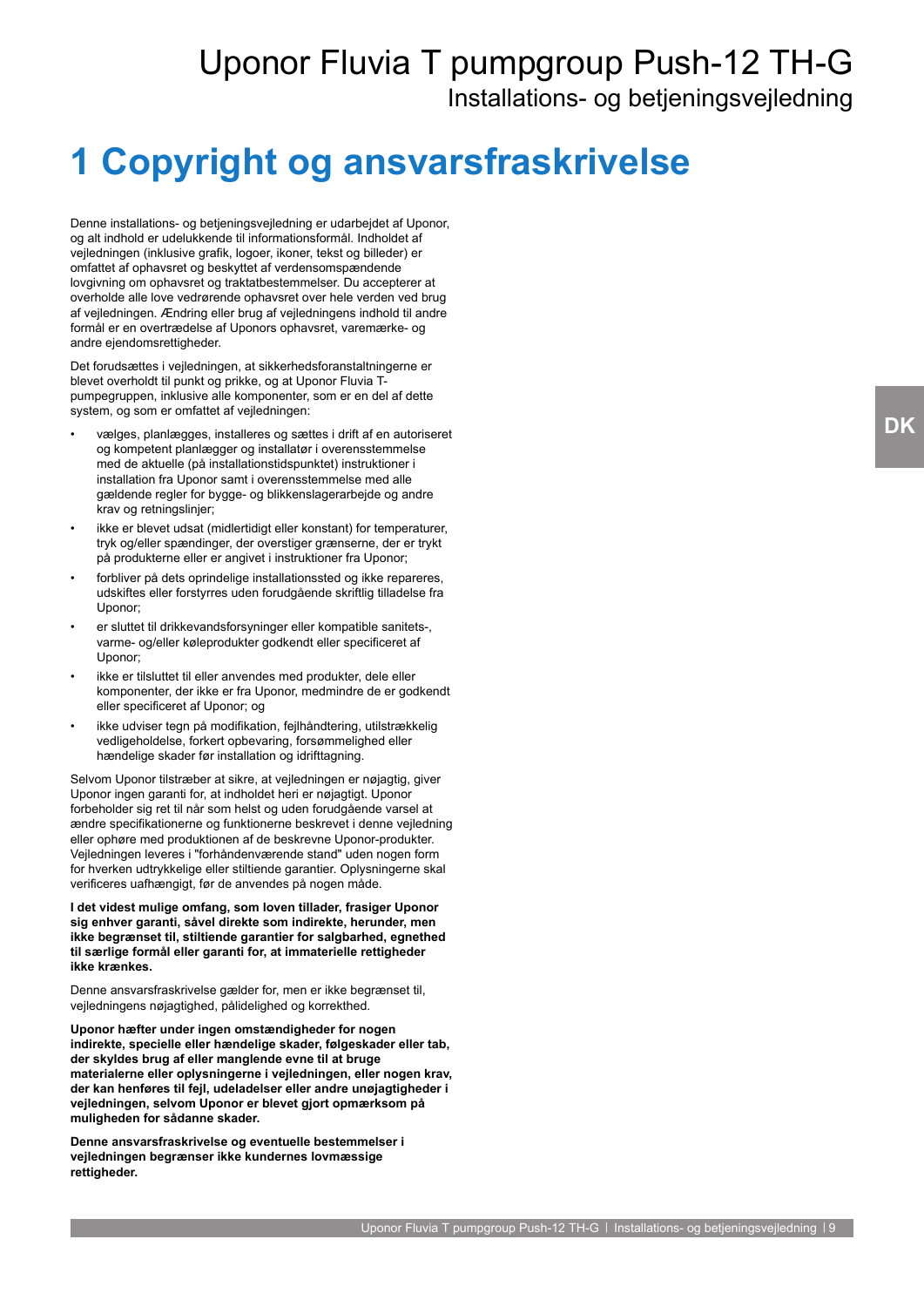## <span id="page-9-0"></span>**2 Forord**

Vejledningen viser et eksempel på en Uponor Fluvia Tpumpegruppevariant, der bruges til at regulere

overfladetemperaturerne på gulv- eller vægvarmesystemet i lokalerne (eller badeværelserne) på grundlag af rumtemperatur. Oplysninger om andre variationer såvel som yderligere tekniske data kan findes i "Uponor Fluvia T pumpegruppe Push-12, teknisk information".

Installations- og betjeningsvejledningen beskriver, hvordan systemets komponenter installeres og betjenes.

## 2.1 Sikkerhedsforskrifter

## Advarsler i denne vejledning

Følgende symboler bruges i Uponor-dokumentation for at indikere særlige forholdsregler ved installation og betjening af Uponor-udstyr:



### **Advarsel!**

Risiko for personskade. Det kan medføre personskade eller beskadigelse af komponenter at ignorere advarsler.

**Forsigtig!**

Det kan medføre funktionsfejl at ignorere bemærkninger om forsigtighed.

### **BEMÆRK!**

Vigtig information i afsnittet i vejledningen.

## **Strømforsyning**



**STOP** 

#### **Advarsel!**

Uponor-systemet bruger 50 Hz, 230 V vekselspænding. Afbryd omgående strømmen i nødstilfælde.

## Tekniske begrænsninger



### **Forsigtig!**

Undgå interferens ved at holde installations-/datakabler på afstand af kabler med mere end 50 V.

## **Sikkerhedsregler**

Overhold følgende foranstaltninger, når du installerer og betjener Uponor-udstyr:

- Læs og følg instruktionerne i monterings- og driftsvejledningen.
- Montering skal udføres af en kompetent person i henhold til lokale bestemmelser.
- Det er ikke tilladt at foretage ændringer, som ikke er angivet i denne vejledning.
- Alle strømforsyninger skal afbrydes, før arbejde på kabler og ledninger påbegyndes.
- Der må ikke bruges vand til at rengøre Uponor-komponenter.
- Uponor-komponenter må ikke udsættes for brændbare dampe eller gasser.

Vi påtager os ikke noget ansvar for beskadigelser eller nedbrud, der er opstået som følge af manglende overholdelse af disse instruktioner.

## 2.2 Bortskaffelse af produktet (WEEE)

### **BEMÆRK!**



Gælder i EU og andre europæiske lande med separate indsamlingssystemer

 Denne markering, der er vist på produktet eller i den tilhørende litteratur, angiver, at det ikke må bortskaffes med det øvrige husholdningsaffald, når dets levetid er udløbet. For at forebygge mulige skader på miljøet eller menneskers sundhed fra ukontrolleret bortskaffelse af affald skal dette adskilles fra andre former for affald og genvindes ansvarligt for at fremme bæredygtig genbrug af materielle ressourcer.

Husholdningsbrugere skal enten kontakte den forhandler, som de købte dette produkt af, eller de lokale myndigheder, for at få nærmere oplysninger om, hvor og hvordan de kan indlevere dette produkt til miljømæssig sikker genvinding.

Erhvervsbrugere skal kontakte deres leverandør og kontrollere købskontraktens betingelser og vilkår. Dette produkt må ikke blandes med andet kommercielt affald til bortskaffelse.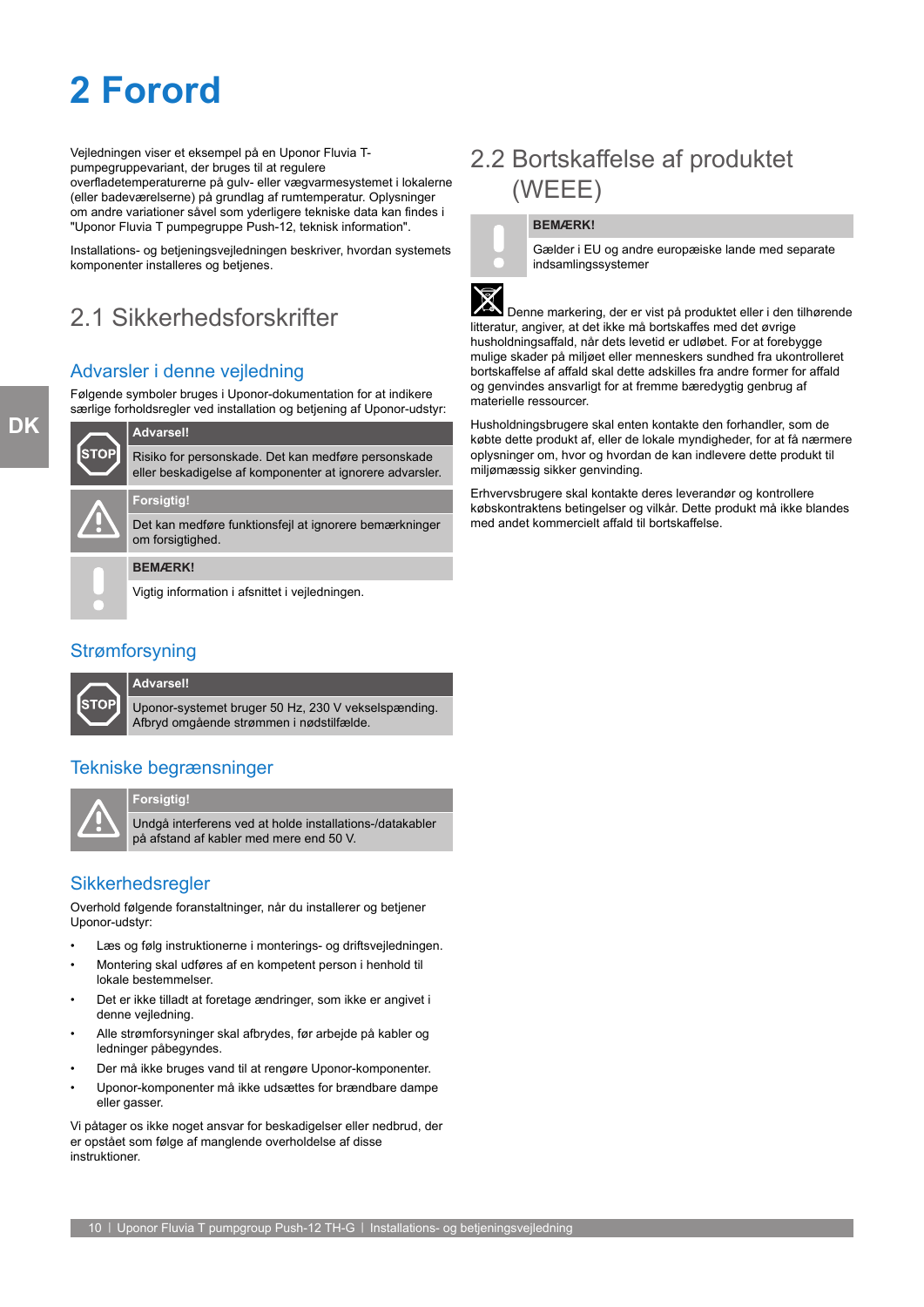## Uponor Fluvia T pumpgroup Push-12 TH-G Manual de instalación y funcionamiento

## <span id="page-10-0"></span>**1 Derechos de propiedad intelectual y exención de responsabilidad**

Uponor ha preparado este manual de instalación y funcionamiento, y todo el contenido incluido, únicamente con fines informativos. El contenido del manual (incluidos los gráficos, logotipos, iconos, texto e imágenes) está sujeto a derechos de autor y protegido por leyes de derechos de autor y tratados internacionales. Al utilizar el manual, usted se compromete a cumplir todas las leyes de derechos de autor internacionales. La modificación o uso de cualquiera de los contenidos del manual para cualquier otro propósito constituye una violación de los derechos de autor, marcas registradas y otros derechos de propiedad de Uponor.

Se da por supuesto el cumplimiento de todas las medidas de seguridad necesarias para la instalación del grupo de bombeo Uponor Fluvia T, incluido cualquier componente que sea parte de dicho sistema, cubierto por el manual:

- haya sido seleccionado, planificado, instalado y puesto en funcionamiento por un planificador e instalador competente y autorizado de conformidad con las actuales instrucciones de instalación (en el momento de la instalación) suministradas por Uponor así como de conformidad con todos los códigos aplicables de construcción, fontanería y demás requisitos y directrices;
- no haya sido expuesto (de forma temporal o continuada) a temperaturas, presión o tensiones que excedan los límites impresos en los productos o indicados en las instrucciones suministradas por Uponor;
- se encuentre en la ubicación original en la que fue instalado y no haya sido reparado, reemplazado o sujeto a manipulación sin el previo consentimiento por escrito de Uponor;
- esté conectado al suministro de agua potable o productos de fontanería, calefacción o refrigeración compatibles aprobados o especificados por Uponor;
- no esté conectado a o sea utilizado con productos, piezas o componentes no pertenecientes a Uponor a excepción de aquellos aprobados o especificados por Uponor; y
- no muestre signos de manipulación, uso indebido, falta de mantenimiento, almacenamiento inadecuado, negligencia o daño accidental antes de la instalación y de su puesta en funcionamiento.

Aunque Uponor se ha esforzado por garantizar que el manual sea preciso, no se garantiza la precisión de la información del mismo. Uponor se reserva el derecho de modificar las especificaciones y características descritas en este documento, así como de interrumpir la fabricación de los productos Uponor descritos, en cualquier momento y sin previo aviso u obligación. El manual se proporciona "tal como está" sin garantías de ningún tipo, ni explícita ni implícitamente. La información debe ser verificada independientemente antes de ser utilizada.

#### **Uponor no asume ningún tipo de responsabilidad como consecuencia de la omisión de las indicaciones recogidas en la guía.**

Esta exención de responsabilidad se aplica, pero no se limita a, la precisión, fiabilidad o exactitud del manual.

**Uponor no se hará responsable de cualquier daño que pudiera producirse como consecuencia de la ausencia de información detallada en este manual. Por ello se recomienda leer con atención los manuales técnicos de cada uno de los componentes.**

**Esta exención de responsabilidad y cualquier otra recogida en esta guía no limita los derechos legales de los consumidores.**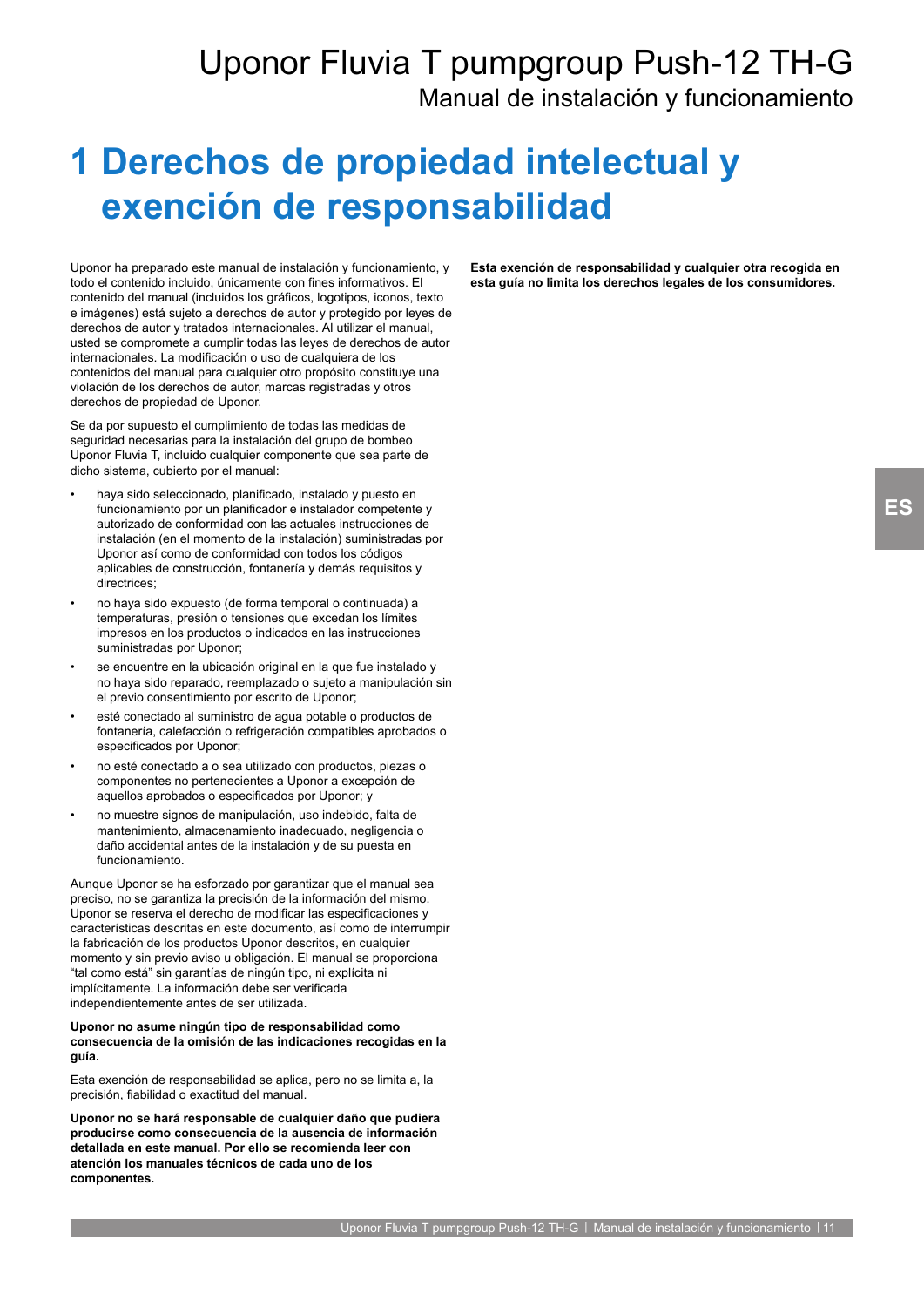## <span id="page-11-0"></span>**2 Prólogo**

El manual muestra un ejemplo de una variante del grupo de bombeo Uponor Fluvia T que se usa para regular las temperaturas de la superficie del sistema de calefacción por suelo radiante o en pared en las habitaciones (o baños) en función de la temperatura ambiente. Puede encontrar información sobre otras variantes, así como más datos técnicos, en la "Información técnica del grupo de bombeo Uponor Fluvia T Push-12".

En este manual de instalación y funcionamiento se describe la manera instalar y utilizar los componentes del sistema.

## 2.1 Instrucciones sobre seguridad

## Símbolos utilizados en este manual

Los siguientes símbolos se utilizan en la documentación de Uponor para indicar las precauciones especiales que se deben adoptar al instalar y utilizar cualquier equipo Uponor:

| _<br>$\overline{\phantom{a}}$<br>_ |  |
|------------------------------------|--|

#### **Advertencia:**

**STOP** 

Riesgo de lesiones. Ignorar las advertencias puede provocar lesiones o dañar los componentes.

#### **Precaución:**

Ignorar las precauciones puede provocar un mal funcionamiento.

#### **NOTA:**

Información importante relativa a la sección correspondiente del manual.

### Alimentación eléctrica



#### **Advertencia:**

El sistema de Uponor utiliza alimentación 50 Hz, 230 V CA. En caso de emergencia, desconecte inmediatamente la alimentación.

## Restricciones técnicas



## **Precaución:**

Para evitar interferencias, mantenga los cables de instalación/datos alejados de los cables de alimentación de más de 50 V.

### Medidas de seguridad

Cumplir con las siguientes medidas en la instalación y funcionamiento de cualquier equipo Uponor:

- Lea y siga las instrucciones del manual de instalación y funcionamiento.
- La instalación se debe llevar a cabo por una persona cualificada de acuerdo con la legislación local.
- Está prohibido realizar cambios o modificaciones no especificadas en este manual.
- Todas las fuentes de alimentación eléctrica se deben desconectar antes de iniciar cualquier trabajo de cableado.
- No use agua para limpiar los componentes de Uponor.
- No exponga los componentes de Uponor a vapores o gases inflamables.

Uponor no acepta responsabilidad alguna por los daños o averías que sean consecuencia del incumplimiento de estas instrucciones.

## 2.2 Eliminación correcta de este producto (residuos de equipos eléctricos y electrónicos)



Aplicable en la Unión Europea y otros países europeos con sistemas de recogida selectiva de residuos.

 Este símbolo marcado sobre el propio producto o en la documentación adjunta indica que este producto no se debe eliminar junto a otros residuos domésticos al final de su vida útil. Para evitar posibles daños al medio ambiente o la salud de las personas derivadas de una eliminación de residuos inadecuada, separe este producto de otros tipos de residuos y recíclelo con responsabilidad para promover la reutilización sostenible de los recursos materiales.

Los usuarios particulares deberán contactar bien con el distribuidor en el que adquirieron este producto o con las oficinas de su ayuntamiento para obtener más información sobre dónde y cómo se puede llevar este producto para reciclarlo de forma respetuosa con el medio ambiente.

Las empresas deberán contactar con su proveedor y comprobar los términos y las condiciones del contrato de compra. Este producto no se debe mezclar con otros residuos comerciales.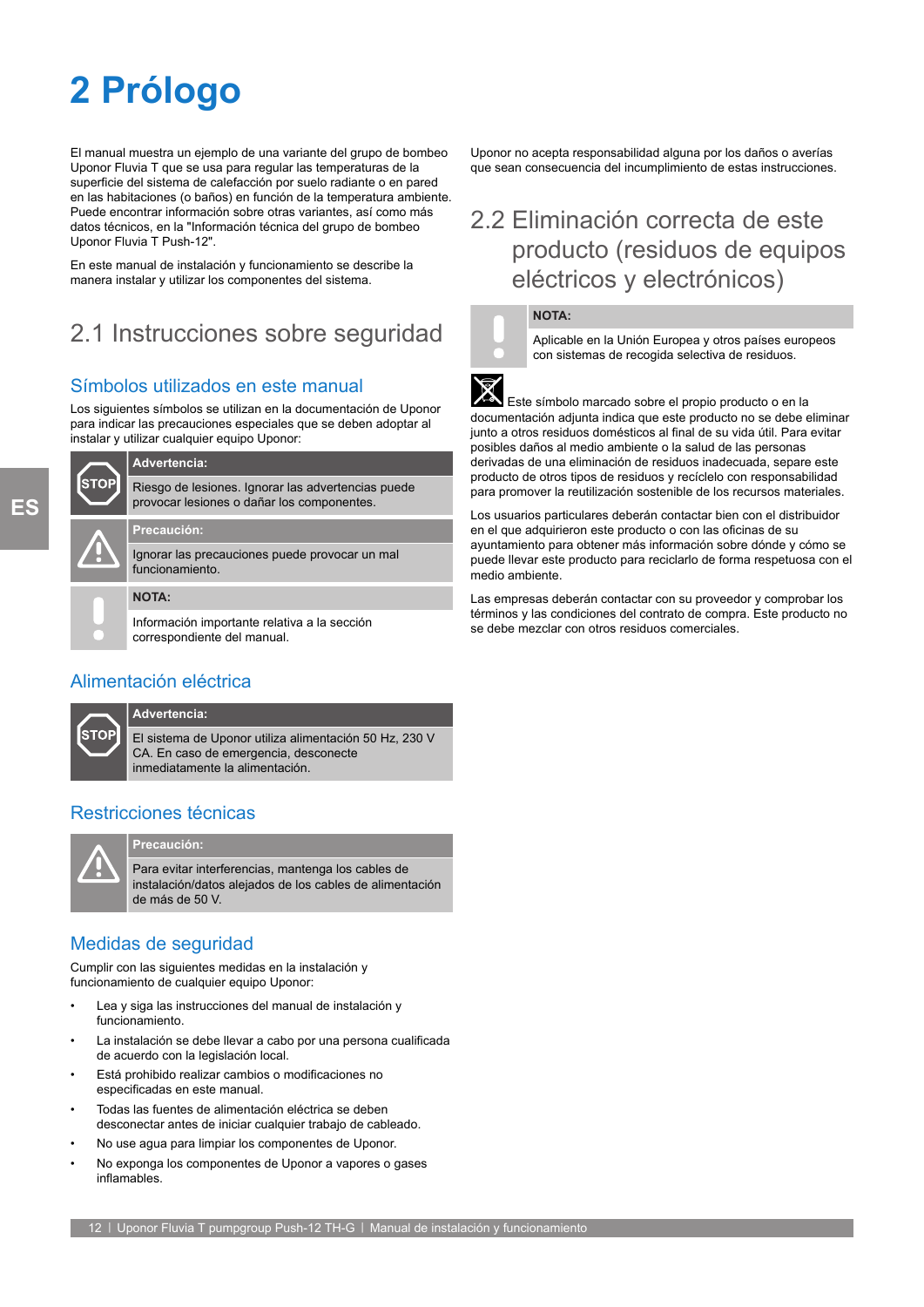## Uponor Fluvia T pumpgroup Push-12 TH-G Asennus- ja käyttöopas

## <span id="page-12-0"></span>**1 Tekijänoikeudet ja vastuuvapauslauseke**

Uponor on laatinut tämän asennus- ja käyttöoppaan ja koko sen sisällön vain tietojen antamiseksi. Oppaan sisältö (piirrokset, logot, kuvakkeet, tekstit ja kuvat mukaan lukien) on tekijänoikeuksien alainen ja maailmanlaajuisten tekijänoikeus- ja sopimusehtolakien suojaama. Käyttämällä opasta sitoudut noudattamaan kaikkia maailmanlaajuisia tekijänoikeuslakeja. Minkä tahansa tämän oppaan sisältämän osan muuttaminen tai käyttäminen muuhun tarkoitukseen on rikkomus Uponorin tekijänoikeuksia, tavaramerkkiä tai muita omistusoikeuksia vastaan.

Oppaan lähtökohtana on, että kaikki tarvittavat turvallisuustoimenpiteet on tehty ja että oppaan kuvaileman Uponor Fluvia T ‑pumppuryhmän ja kaikki sen sisältämät komponentit

- oppaan kuvaileman järjestelmän ja kaikki sen sisältämät komponentit valitsee, suunnittelee ja asentaa sekä käynnistää valtuutettu ja ammattitaitoinen suunnittelija ja asentaja (asennushetkellä) voimassa olevien, Uponorin toimittamien asennusohjeiden sekä kaikkien sovellettavissa olevien rakennus- ja putkityömääräysten ja muiden vaatimusten ja ohjeiden mukaisesti;
- kyseistä järjestelmää tai mitään sen osaa ei ole altistettu (tilapäisesti tai jatkuvasti) tuotteeseen painettujen tai Uponorin toimittamissa ohjeissa ilmoitettujen lämpötila-, paine- ja/tai jänniterajoitusten ulkopuolisille olosuhteille;
- kyseinen järjestelmä ja kaikki sen osat pidetään alkuperäisessä asennuspaikassa eikä niitä korjata, uudelleensijoiteta tai muuteta ilman Uponorin kirjallista hyväksyntää;
- kyseinen järjestelmä ja kaikki sen osat on liitetty juomavesikelpoiseen laitteistoon tai vastaaviin putki-, lämmitysja/tai viilennystuotteisiin, jotka Uponor on hyväksynyt tai määrittänyt sopiviksi;
- kyseistä järjestelmää tai mitään sen osaa ei liitetä tai käytetä muiden kuin Uponorin tuotteiden, osien tai komponenttien kanssa, ellei Uponor ole nimenomaisesti hyväksynyt tai määrittänyt niitä sopiviksi; ja että
- kyseisessä järjestelmässä tai missään osassa ei näy merkkejä muuttamisesta, väärinkäytöstä, riittämättömästä kunnossapidosta, epäasiallisesta varastoinnista, laiminlyönneistä tai tahattomista vaurioista ennen asennusta ja järjestelmän käyttöönottoa.

Vaikka Uponor on tehnyt kaikkensa tämän oppaan tietojen oikeellisuuden varmistamiseksi, se ei kuitenkaan vakuuta tai takaa minkään tässä esitetyn tiedon oikeellisuutta. Uponor pidättää oikeuden muuttaa tässä oppaassa ilmoitettuja tietoja ja kuvauksia tai lopettaa kuvattujen Uponor‑tuotteiden valmistamisen koska tahansa ilman ennakkoilmoitusta tai velvoitteita. Opas on laadittu "sellaisena kuin se on", ilman mitään suoraa tai epäsuoraa takuuta. Tiedon oikeellisuus tulee tarkastaa puolueettoman henkilön toimesta ennen kuin sitä käytetään millään tavoin.

#### **Uponor sanoutuu irti täydessä lainsäädännön sallimassa laajuudessa kaikista suorista ja epäsuorista takuista, epäsuorat takuut kauppakelpoisuudesta, soveltuvuudesta tiettyyn tarkoitukseen sekä loukkaamattomuudesta mukaan lukien mutta niihin rajoittumatta.**

Tämä vastuuvapauslauseke käsittää oppaan tarkkuuden, luotettavuuden ja oikeellisuuden, mutta ei rajoitu niihin.

**Missään olosuhteissa Uponoria ei voi pitää vastuussa mistään epäsuorista, erityisistä, satunnaisista tai seurannallisista vahingoista tai menetyksistä, jotka ovat aiheutuneet materiaalien tai oppaan tietojen käytöstä tai kyvyttömyydestä käyttää niitä, tai mistään virheiden, poisjättämisten tai muiden**

**oppaassa ilmenevien epätarkkuuksien aiheuttamista vaateista silloinkaan, kun Uponorille on ilmoitettu tällaisten vahinkojen mahdollisuudesta.**

**Tämä vastuuvapauslauseke tai mitkään oppaassa esitetyt varaukset eivät rajoita kuluttajien lakisääteisiä oikeuksia.**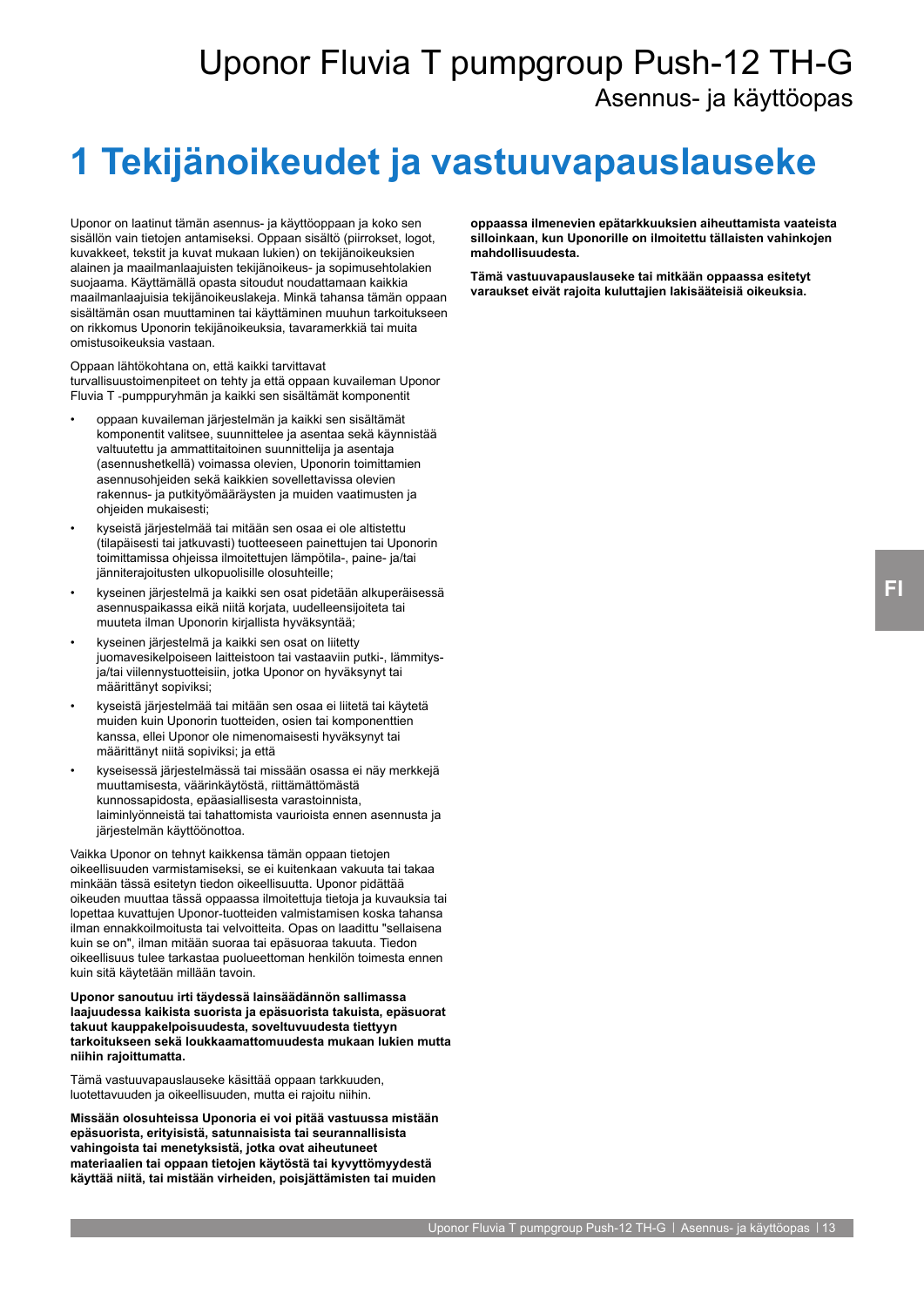## <span id="page-13-0"></span>**2 Johdanto**

Käyttöoppaassa on esimerkki Uponor Fluvia T pumppuryhmäversiosta, jota käytetään lattia- tai seinälämmitysjärjestelmän pintalämpötilan säätämiseen huoneissa (tai kylpyhuoneissa) huonelämpötilan perusteella. Muita käyttöversioita koskevia tietoja sekä teknisiä lisätietoja on asiakirjassa Uponor Fluvia T -pumppuryhmä Push-12, tekniset tiedot.

Tämä asennus- ja käyttöopas sisältää kuvauksen järjestelmän komponenttien asennuksesta ja käyttötavoista.

## 2.1 Turvallisuusohjeet

## Oppaassa käytetyt varoitukset

Uponorin oppaissa käytetään seuraavia merkintöjä laitteistojen asennukseen ja käyttämiseen liittyvien erityishuomioiden yhteydessä:

> Loukkaantumisvaara. Varoitusten huomiotta jättäminen voi aiheuttaa vammautumisen tai komponenttien

|--|--|

## **Varoitus!**

vioittumisen.

**Vaara!**

Varoitusten huomiotta jättäminen voi aiheuttaa toimintahäiriöitä.

## **HUOMAUTUS!**

Oppaan kappale sisältää tärkeitä tietoja.

## Virtalähde



**Vaara!** Uponor-järjestelmä käyttää 230 V AC, 50 Hz -jännitettä. Hätätilanteessa virransyöttö on katkaistava välittömästi.

## Tekniset rajoitteet



#### **Varoitus!**

Häiriöiden välttämiseksi liitäntä-/datakaapelit on pidettävä erillään yli 50 V:n virtajohdoista.

## **Turvatoimenpiteet**

Noudata seuraavia ohjeita kaikkien Uponor-laitteistojen asennuksen ja käytön yhteydessä:

- Lue asennus- ja käyttöoppaan ohjeet ja noudata niitä.
- Asennuksen saa suorittaa vain ammattitaitoinen henkilö, ja se on tehtävä paikallisten määräysten mukaisesti.
- Järjestelmään ei saa tehdä muutoksia tai ratkaisuja, joita ei ole kuvattu tässä oppaassa.
- Ennen johtojen kytkentää virransyöttö on katkaistava kokonaan.
- Uponor komponentit voidaan puhdistaa nihkeällä liinalla. Vältä liiallisen veden käyttöä.
- Uponor-komponentteja ei saa altistaa syttyville kaasuille tai höyryille.

Valmistaja ei vastaa mistään vauriosta tai toimintahäiriöstä, jonka syynä voi olla näiden ohjeiden laiminlyönti.

## 2.2 Tuotteen oikea hävittämistapa (sähkö- ja elektroniikkaromu)

### **HUOMAUTUS!**



Nämä määräykset ovat voimassa Euroopan unionin alueella ja muissa Euroopan maissa, joissa jätteiden lajittelu on käytössä.

Tämä merkki tuotteessa tai sen dokumenteissa merkitsee, että tuotetta ei saa toimittaa käyttöiän päätteeksi kaatopaikalle sekajätteen joukossa. Sekajätteenä hävitetty tuote voi olla haitallinen ympäristölle tai terveydelle, ja sen vuoksi tuote on toimitettava erikseen asianmukaiseen kierrätyspisteeseen materiaalien kierrättämiseksi ja kestävän kehityksen vuoksi.

Kotitaloudet saavat tietoja kierrätyspisteistä ja -määräyksistä joko tuotteen myyneestä yrityksestä tai kuntansa viranomaisilta.

Yrityskäyttäjien kannattaa ottaa yhteyttä tuotteen myyneeseen liikkeeseen ja tarkastaa sen kanssa ostosopimuksessa mainitut ehdot. Tuotetta ei saa hävittää muiden kaupallisesta toiminnasta syntyvien jätteiden joukossa.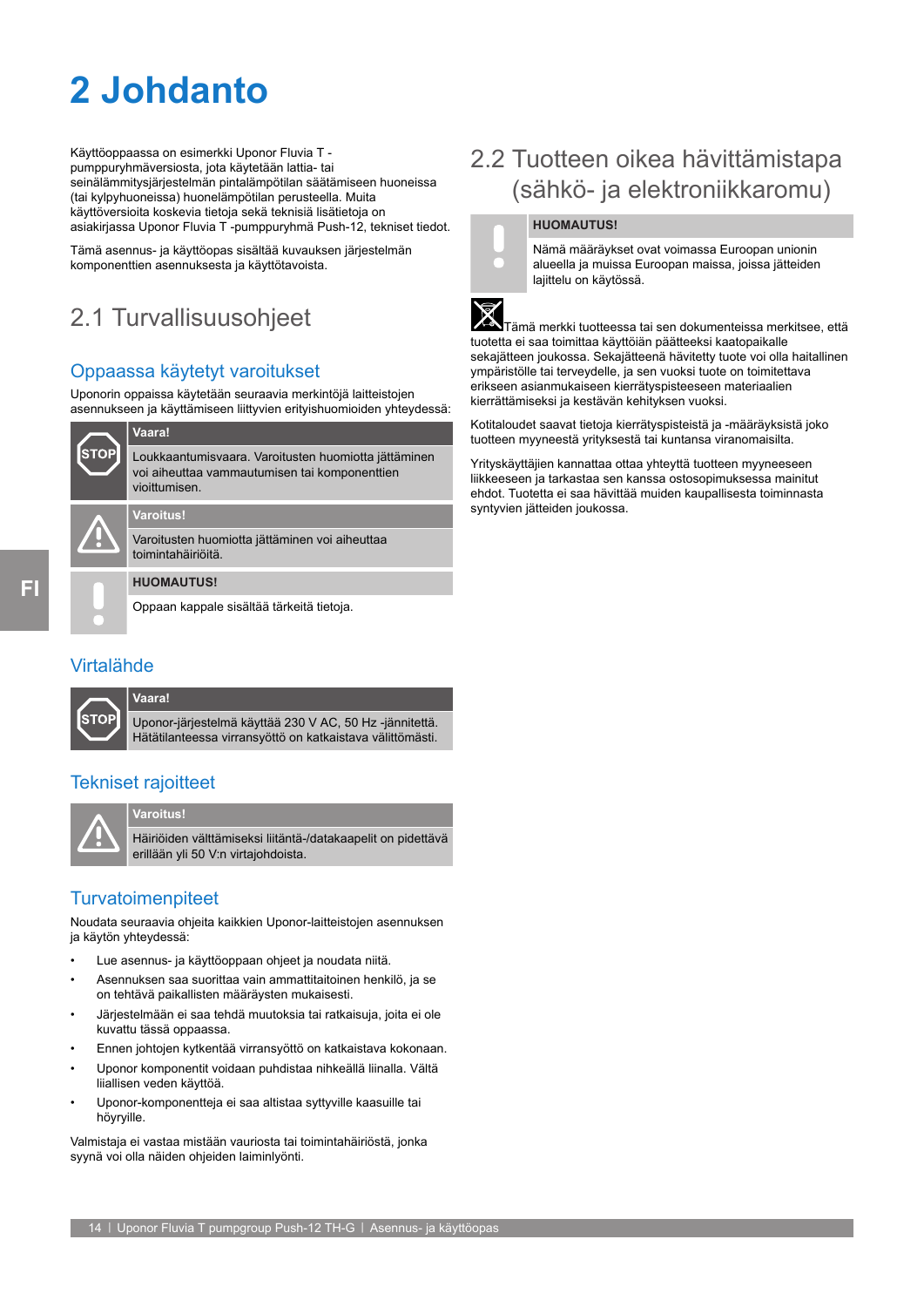## <span id="page-14-0"></span>**1 Droits d'auteur et avis de nonresponsabilité**

Uponor a élaboré ce manuel d'installation et d'utilisation ainsi que l'ensemble de son contenu uniquement à des fins d'information. Le contenu du manuel (y compris graphiques, logos, icônes, textes et images) est protégé par des droits d'auteur et par les lois mondiales sur les droits d'auteur et les dispositions de traités. Vous acceptez de vous conformer aux lois mondiales sur les droits d'auteur lors de l'utilisation du manuel. La modification ou l'utilisation de tout ou partie du contenu du manuel à d'autres fins est une violation des droits d'auteur d'Uponor, de la marque déposée et d'autres droits de propriété.

Le manuel suppose que les mesures de sécurité ont été entièrement respectées et, en outre, que le groupe pompe Uponor Fluvia T, y compris tout composant faisant partie dudit système, couvert par le manuel :

- est sélectionné, planifié, installé et mis en service par un planificateur et installateur agréé et compétent en conformité avec les instructions d'installation actuelles (au moment de l'installation) fournies par Uponor ainsi qu'avec tous les codes et autres exigences ou directives en matière de construction et de plomberie applicables ;
- n'ait pas été (temporairement ou continuellement) exposé à des températures, pressions et/ou tensions excédant les limites imprimées sur les produits ou spécifiées dans des instructions quelconques fournies par Uponor ;
- reste dans son emplacement d'installation d'origine et ne soit pas réparé, remplacé ou modifié sans l'autorisation écrite préalable de Uponor ;
- soit connecté à des alimentations en eau potable ou produits de plomberie, de chauffage et/ou de rafraîchissement compatibles, approuvés ou spécifiés par Uponor ;
- ne soit pas connecté à ou utilisé avec des produits, pièces ou composants ne provenant pas de Uponor à l'exception de ceux approuvés ou spécifiés par Uponor ;
- ne présente pas de signes évidents de manipulation, de mauvais usage, de maintenance insuffisante, de stockage inapproprié, de négligence ou de dommages accidentels avant l'installation et la mise en service.

Bien qu'Uponor ait mis en œuvre tous les efforts pour s'assurer que le manuel soit correct, Uponor ne garantit pas l'exactitude des informations y étant contenues. Uponor se réserve le droit de modifier les caractéristiques et les fonctions décrites dans le manuel ou d'arrêter la fabrication des produits Uponor décrits, à tout moment et sans avis ou obligation préalable. Le manuel est fourni « tel quel » sans garantie quelconque, expresse ou implicite. Les informations doivent être vérifiées indépendamment avant toute utilisation.

#### **Dans l'étendue maximum permise, Uponor rejette toute garantie, expresse ou implicite, incluant, mais sans s'y limiter, toute garantie implicite de qualité marchande, d'aptitude à remplir un usage particulier et de non-infraction.**

Cet avis de non-responsabilité s'applique, mais sans s'y limiter à l'exactitude, la fiabilité et la conformité du manuel.

**En aucun cas, Uponor ne saura être tenue pour responsable des dommages indirects, spécifiques, accessoires ou immatériels consécutifs ou pertes résultant de l'utilisation ou de l'incapacité d'utiliser les matériels ou l'information du manuel, ni d'aucune réclamation attribuable à des erreurs, des omissions ou autres**

**inexactitudes dans le manuel, même si Uponor a été informée de la possibilité de tels dommages.**

**Cet avis de non-responsabilité et les dispositions du manuel ne limitent en aucun cas les droits légaux des consommateurs.**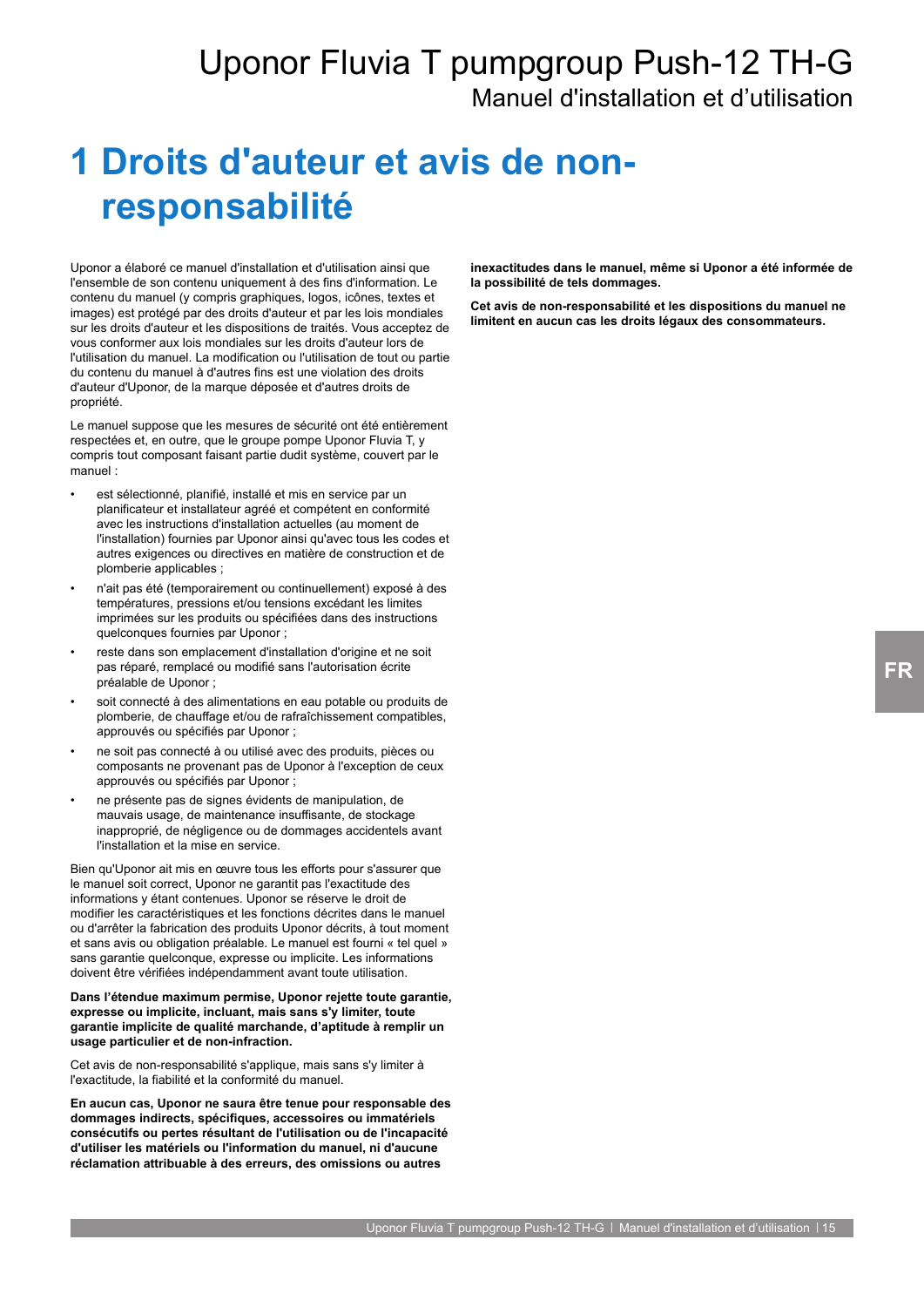## <span id="page-15-0"></span>**2 Préface**

Le manuel montre un exemple d'un différent groupe pompe Uponor Fluvia T utilisé pour réguler les températures de surface du système de chauffage par le sol ou les murs dans les pièces (ou salles de bains) en fonction de la température ambiante. Vous trouverez des informations concernant les autres variations ainsi que d'autres données techniques dans le document « Groupe pompe Uponor Fluvia T Push-12, Informations techniques ».

Ce manuel d'installation et d'utilisation décrit comment installer et utiliser les composants du système.

## 2.1 Consignes de sécurité

## Avertissements utilisés dans ce manuel

Les symboles ci-dessous sont utilisés dans la documentation Uponor pour indiquer les précautions spécifiques à prendre lors de l'installation et lors du fonctionnement de tout appareil Uponor :

| $\mathbf{C}$ |
|--------------|
|              |

#### **Avertissement!**

Risque de blessures. Le non-respect des avertissements peut causer des blessures ou endommager les composants du produit.

#### **Attention!**

Le non-respect des avertissements peut provoquer des dysfonctionnements.

#### **REMARQUE!**

Informations importantes concernant les sections du manuel.

## Alimentation électrique



#### **Avertissement!**

Le système Uponor fonctionne avec du courant 50 Hz, 230 V CA. En cas d'urgence, couper immédiatement le courant.

## Contraintes techniques



### **Attention!**

Afin d'éviter les interférences, poser les câbles de l'installation à l'écart des câbles d'alimentation véhiculant une tension supérieure à 50 V.

## Mesures de sécurité

Observer les mesures suivantes lors de l'installation et de l'utilisation de tout appareil Uponor :

- Lire et respecter les instructions contenues dans le manuel d'installation et d'utilisation.
- L'installation doit être réalisée par un technicien qualifié conformément à la réglementation locale en vigueur.
- Il est interdit de procéder à des transformations ou modifications non spécifiées dans ce manuel.
- Toutes les alimentations doivent être coupées pour réaliser le câblage.
- Ne pas utiliser d'eau pour le nettoyage des composants Uponor.

• Ne pas exposer les composants Uponor à des vapeurs ou des gaz inflammables.

Uponor décline toute responsabilité concernant les dommages et perturbations pouvant résulter du non-respect de ces instructions.

## 2.2 Mise au rebut correcte de ce produit (déchets d'équipements électriques et électroniques)

#### **REMARQUE!**

Applicable dans l'Union Européenne et d'autres pays d'Europe ayant établi des systèmes de collectes sélectives

 Ce marquage indiqué sur le produit ou dans sa documentation indique qu'il ne doit pas être jeté avec d'autres déchets ménagers à la fin de sa vie utile. Par mesure de prévention pour l'environnement et pour la santé humaine, en cas de mise au rebut de déchets non contrôlée, veuillez séparer ce produit des autres types de déchets et le recycler de façon responsable afin de promouvoir la réutilisation durable des ressources.

Les particuliers sont invités à contacter le distributeur leur ayant vendu le produit ou à se renseigner auprès de leur mairie pour savoir où et comment ils peuvent se débarrasser de ce produit pour un recyclage respectueux de l'environnement.

Les entreprises sont invitées à contacter leurs fournisseurs et à consulter les conditions de leur contrat de vente. Ce produit ne doit pas être jeté avec d'autres déchets commerciaux.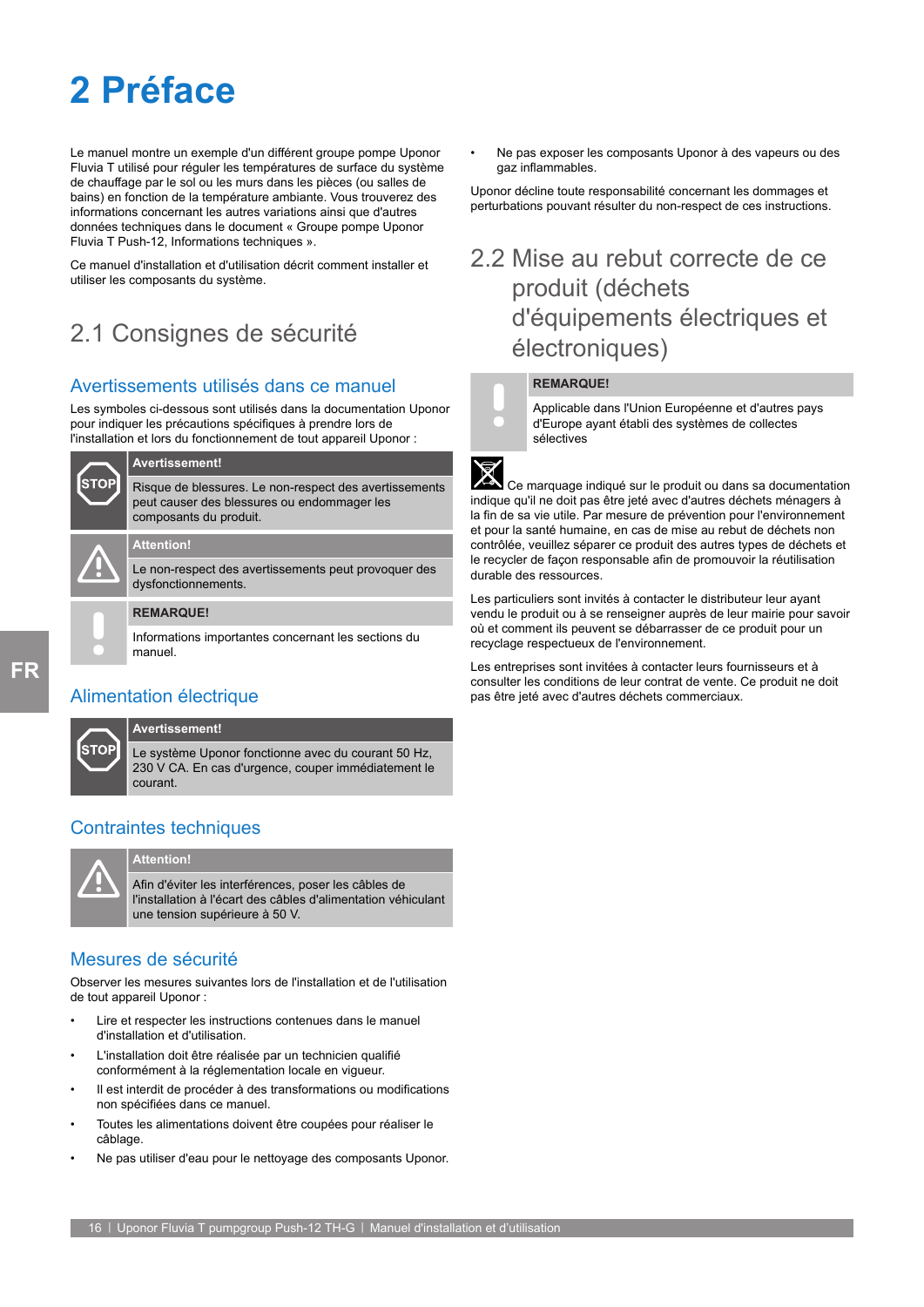## Uponor Fluvia T pumpgroup Push-12 TH-G

Manuale di installazione e uso

## <span id="page-16-0"></span>**1 Copyright e responsabilità**

Uponor ha stilato questo manuale di installazione e uso e tutti i contenuti esclusivamente a fini informativi. I contenuti del manuale (inclusi grafici, loghi, icone, testi e immagini) sono protetti da copyright e dalle leggi e disposizioni di accordi sul copyright in tutto il mondo. L'utente accetta di rispettare le leggi sul copyright relativamente all'uso del manuale. La modifica o l'uso di uno qualsiasi dei contenuti del manuale per qualsiasi altro scopo rappresenta una violazione del copyright, del marchio di fabbrica e di altri diritti proprietari di Uponor.

La condizione preliminare del manuale è l'adempimento di tutte le misure di sicurezza necessarie per l'installazione del gruppo di pompaggio Uponor Fluvia T, inclusi eventuali componenti che ne facciano parte, inclusi in questo manuale:

- sia selezionato, dimensionato, installato e messo in servizio ad opera di un progettista e installatore qualificato e competente, conformemente alle istruzioni di installazione vigenti (al momento dell'installazione) fornite da Uponor, oltre che conformemente a tutti i codici edilizi e idraulici e altri requisiti e linee guida applicabili;
- non sia stato (temporaneamente o in modo continuo) esposto a temperature, pressione e/o tensioni superiori ai limiti stampati sui prodotti o indicati in eventuali istruzioni fornite da Uponor;
- resti nella sua collocazione di installazione originale e non si realizzino riparazioni, sostituzioni o interferenze senza il previo consenso scritto di Uponor;
- sia collegato ad alimentazioni di acqua potabile o tubazioni igienico-sanitarie, di riscaldamento e/o raffrescamento compatibili approvate o specificate da Uponor;
- non sia collegato a o usato con prodotti, parti o componenti diversi da quelli Uponor, tranne quelli approvati o specificati da Uponor;
- non mostri segni di manomissione, uso improprio, manutenzione insufficiente, stoccaggio improprio, negligenza o danni accidentali prima dell'installazione e della messa in servizio.

Sebbene Uponor abbia profuso ogni sforzo per garantire la precisione del manuale, Uponor non assicura né garantisce la precisione delle informazioni ivi contenute. Uponor si riserva il diritto di modificare le specifiche e le caratteristiche qui descritte o di interrompere la produzione dei prodotti Uponor descritti in qualsiasi momento e senza preavviso o obbligo alcuno. Il manuale viene fornito "nello stato in cui si trova", senza garanzie di alcun tipo, espresse o implicite. Le informazioni devono essere verificate in maniera indipendente prima di qualsiasi uso.

**Nei limiti del consentito, Uponor declina qualsiasi garanzia, espressa o implicita, incluse, ma non limitate a, garanzie implicite di commerciabilità, idoneità per scopo specifico e non violazione.**

Questa esclusione di responsabilità si applica, ma non è limitata, alla precisione, all'affidabilità o alla correttezza del manuale.

**In nessun caso Uponor potrà essere ritenuta responsabile per alcun danno indiretto, speciale, accidentale o consequenziale oppure perdite conseguenti all'uso o all'impossibilità d'uso dei materiali o delle informazioni nel manuale, o qualsiasi reclamo attribuibile a errori, omissioni o altre imprecisioni contenute nel manuale, anche se Uponor è stata avvertita della possibilità di tali danni.**

**Questa esclusione di responsabilità ed eventuali disposizioni contenute nel manuale non limitano eventuali diritti dello statuto dei consumatori.**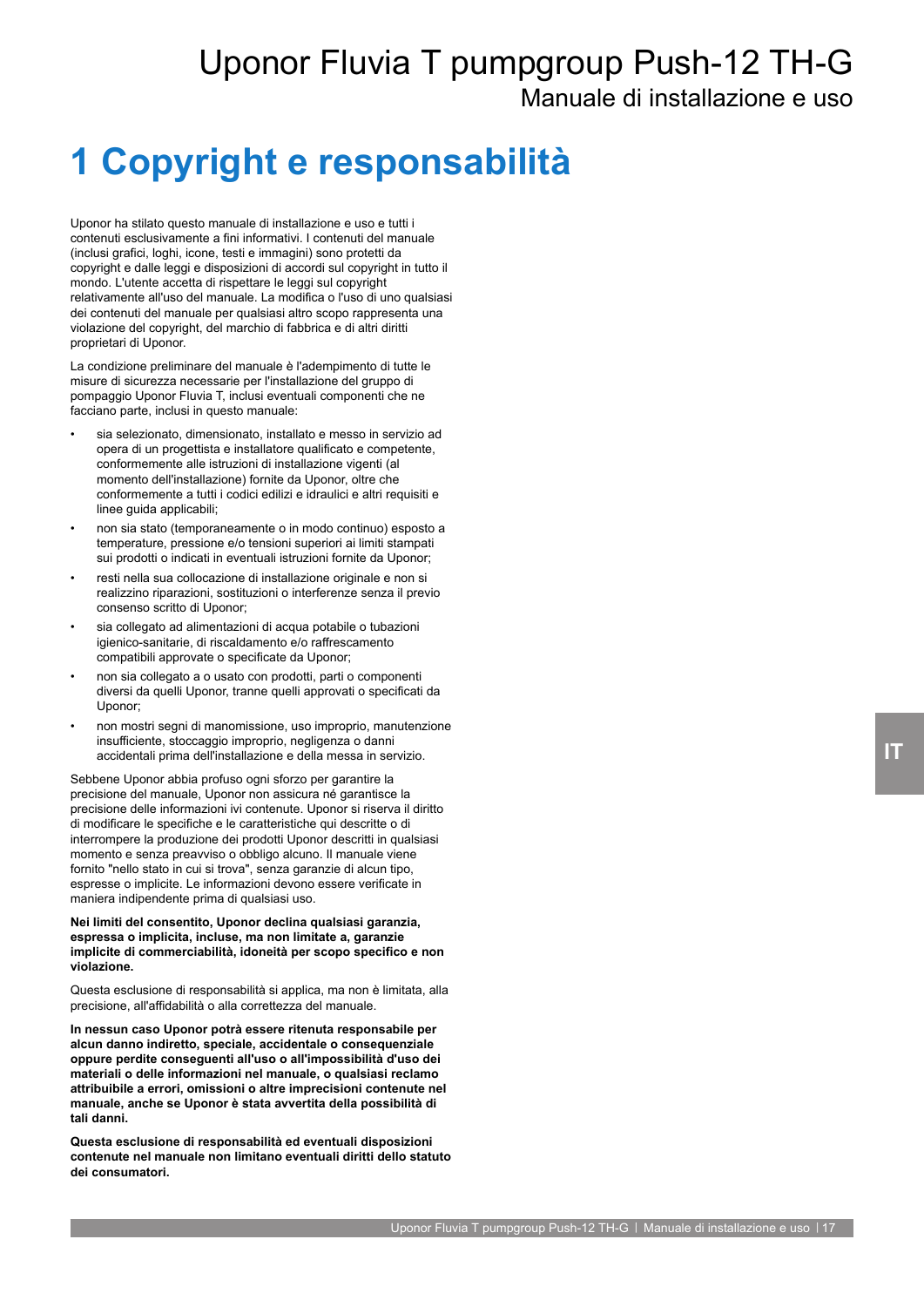## <span id="page-17-0"></span>**2 Prefazione**

Il manuale mostra un esempio di una variante del gruppo di pompaggio Uponor Fluvia T utilizzata per regolare le temperature di superficie del sistema di riscaldamento a pavimento o a parete nelle stanze (o nei bagni) in base alla temperatura ambiente. Per informazioni su altre varianti e per ulteriori dati tecnici, consultare le "Informazioni tecniche del gruppo di pompaggio Uponor Fluvia T Push-12".

Il presente manuale descrive l'installazione e l'uso dei componenti del sistema.

## 2.1 Istruzioni di sicurezza

## Avvertenze utilizzate nel manuale

I seguenti simboli vengono utilizzati nella documentazione di Uponor per indicare le precauzioni speciali da adottare per l'installazione e l'utilizzo di qualsiasi apparecchiatura Uponor:



## **Avvertenza!**

Rischio di lesioni. La mancata osservanza delle avvertenze potrebbe provocare infortuni o danni ai componenti.

#### **Attenzione!**

La mancata osservanza delle note di attenzione potrebbe provocare anomalie di funzionamento.

#### **NOTA!**

Informazioni importanti sono disponibili nella sezione del manuale.

## Alimentazione elettrica



#### **Avvertenza!**

Il sistema Uponor è alimentato a 230 V c.a., 50 Hz. In caso di emergenza, scollegare immediatamente l'alimentazione.

## Limitazioni tecniche



**STOP** 

### **Attenzione!**

Per evitare interferenze, tenere i cavi di installazione/dati lontano dai cavi di alimentazione superiori a 50 V.

## Misure di sicurezza

Durante l'installazione e l'uso delle apparecchiature Uponor, occorre attenersi alle seguenti misure:

- Leggere e rispettare le istruzioni del manuale di installazione e uso.
- L'installazione deve essere eseguita da un tecnico qualificato in conformità alle normative locali.
- È vietato effettuare cambiamenti o modifiche non specificati in questo manuale.
- Quando si effettuano i collegamenti, l'alimentazione elettrica deve essere scollegata.
- Non utilizzare acqua per la pulizia dei componenti del sistema **Uponor**

• Evitare l'esposizione del sistema Uponor a vapori o gas infiammabili.

Uponor declina qualsiasi responsabilità per danni o guasti derivanti dalla mancata osservanza di queste istruzioni.

## 2.2 Smaltimento corretto del prodotto (Smaltimento di apparecchi elettrici ed elettronici)

### **NOTA!**



Applicabile nell'Unione Europea e in altri Paesi europei con sistemi di raccolta differenziata dei rifiuti.

Questo simbolo sul prodotto o nella relativa documentazione indica che non deve essere smaltito tra i rifiuti domestici al termine della propria vita utile. Per prevenire eventuali danni all'ambiente oppure alla salute dell'uomo derivanti dallo smaltimento incontrollato, si raccomanda di separare il prodotto da altri tipi di rifiuti e di riciclarlo responsabilmente promuovendo il riutilizzo sostenibile dei relativi materiali.

Per maggiori informazioni sul riciclaggio del prodotto nel rispetto dell'ambiente, gli utenti domestici possono rivolgersi al proprio rivenditore oppure alle autorità locali preposte.

Gli utenti devono rivolgersi al proprio fornitore per verificare i termini e le condizioni del contratto di acquisto. Questo prodotto non deve essere smaltito insieme ad altri rifiuti di tipo commerciale.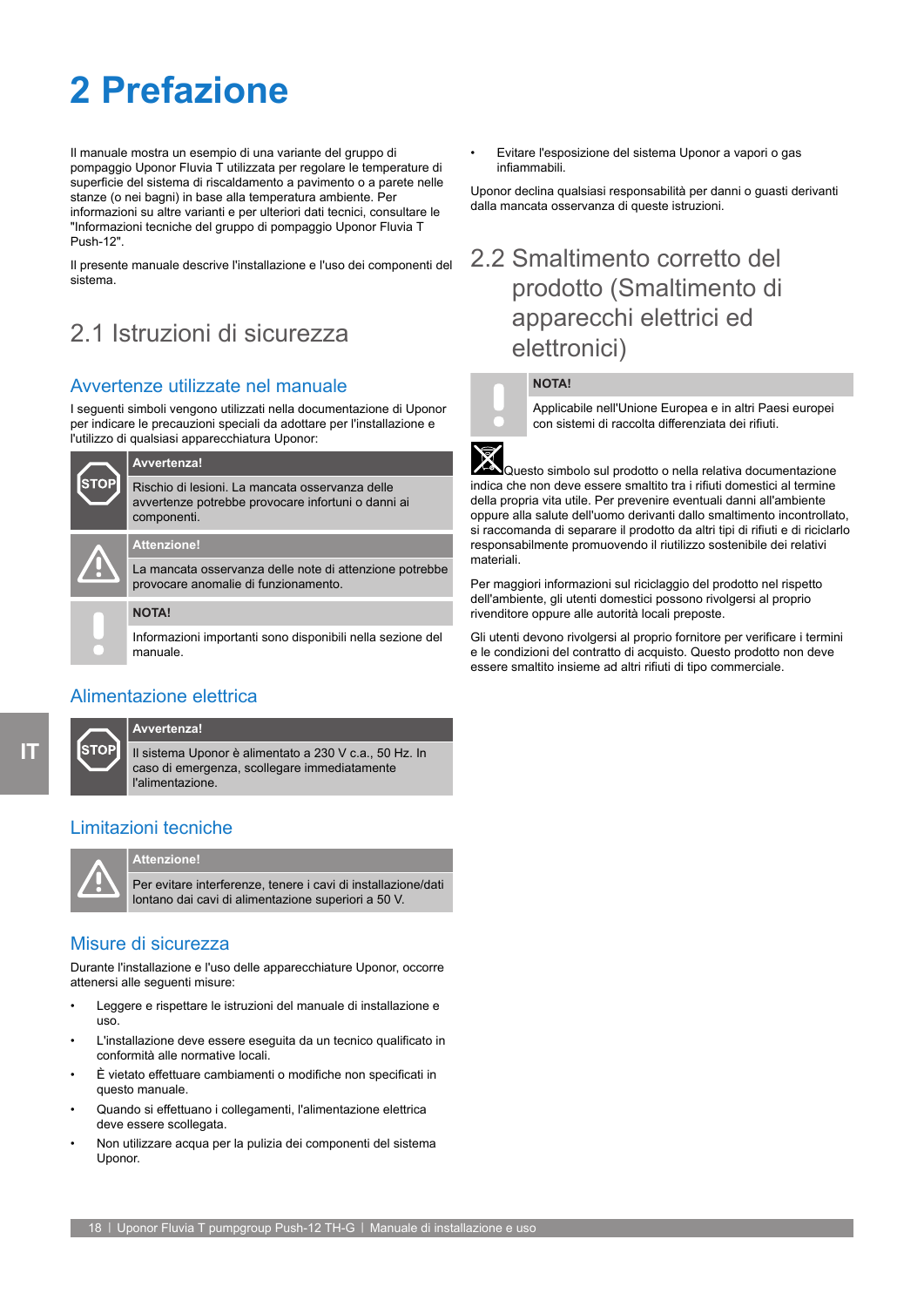## <span id="page-18-0"></span>**1 Auteursrecht en afwijzing van aansprakelijkheid**

Uponor heeft deze installatie- en bedieningshandleiding en alle hierin opgenomen inhoud uitsluitend samengesteld ter informatie. De inhoud van de handleiding (met inbegrip van grafische elementen, logo's, pictogrammen, tekst en afbeeldingen) valt onder het auteursrecht en wordt beschermd door internationale auteursrechten en verdragsbepalingen. U stemt ermee in dat u zich bij het gebruik van de handleiding aan alle internationale auteursrechten zult houden. Wijziging of gebruik van de inhoud van de handleiding voor een ander doel wordt beschouwd als een schending van de auteurs-, handelsmerk- en andere eigendomsrechten van Uponor.

Het uitgangspunt voor deze handleiding is dat de veiligheidsmaatregelen volledig zijn opgevolgd, en verder dat de Uponor Fluvia T pompgroep, inclusief alle onderdelen die deel uitmaken van een dergelijk systeem dat wordt beschreven in de handleiding:

- is geselecteerd, gepland, geïnstalleerd en in bedrijf gesteld door een erkende en bevoegde planner en installateur in overeenstemming met de (op het moment van de installatie) geldende, door Uponor geleverde installatievoorschriften en met alle toepasselijke bouw- en loodgieterijvoorschriften en andere vereisten en richtlijnen;
- niet (tijdelijk of ononderbroken) is blootgesteld aan temperaturen, druk en/of spanningen die de limieten zoals aangegeven op de producten of vermeld in de door Uponor geleverde voorschriften overschrijden;
- op zijn oorspronkelijke installatieplaats blijft en niet wordt gerepareerd, vervangen of gemanipuleerd zonder voorafgaande schriftelijke toestemming van Uponor;
- is aangesloten op een drinkwatertoevoer of geschikte loodgieterij-, verwarmings- en/of koelingsproducten die door Uponor zijn goedgekeurd of voorgeschreven;
- niet is aangesloten op of wordt gebruikt met producten, onderdelen of componenten die niet van Uponor zijn, tenzij deze door Uponor werden goedgekeurd of voorgeschreven; en
- geen sporen van ongeoorloofde manipulatie, verkeerde hantering, onvoldoende onderhoud, verkeerde opslag, nalatigheid of onbedoelde beschadiging vertoont vóór de installatie en inbedrijfstelling.

Hoewel Uponor zich heeft ingespannen om ervoor te zorgen dat de handleiding correct is, verstrekt Uponor geen garanties of waarborgen ten aanzien van de hierin opgenomen inhoud. Uponor behoudt zich het recht voor om de specificaties en functies die hierin worden beschreven, te wijzigen of om de productie van de beschreven Uponor-producten op elk gewenst moment te beëindigen zonder voorafgaande kennisgeving of verplichtingen. De handleiding wordt verstrekt in de feitelijke staat ("as is") zonder enige expliciete dan wel impliciete garanties. De informatie dient onafhankelijk te worden gecontroleerd voordat deze op enige wijze wordt gebruikt.

#### **Uponor wijst in de maximaal toegestane mate alle garanties, expliciet dan wel impliciet, van de hand, met inbegrip van, maar niet beperkt tot de impliciete garanties ten aanzien van verhandelbaarheid, geschiktheid voor een bepaald doel en afwezigheid van inbreuken.**

Deze afwijzing van aansprakelijkheid is van toepassing op, maar niet beperkt tot de correctheid, betrouwbaarheid en juistheid van de handleiding.

**In geen geval is Uponor aansprakelijk voor om het even welke indirecte, speciale, incidentele of gevolgschade of verliezen die het gevolg zijn van het gebruik of de onmogelijkheid tot gebruik van het materiaal of informatie in de handleiding, noch voor enige eis die voortkomt uit fouten, weglatingen of andere onnauwkeurigheden in de handleiding, zelfs indien Uponor op de hoogte werd gebracht van de mogelijkheid van dergelijke schade.**

**Deze disclaimer noch enige bepaling in de snelgids vormt een beperking van de wettelijke rechten van consumenten.**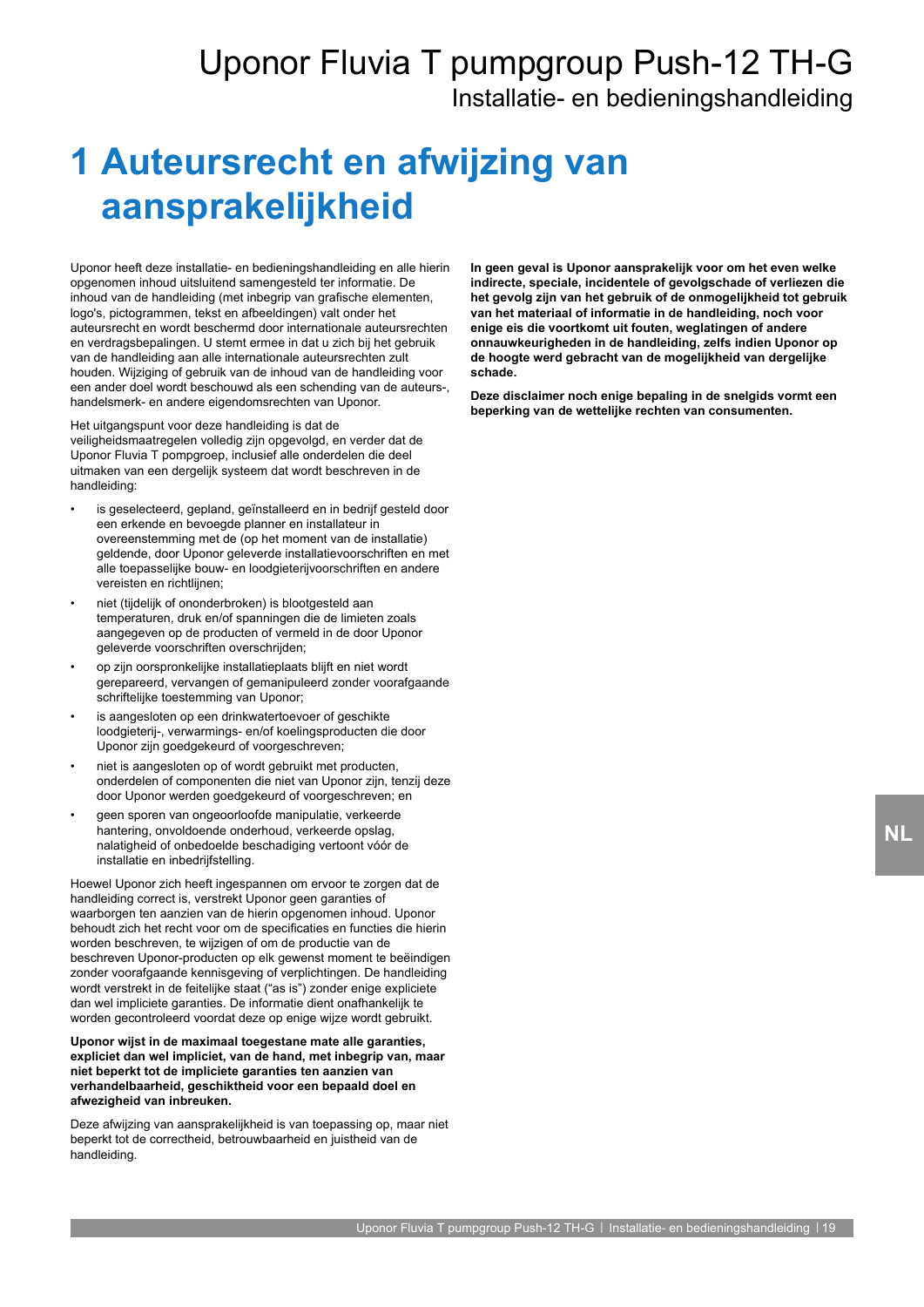## <span id="page-19-0"></span>**2 Voorwoord**

De handleiding toont een voorbeeld van een Uponor Fluvia T pompgroep-variant die wordt gebruikt om de oppervlaktetemperatuur van vloer- en wandverwarmingssystemen in de ruimten (of badkamers) te regelen op basis van de ruimtetemperatuur. Informatie over andere varianten en meer technische informatie is te vinden in "Uponor Fluvia T pompgroep Push-12, Technische informatie".

In deze installatie- en bedieningshandleiding worden de installatie en bediening van de onderdelen van het systeem beschreven.

## 2.1 Veiligheidsvoorschriften

## In deze handleiding gebruikte waarschuwingen

De onderstaande symbolen worden in Uponor-documentatie gebruikt om speciale voorzorgsmaatregelen aan te geven bij het installeren van en werken met Uponor-apparatuur:

| <b>STOP</b>  | <b>Waarschuwing!</b>                                                                                        |
|--------------|-------------------------------------------------------------------------------------------------------------|
|              | Risico van letsel. Het negeren van waarschuwingen kan<br>letsel of schade aan onderdelen tot gevolg hebben. |
| $\mathbf{A}$ | <b>Voorzichtig!</b>                                                                                         |
|              | Het negeren van deze meldingen kan leiden tot<br>storingen.                                                 |
|              | LET OP!                                                                                                     |

Belangrijke informatie voor het gedeelte in de handleiding.

## Voeding



#### **Waarschuwing!**

Het Uponor-systeem werkt op 230VAC/50Hz-voeding. Trek in een noodgeval onmiddellijk de stekker uit het stopcontact.

### Technische beperkingen



#### **Voorzichtig!**

Zorg er, ter voorkoming van interferentie, voor dat installatie-/datakabels uit de buurt blijven van stroomkabels met meer dan 50 V.

## Veiligheidsmaatregelen

Neem de volgende maatregelen in acht bij de installatie en bediening van Uponor-apparatuur:

- Lees de instructies in de installatie- en bedieningshandleiding door en houd u hieraan.
- De installatie moet worden uitgevoerd door een bevoegd persoon en conform de plaatselijk geldende voorschriften.
- Het is niet toegestaan om wijzigingen of aanpassingen aan te brengen die niet in deze handleiding zijn aangegeven.
- Voordat u aan de bedrading gaat werken, dienen alle stroomvoorzieningen volledig te zijn uitgeschakeld.
- Gebruik geen water om Uponor-systeemonderdelen te reinigen.
- Stel de Uponor-systeemonderdelen niet bloot aan brandbare vloeistoffen of gassen.

Uponor aanvaardt geen enkele aansprakelijkheid voor schade of uitval die het gevolg kan zijn van het negeren van deze instructies.

## 2.2 Correct afvoeren van dit product (afval elektrische en elektronische producten)



## **LET OP!**

Van toepassing in de Europese Unie en andere Europese landen met gescheiden inzamelsystemen.



 Deze markering op het product of de bijhorende informatie geeft aan dat het aan het einde van zijn levensduur niet mag worden weggegooid met ander huishoudelijk afval. Om mogelijke schade aan het milieu of de menselijke gezondheid door ongecontroleerd weggooien te voorkomen, dienen deze producten gescheiden te worden gehouden van ander afval en dienen ze op een verantwoordelijk wijze te worden gerecycled om het duurzame hergebruik van grondstoffen te stimuleren.

Huishoudens dienen bij de verkoper waar zij dit product gekocht hebben of bij de lokale overheid naar informatie te vragen over waar en hoe zij dit milieuvriendelijk kunnen recyclen.

Zakelijke gebruikers dienen contact op te nemen met hun leverancier en de voorwaarden in het koopcontract na te kijken. Dit product mag niet worden vermengd met ander commercieel afval.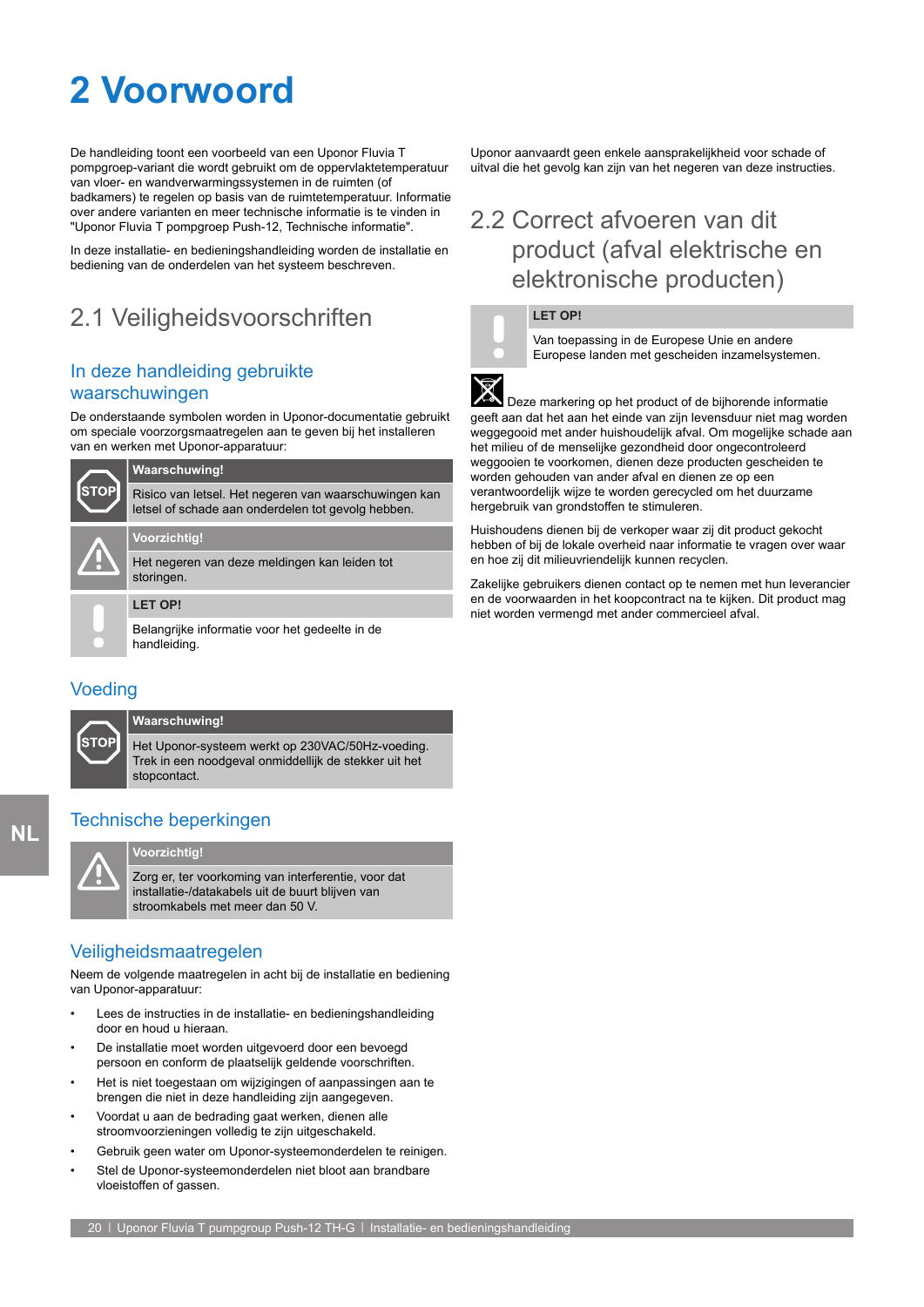## Uponor Fluvia T pumpgroup Push-12 TH-G

Installasjons- og bruksanvisning

## <span id="page-20-0"></span>**1 Opphavsrett og ansvarsfraskrivelse**

Uponor har utarbeidet denne bruksanvisningen for installasjon og drift av systemet og alt innhold kun til informasjon. Innholdet i bruksanvisningen (inkludert grafikk, logoer, ikoner, tekst og bilder) er beskyttet av opphavsrett og globale lover og traktatbestemmelser om opphavsrett. Du godtar å overholde enhver lov om opphavsrett når du bruker bruksanvisningen. Endringer eller bruk av innholdet i bruksanvisningen til andre ting enn det som er tiltenkt, er et brudd på Uponors opphavsrett, varemerke og andre eierrettigheter.

Det forutsettes i bruksanvisningen at sikkerhetshensynene blir overholdt og at pumpegruppen Uponor Fluvia T, inkludert alle komponenter som er del av et slikt system, som bruksanvisningen dekker:

- velges, planlegges, installeres og settes i drift av en lisensiert og kyndig planlegger og montør i henhold til gjeldende installasjonsinstruksjoner fra Uponor (på installasjonstidspunktet) samt i henhold til alle gjeldende lover og regler for konstruksjon og rørlegging og andre krav og retningslinjer
- ikke utsettes for temperaturer, trykk og/eller spenning som overstiger grensene som er merket på produktet eller er oppgitt i instruksjoner fra Uponor (hverken midlertidig eller kontinuerlig),
- forblir på sitt opprinnelige monteringssted og ikke repareres, byttes eller endres uten skriftlig samtykke fra Uponor,
- er koblet til bærbar vanntilførsel eller tilsvarende rørlegging, oppvarming og/eller kjøleprodukter som er godkjent eller angitt av Uponor,
- ikke er koblet til eller brukt med produkter, deler eller komponenter som ikke er levert fra Uponor, med unntak av slike som er godkjent eller angitt av Uponor, og
- ikke viser tegn på endringer, feil bruk, utilstrekkelig vedlikehold, feil lagring, manglende ettersyn eller skader før installasjon og idriftsettelse.

Selv om Uponor anstrenger seg for å sikre at bruksanvisningen er nøyaktig, gir Uponor ingen garantier for informasjonen i denne. Uponor forbeholder seg retten til å endre spesifikasjonene og egenskapene som er beskrevet her, eller avbryte fremstilling av Uponor-produktene som er beskrevet når som helst uten forvarsel eller forpliktelse. Bruksanvisningen leveres "som den er" uten noen form for garanti, verken direkte eller indirekte. Informasjonen bør bekreftes eksternt før den brukes.

**Så langt det er lovlig fraskriver Uponor seg alle garantier, direkte eller indirekte, inkludert, men ikke begrenset til, indirekte garantier om salgbarhet, egnethet til bestemte formål og fravær av krenkelser.**

Denne ansvarsfraskrivelsen gjelder for, men er ikke begrenset til, bruksanvisningens nøyaktighet, pålitelighet og riktighet.

**Uponor skal ikke under noen omstendighet holdes ansvarlig for indirekte, spesielle, tilfeldige eller konsekvensmessige skader eller tap som følge av bruk eller manglende evne til å bruke materialer eller informasjon i bruksanvisningen. Uponor skal heller ikke holdes ansvarlig for feil, utelatelser eller andre mangler i bruksanvisningen, selv om Uponor har blitt gjort oppmerksom på muligheten for slike skader.**

**Denne ansvarsfraskrivelsen og innholdet i bruksanvisningen begrenser ikke kundenes lovbestemte rettigheter.**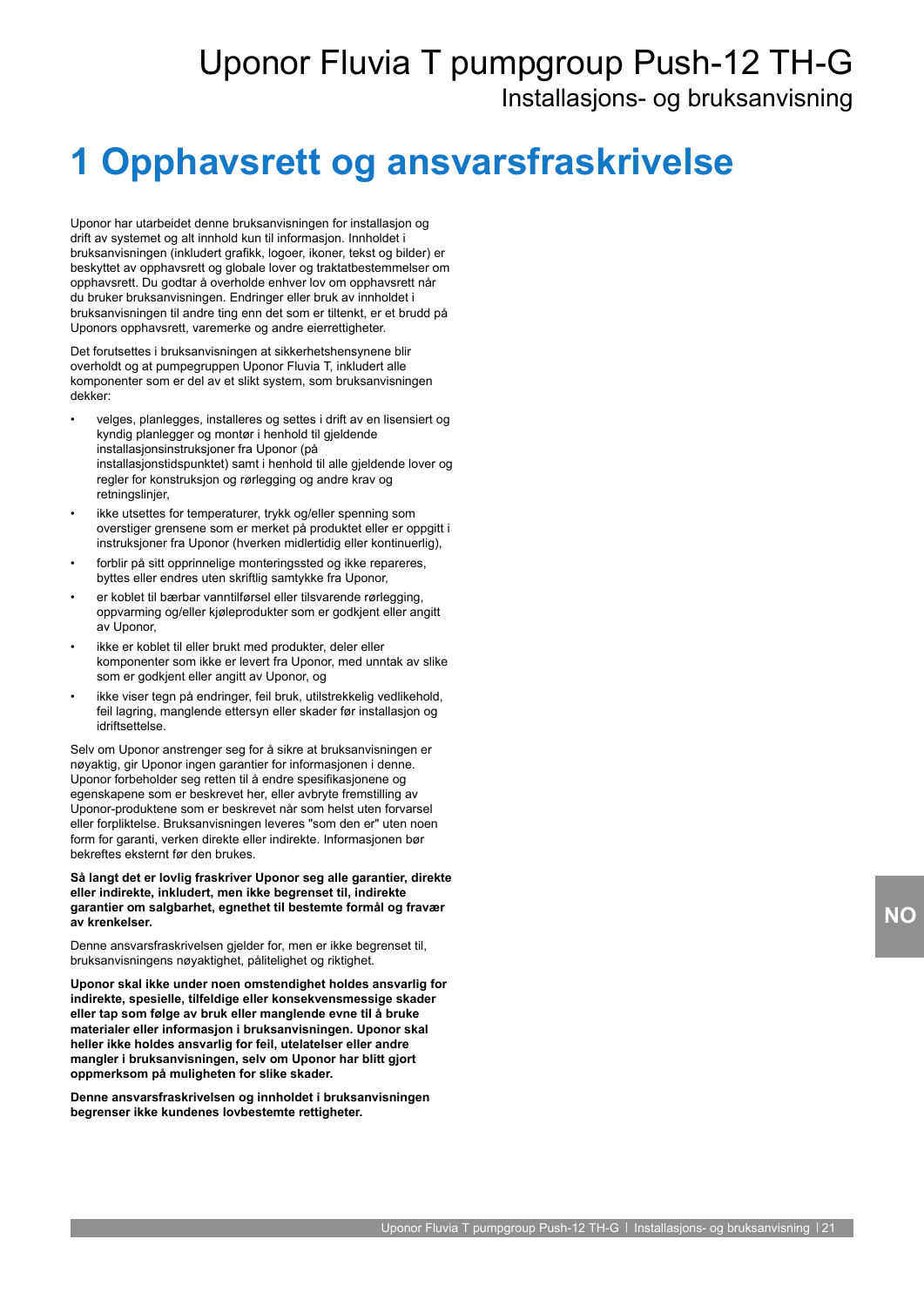## <span id="page-21-0"></span>**2 Forord**

Manualen viser et eksempel på en Uponor Fluvia T pumpegruppevariant som brukes til å regulere overflatetemperaturene til gulv eller veggvarmesystem i rommene (eller badene) på grunnlag av romtemperatur. Informasjon om andre varianter, samt ytterligere tekniske data, finner du i "Uponor Fluvia T pumpgroup Push-12, Technical Information".

Denne installasjons- og bruksanvisningen beskriver hvordan systemkomponenter installeres og brukes.

## 2.1 Sikkerhetsinstrukser

## Advarsler som brukes i denne bruksanvisningen

Følgende symboler brukes i Uponors dokumentasjon for å indikere spesielle forholdsregler for installasjon og bruk av Uponor-utstyr:



### Strøm



### **Advarsel!**

Uponor-systemet bruker 50 Hz, 230 V vekselstrøm. Hvis det oppstår en nødssituasjon, må strømmen kobles fra umiddelbart.

## Tekniske begrensninger



**Forsiktig!**

For å unngå forstyrrelser må installasjons-/datakabler ikke ligge i nærheten av strømkabler som fører mer enn 50 V.

## **Sikkerhetstiltak**

Overhold følgende tiltak når du installerer eller bruker Uponor-utstyr:

- Les og følg instruksjonene i installasjons- og bruksanvisningen.
- Installasjonen må utføres av en kvalifisert person i henhold til lokale forskrifter.
- Det er forbudt å gjøre forandringer eller modifikasjoner som ikke er spesifisert i denne bruksanvisningen.
- All strømtilførsel må slås av før noen form for kobling påbegynnes.
- Ikke bruk vann for å rengjøre Uponor-komponenter.
- Ikke utsett Uponor-komponenter for brannfarlig damp eller gass.

Uponor tar ikke ansvar for skader eller funksjonssvikt som kan oppstå hvis disse instruksjonene ikke følges.

## 2.2 Korrekt avhending av dette produktet (EE-avfall)

#### **MERK!**



Gjelder i EU og andre europeiske land med kildesortering.

Når dette merket vises på produktet eller i veiledninger, indikerer det at produktet ikke må kastes i husholdningsavfall når det ikke lenger er i bruk. For å unngå miljøskader og helseskader som følge av ukontrollert avfallshåndtering må disse skilles fra andre typer avfall og leveres til resirkulering slik at materialet kan brukes på nytt.

Private brukere bør enten kontakte forhandleren hvor produktet ble kjøpt, eller kommunen for å få informasjon om hvor produktene kan leveres til resirkulering.

Bedrifter bør kontakte leverandøren og undersøke betingelsene i kjøpskontrakten. Dette produktet må ikke kastes sammen med annet avfall.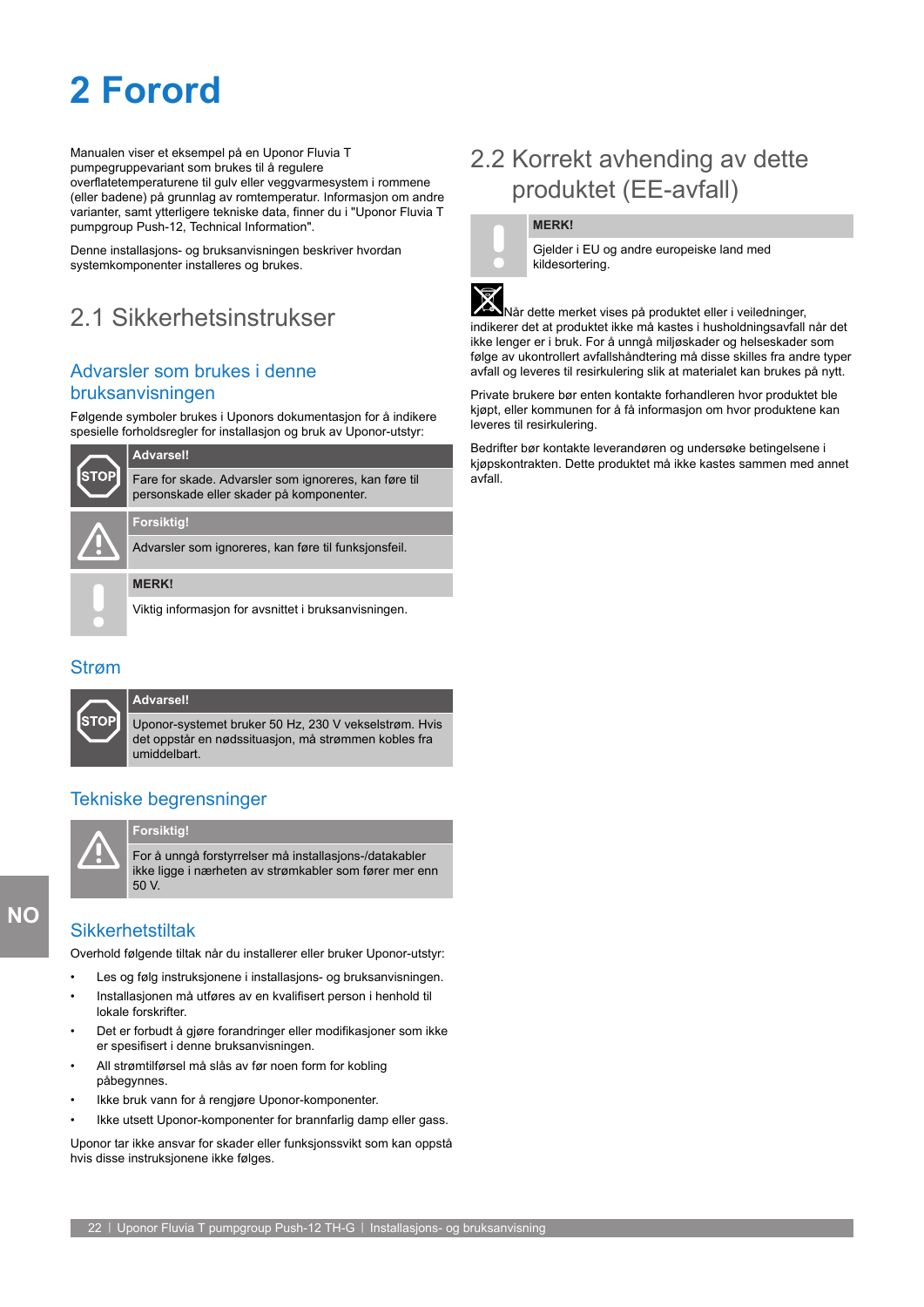## <span id="page-22-0"></span>**1 Prawo autorskie i wyłączenie odpowiedzialności**

Firma Uponor opracowała niniejszą instrukcję montażu i obsługi oraz wszystkie jej elementy wyłącznie do celów informacyjnych. Zawartość niniejszej instrukcji (w tym grafika, logotypy, ikony, tekst i zdjęcia) jest chroniona prawem autorskim i odpowiednimi międzynarodowymi umowami oraz traktatami dotyczącymi praw autorskich. Korzystając z instrukcji, użytkownik zobowiązuje się przestrzegać wspomnianych międzynarodowych umów dotyczących praw autorskich. Modyfikowanie zawartości niniejszej instrukcji lub korzystanie z niej do innych celów stanowi naruszenie praw autorskich, znaku handlowego i innych praw własności należących do firmy Uponor.

Założeniem niniejszej instrukcji jest całkowite przestrzeganie zamieszczonych w niej wskazówek bezpieczeństwa, a także zadbanie o to, aby zestaw pompowy Uponor Fluvia T, wraz ze wszystkimi jego podzespołami omówionymi w niniejszej instrukcji:

- został wybrany, zaprojektowany, zainstalowany i oddany do użytku przez licencjonowanego i kompetentnego projektanta i instalatora, zgodnie z obowiązującymi (w momencie instalacji) instrukcjami dotyczącymi instalacji dostarczonymi przez firmę Uponor oraz zgodnie z wszelkimi stosownymi przepisami budowlanymi i instalacyjnymi, innymi wymaganiami i wytycznymi;
- nie był poddawany (chwilowo lub w sposób ciągły) działaniu temperatury, ciśnienia i/lub napięcia wykraczających poza wartości graniczne wyszczególnione na produktach lub w jakichkolwiek instrukcjach dostarczonych przez firmę Uponor;
- pozostawał w pierwotnym miejscu instalacji i nie był poddawany naprawie, wymianie części lub jakimkolwiek innym modyfikacjom bez wcześniejszego uzyskania zgody na piśmie ze strony firmy Uponor;
- był podłączony do instalacji wody pitnej lub kompatybilnej instalacji wodociągowej, grzewczej i/lub produktów chłodzących zatwierdzonych lub określonych przez firmę Uponor;
- nie był stosowany w połączeniu z produktami, częściami i podzespołami producentów innych niż Uponor ani do nich podłączony, za wyjątkiem pozycji zatwierdzonych lub określonych przez firmę Uponor;
- przed instalacją i oddaniem do użytku nie wykazywał śladów modyfikacji, niewłaściwego użytkowania, niewystarczającej konserwacji, nieprawidłowego przechowywania, zaniedbania lub przypadkowych uszkodzeń.

Firma Uponor podjęła wszelkie możliwe kroki w celu zapewnienia rzetelności niniejszej instrukcji, jednakże nie daje gwarancji całkowitej dokładności zawartych w niej informacji. Firma Uponor zastrzega sobie prawo do wprowadzania zmian w charakterystykach i funkcjach opisanych w instrukcji lub do zaprzestania produkcji opisanych produktów Uponor w dowolnym momencie bez wcześniejszego powiadomienia i bez jakichkolwiek zobowiązań. Niniejsza instrukcja jest dostarczana w takim stanie, w jakim jest, bez jakichkolwiek gwarancji bezpośrednio wyrażonych bądź dorozumianych. Przed wykorzystaniem informacji w jakikolwiek sposób należy je zweryfikować, korzystając z niezależnych źródeł.

**Firma Uponor nie zapewnia w dopuszczalnym zakresie żadnych gwarancji bezpośrednio wyrażonych lub dorozumianych, w szczególności gwarancji zgodności z przeznaczeniem, przydatności do określonego celu i nienaruszalności praw autorskich.**

Niniejsze wyłączenie odpowiedzialności dotyczy między innymi dokładności, rzetelności i poprawności treści niniejszej instrukcji.

**Firma Uponor w żadnym wypadku nie ponosi odpowiedzialności za jakiekolwiek straty lub szkody pośrednie, wymierne, uboczne lub następcze, wynikające z wykorzystania lub niemożliwości wykorzystania materiałów lub informacji zawartych w niniejszej instrukcji, a także za jakiekolwiek roszczenia dające się przypisać błędom, pominięciom lub innego rodzaju nieścisłościom w treści instrukcji, nawet jeśli została poinformowana o możliwości wystąpienia takich szkód.**

**Niniejsze wyłączenie odpowiedzialności i wszelkie postanowienia instrukcji nie powodują ograniczenia żadnych uprawnień ustawowych przysługujących konsumentom.**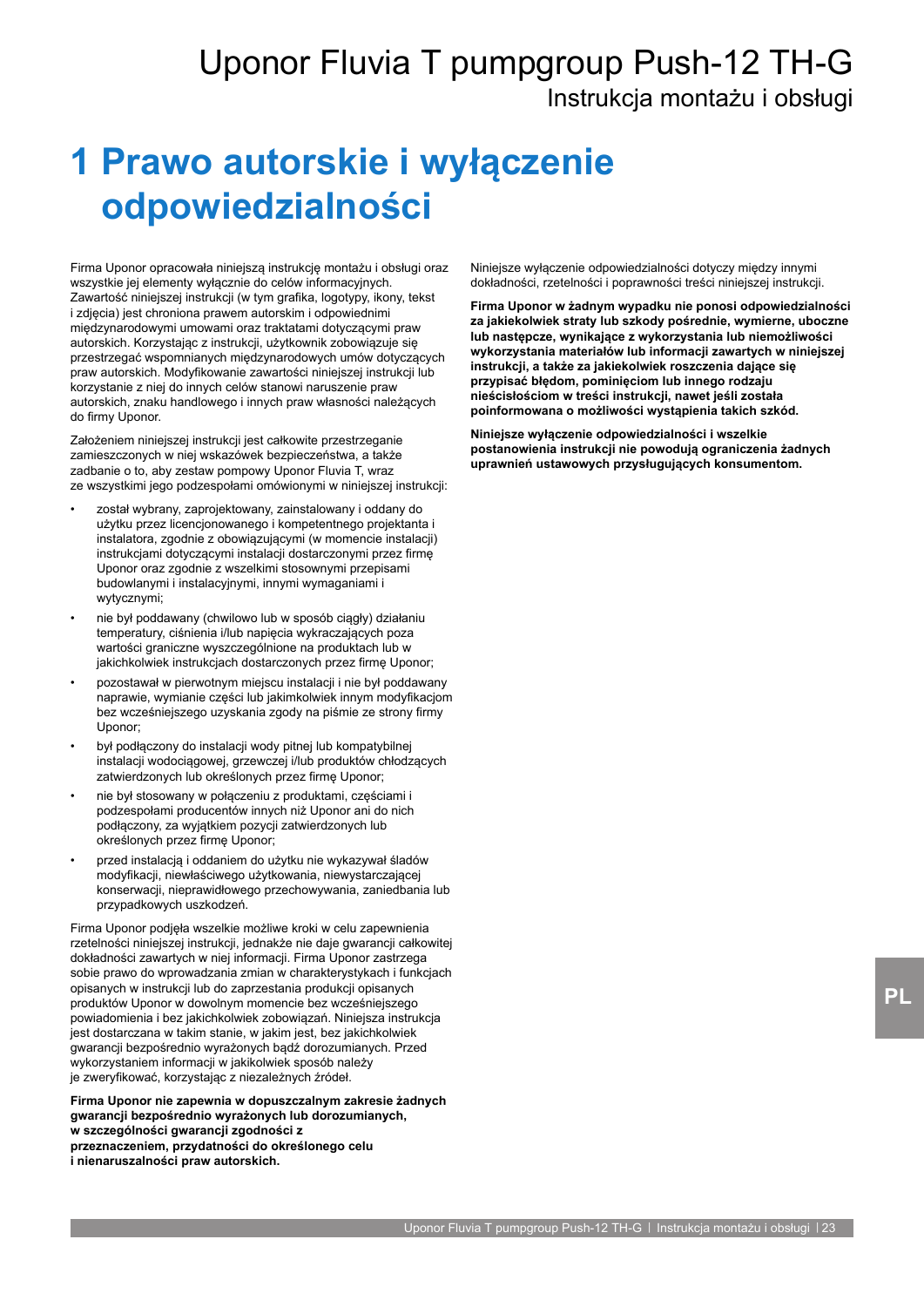## <span id="page-23-0"></span>**2 Wprowadzenie**

Instrukcja pokazuje przykład wariantu zestawu pompowego Uponor Fluvia T stosowanego do regulacji temperatur powierzchniowych przy ogrzewaniu podłogowym lub ściennym w pokojach (lub łazienkach) na podstawie temperatury pokojowej. Informacje o innych wariantach, a także inne dane techniczne można znaleźć w części "Zestaw pompowy Uponor Fluvia T Push-12, Informacje techniczne".

W niniejszej instrukcji montażu i obsługi przedstawiono sposób montażu i obsługi elementów systemu.

## 2.1 Przepisy dotyczące bezpieczeństwa

## Ostrzeżenia stosowane w niniejszej instrukcji

Następujące symbole stosowane w dokumentacji Uponor wskazują na szczególne środki ostrożności niezbędne podczas montażu i obsługi wszelkich urządzeń firmy Uponor:

| Q |
|---|
|   |

#### może doprowadzić do obrażeń ciała lub uszkodzenia podzespołów.

**Ostrzeżenie!**

**Przestroga!**

Nieprzestrzeganie wskazań oznaczonych tym symbolem może prowadzić do wadliwego działania urządzeń.

#### **UWAGA!**

Ważne informacje dotyczące danej sekcji instrukcji.

Ryzyko obrażeń ciała. Nieprzestrzeganie ostrzeżeń

## Zasilanie



## **Ostrzeżenie!**

System Uponor jest zasilany prądem zmiennym o napięciu 230 V i częstotliwości 50 Hz. W razie zagrożenia należy natychmiast wyłączyć zasilanie.

## Ograniczenia techniczne



### **Przestroga!**

Aby zapobiec zakłóceniom, kable instalacyjne i kable przesyłu danych należy poprowadzić z dala od kabli zasilania, w których napięcie przekracza 50 V.

## Środki bezpieczeństwa

Podczas montażu i obsługi wszelkich urządzeń firmy Uponor należy stosować następujące środki bezpieczeństwa:

- Należy zapoznać się ze wszystkimi instrukcjami zamieszczonymi w podręczniku instalacji i obsługi oraz przestrzegać ich.
- Instalacja musi zostać przeprowadzona przez kompetentną osobę, zgodnie z lokalnymi przepisami.
- Zabrania się wprowadzania zmian i modyfikacji, które nie zostały wyszczególnione w niniejszym podręczniku.
- Przed rozpoczęciem wszelkich prac związanych z instalacją przewodów elektrycznych konieczne jest odłączenie wszystkich źródeł zasilania.
- Do czyszczenia podzespołów firmy Uponor nie wolno używać wody.
- Podzespołów firmy Uponor nie wolno poddawać działaniu palnych oparów lub gazów.

Firma Uponor nie ponosi żadnej odpowiedzialności za szkody lub awarie wynikłe z nieprzestrzegania powyższych wskazówek.

## 2.2 Prawidłowa utylizacja tego produktu (odpady elektryczne i elektroniczne)

#### **UWAGA!**

Dotyczy krajów Unii Europejskiej i innych krajów europejskich, w których stosuje się odrębne systemy gromadzenia odpadów.

 Ten znak umieszczony na produkcie lub w dokumentacji wskazuje, że po zakończeniu eksploatacji produktu nie należy go utylizować wraz z odpadami z gospodarstw domowych. Aby zapobiec wynikającym z niekontrolowanej gospodarki odpadami zniszczeniom w środowisku naturalnym lub zagrożeniom dla zdrowia ludzkiego, produkt należy oddzielić od odpadów innego rodzaju i poddawać go recyklingowi w sposób odpowiedzialny, działając na rzecz zrównoważonego ponownego wykorzystania bazy surowcowej.

W celu uzyskania szczegółowych informacji dotyczących sposobu i miejsca bezpiecznego dla środowiska recyklingu niniejszego produktu użytkownicy domowi powinni skontaktować się ze sprzedawcą detalicznym, u którego zakupili produkt, lub z lokalnymi władzami.

Użytkownicy komercyjni powinni skontaktować się z dostawcą oraz sprawdzić warunki opisane w umowie zakupu. Produktu nie należy mieszać z innymi odpadami komercyjnymi.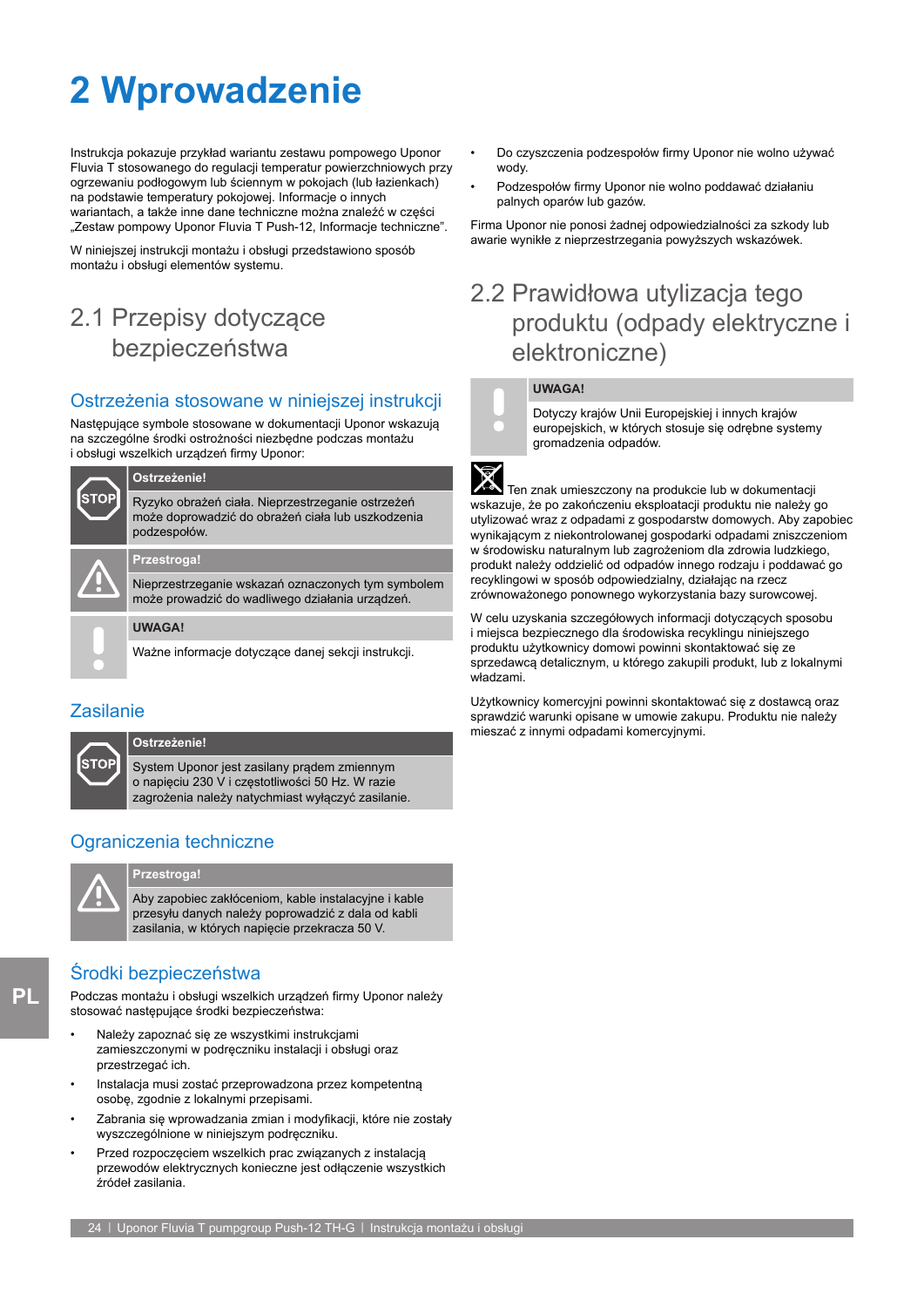## <span id="page-24-0"></span>**1 Авторские права и отказ от ответственности**

Компания Uponor подготовила настоящее руководство по монтажу и эксплуатации, включая все его содержимое, исключительно для информационных целей. Содержимое данного руководства (включая графику, логотипы, значки, текст и изображения) является объектом авторского права и защищено согласно положениям международных законов и договоров в сфере защиты авторских прав. Используя настоящее руководство, пользователь соглашается соблюдать все законы об авторском праве. Изменение или использование любых фрагментов настоящего руководства в иных целях является нарушением авторского права компании Uponor, права на товарный знак и прочих имущественных прав.

Настоящее руководство предполагает соблюдение всех правил техники безопасности, а также выполнение следующих условий для насосно-смесительного блока Uponor Fluvia T и всех его компонентов:

- подбор, проектирование, установка и ввод в эксплуатацию должны осуществляться уполномоченным и компетентным персоналом в соответствии с имеющимися (на момент установки) инструкциями по установке, предоставленными компанией Uponor, а также в соответствии с действующими нормами строительства и инженерных систем, а также других требований и указаний;
- при работе оборудования температура, давление и (или) напряжение (кратковременно или в течение длительного времени) не должны выходить за пределы, указанные на корпусе оборудования или в инструкциях компании Uponor;
- оборудование должно находиться по месту его первоначальной установки, а ремонт, перемещение или изменение конструкции оборудования должны осуществляться только при условии предварительного письменного согласия компании Uponor;
- оборудование должно быть подключено к отопительным, охлаждающим и водопроводным системам, соответствующим требованиям компании Uponor;
- оборудование не должно подключаться или применяться совместно с устройствами, отдельными компонентами или частями, если их использование не было одобрено или рекомендовано компанией Uponor;
- перед установкой и вводом в эксплуатацию оборудование не должно иметь признаков нарушения конструкции, неправильной эксплуатации, ненадлежащего хранения, умышленных или непреднамеренных повреждений.

Компания Uponor стремится обеспечить, но не гарантирует точность приводимой в этом руководстве информации. Uponor оставляет за собой право вносить изменения в технические характеристики и функции, описанные в настоящем документе, или в любое время прекратить производство описанной системы Uponor без предварительного уведомления или обязательств. Данное руководство предоставляется на условиях «как есть» без каких-либо гарантий, явных или подразумеваемых. Перед любым использованием данной информации необходимо проверить ее актуальность.

**Насколько это допускается действующим законодательством, компания Uponor отказывается от любых гарантий, явных или подразумеваемых, в частности, подразумеваемых гарантий товарного состояния,**

**пригодности для определенной цели и соблюдения прав собственности.**

Это заявление относится, помимо прочего, к точности, достоверности и правильности данного руководства.

**Ни при каких обстоятельствах компания Uponor не несет ответственности за любые косвенные, специальные, случайные или воспоследовавшие убытки или ущерб, возникшие в результате использования или невозможности использования материалов или информации, содержащейся в руководстве, или по любой претензии, обусловленной ошибкой, упущением или другими неточностями данного руководства, даже если компания Uponor была предупреждена о возможности такого ущерба.**

**Настоящий отказ от ответственности и любые положения, содержащиеся в данном руководстве, не ограничивают законные права потребителей.**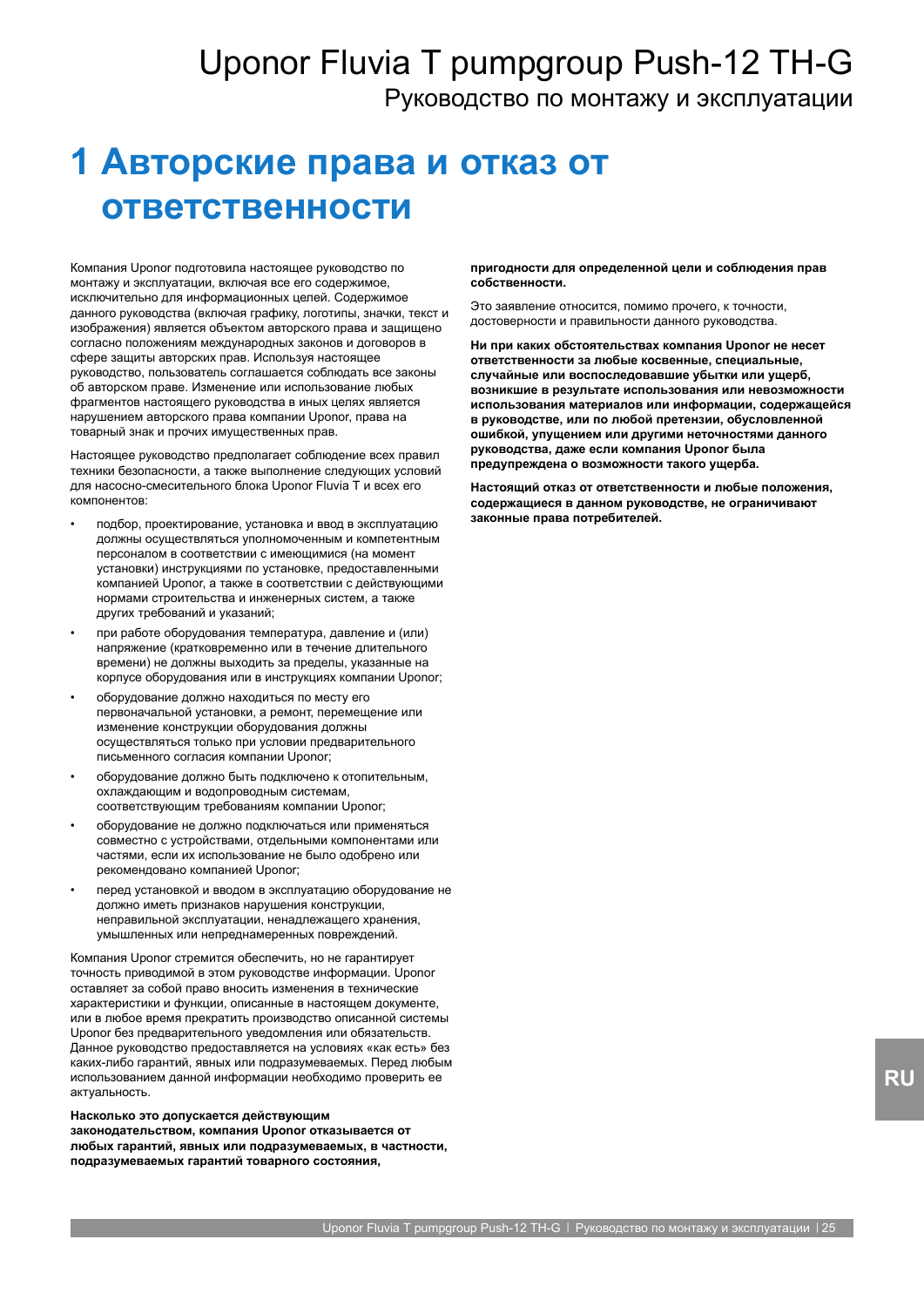## <span id="page-25-0"></span>**2 Предисловие**

В этом руководстве показан один из вариантов использования насосно-смесительного блока Uponor Fluvia T для регулирования температуры поверхности системы напольного или настенного отопления в помещениях (или ванных комнатах) на основе комнатной температуры. Сведения о других вариантах, а также дополнительные технические данные см. в технической брошюре по насосно-смесительным блокам Uponor Fluvia T Push-12.

Это руководство по монтажу и эксплуатации содержит инструкции по установке и использованию компонентов системы.

## 2.1 Инструкции по технике безопасности

### Предупреждающие символы, используемые в данном руководстве

В документации Uponor используются следующие обозначения особых мер предосторожности при установке и эксплуатации оборудования Uponor:



### **Предупреждение!**

Риск травмирования. Несоблюдение предупреждений этой категории может привести к повреждению компонентов или получению травм.



#### **Внимание!**

Несоблюдение предупреждений этой категории может привести к неисправностям.

#### **ПРИМЕЧАНИЕ!**

Важное примечание к соответствующему разделу руководства.

### Электропитание



#### **Предупреждение!**

Система Uponor питается от сети переменного тока с характеристиками 230 В, 50 Гц. В аварийной ситуации немедленно отключите электропитание.

### Технические ограничения



#### **Внимание!**

Во избежание помех не прокладывайте монтажные кабели и кабели передачи данных рядом с силовыми кабелями с напряжением более 50 В.

### Правила техники безопасности

При монтаже и эксплуатации оборудования Uponor должны соблюдаться следующие требования.

- Ознакомьтесь с инструкциями по установке и эксплуатации и строго следуйте им.
- Установка должна производиться только квалифицированным персоналом в соответствии с требованиями местного законодательства.
- Запрещается самостоятельно вносить в конструкцию устройства изменения, не описанные в настоящей инструкции.
- Перед выполнением работ с электропроводкой необходимо отключить электропитание.
- Не используйте воду для чистки деталей устройства.
- Не подвергайте устройство и отдельные его части действию огнеопасных паров или газов.

Компания Uponor не несет ответственности за ущерб или неисправности, возникшие в результате несоблюдения этих инструкций.

## 2.2 Правильная утилизация этого оборудования (утилизация электрического и электронного оборудования)

### **ПРИМЕЧАНИЕ!**

Применимо для Европейского союза и других европейских стран с системами раздельного сбора отходов.



 Такая маркировка на оборудовании или в документации к нему означает недопустимость утилизации оборудования вместе с прочими бытовыми отходами после окончания срока службы. Во избежание ущерба для окружающей среды или здоровья людей в результате неправильной утилизации это оборудование следует утилизировать отдельно от прочих типов отходов и направлять на переработку с соблюдением всех местных правил для обеспечения экологически безопасного повторного использования материалов.

При использовании оборудования в домашних условиях необходимо обратиться за разъяснениями о местах и способах его экологически безопасной переработки либо к продавцу изделия, либо в местный официальный орган.

Компании должны обращаться к своим поставщикам, а также должны сверяться с условиями контракта на приобретение оборудования. Не допускается совместная утилизация этого оборудования с прочими коммерческими отходами.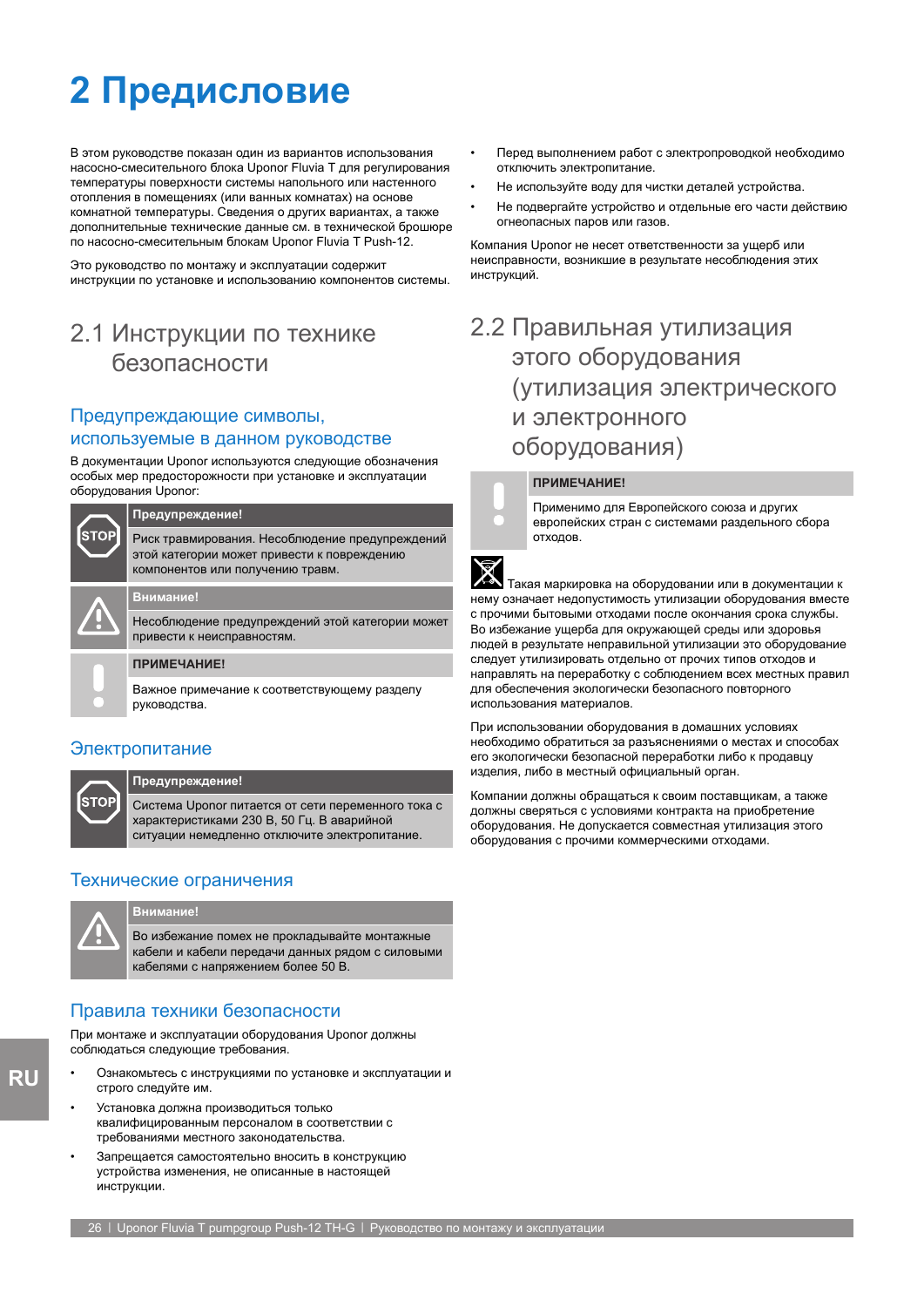## Uponor Fluvia T pumpgroup Push-12 TH-G

Installations- och bruksanvisning

## <span id="page-26-0"></span>**1 Upphovsrätt och friskrivning**

Uponor har utarbetat denna installations- och bruksanvisning och allt innehåll i den uteslutande för informationsändamål. Innehållet i handboken (inklusive diagram, logotyper, ikoner, text och bilder) omfattas av upphovsrätt och skyddas av upphovsrättslagar och fördragsbestämmelser som gäller i hela världen. Genom att använda handboken förbinder du dig att följa alla gällande upphovsrättslagar. Om du förändrar något av innehållet i handboken eller använder den för annat ändamål gör du intrång på Uponors upphovsrätt, varumärke och andra immateriella rättigheter.

Utgångspunkten för handboken är att alla säkerhetsåtgärder har vidtagits till fullo och dessutom att Uponor Fluvia T-pumpgruppen med alla dess komponenter täcks av handboken:

- väljs ut, projekteras, installeras och driftsätts av behöriga och sakkunniga projektörer och installatörer med iakttagande av gällande (vid installationstidpunkten) installationsanvisningar från Uponor och även av alla tillämpliga bygg- och installationsnormer och andra krav och riktlinjer,
- inte (tillfälligt eller varaktigt) utsätts för temperaturer, tryck och/ eller elektriska spänningar som överskrider de gränsvärden som anges på produkterna eller i anvisningar som tillhandahålls av Uponor,
- blir kvar på den plats där det ursprungligen installerades och inte repareras, byts ut eller förändras utan föregående skriftligt medgivande från Uponor,
- ansluts till dricksvattensystem eller kompatibla rörlednings-, värme- och/eller kylsystem som har godkänts eller specificerats av Uponor,
- inte ansluts till eller används tillsammans med produkter, delar eller komponenter som inte har godkänts eller specificerats av Uponor och
- inte uppvisar tecken på åverkan, skadegörelse, otillräckligt underhåll, felaktig förvaring, vårdslöshet eller olycksfall före installation och driftsättning.

Uponor har ansträngt sig för att säkerställa att handboken är korrekt, men Uponor kan inte garantera att all den information som lämnas häri är korrekt. Uponor förbehåller sig rätten att ändra de specifikationer och funktioner som beskrivs i den här handboken och att avbryta tillverkningen av Uponor-produkter utan föregående meddelande eller förpliktelse. Anvisningen tillhandahålls i befintligt skick utan någon form av uttryckliga eller underförstådda garantier. Informationen ska verifieras självständigt innan den används.

**I den utsträckning som lagen medger friskriver sig Uponor från alla uttryckliga och underförstådda garantiåtaganden, inbegripet men ej begränsat till underförstådda utfästelser om allmän lämplighet, lämplighet för visst ändamål och frånvaro av överträdelser.**

Denna friskrivning avser men är inte begränsad till handbokens vederhäftighet, tillförlitlighet och felfrihet.

**Uponor påtar sig under inga förhållanden något skadeståndsansvar för indirekta, speciella eller tillfälliga skador eller för förluster eller följdskador som orsakats av att innehållet eller informationen i handboken utnyttjats eller inte har kunnat utnyttjas, ej heller för anspråk som avser fel, förbiseenden eller andra felaktigheter i handboken, även om Uponor har uppmärksammats på möjligheten till sådana skador.**

**Denna friskrivning och andra bestämmelser i handboken begränsar inte konsumentens lagstadgade rättigheter.**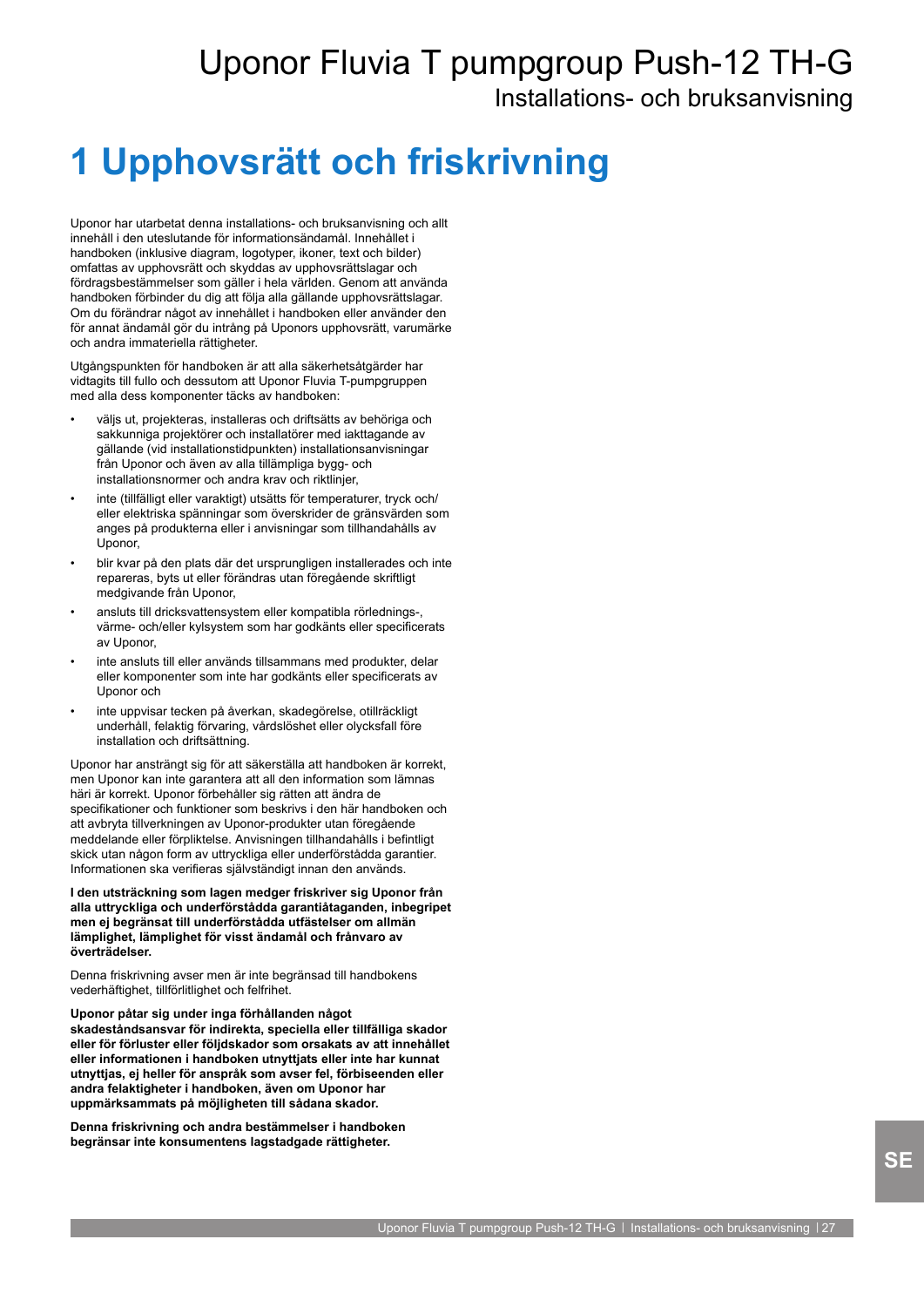## <span id="page-27-0"></span>**2 Förord**

Manualen visar ett exempel på en Uponor Fluvia T-pumpgruppvariant som används för att reglera yttemperaturerna på golv- eller väggvärmesystem i rummen (eller badrummen) baserat på rumstemperatur. Information om andra variationer såväl som ytterligare teknisk information finns i "Uponor Fluvia T pumpgrupp Push-12, Teknisk information".

Installations- och bruksanvisningen beskriver hur systemets komponenter ska installeras och användas.

## 2.1 Säkerhetsföreskrifter

## Varningar som används i handboken

Följande ikoner används i Uponor-dokumentation som en indikation på speciella försiktighetsåtgärder vid installation och användning av Uponor-utrustning:

| <b>STOP</b> | <b>Varning!</b>                                                                   |
|-------------|-----------------------------------------------------------------------------------|
|             | Risk för skador. Om varningen ignoreras kan personer<br>eller komponenter skadas. |
| / <u>!</u>  | Försiktigt!                                                                       |
|             | Om försiktighet inte visas kan funktionsfel uppstå.                               |
|             | <b>OBS!</b>                                                                       |
|             | Viktig information till avsnittet i handboken.                                    |

## Nätspänning



### **Varning!**

Uponor-systemet drivs med elström 50 Hz, 230 V AC. Slå omedelbart ifrån spänningen vid nödsituationer.

## Tekniska förutsättningar



#### **Försiktigt!**

Undvik störningar genom att separera installations- och datakablar från nätkablar med högre spänning än 50 V.

## Säkerhetsåtgärder

Genomför följande åtgärder vid installation och användning av all slags Uponor-utrustning:

- Läs och följ anvisningarna i installations- och bruksanvisningen.
- Installationen måste utföras av behörig person i enlighet med gällande bestämmelser.
- Garantin gäller ej om förändringar eller modifieringar görs som inte beskrivs i handboken.
- All strömtillförsel måste vara frånslagen innan ledningsarbeten påbörjas.
- Använd inte vatten för att rengöra komponenter i Uponor Reglersystem
- Utsätt inte komponenter i Uponor Reglersystem för brännbara ångor eller gaser.

Vi påtar oss inget ansvar för skador eller driftstopp som orsakas av att dessa föreskrifter inte följs!

## 2.2 Avfallshantering (elavfall)

### **OBS!**



Tillämpligt i Europeiska unionen och andra europeiska länder med åtskilda återvinningssystem.

 Den här symbolen på produkten eller i dokumentationen betyder att den inte får kastas tillsammans med hushållsavfall vid slutet av sin livstid. För att förhindra eventuella skador på miljö eller människors hälsa från okontrollerad avfallshantering, skall denna produkt separeras från andra typer av avfall och återvinnas för att främja hållbar återvinning av materiella resurser.

Hushållsanvändare bör kontakta den återförsäljare som sålt produkten eller sin kommun för vidare information om var och hur de kan lämna in produkten för miljövänlig återvinning.

Företagsanvändare bör kontakta sin leverantör och kontrollera villkoren i köpekontraktet. Denna produkt får inte blandas med annat kommersiellt avfall.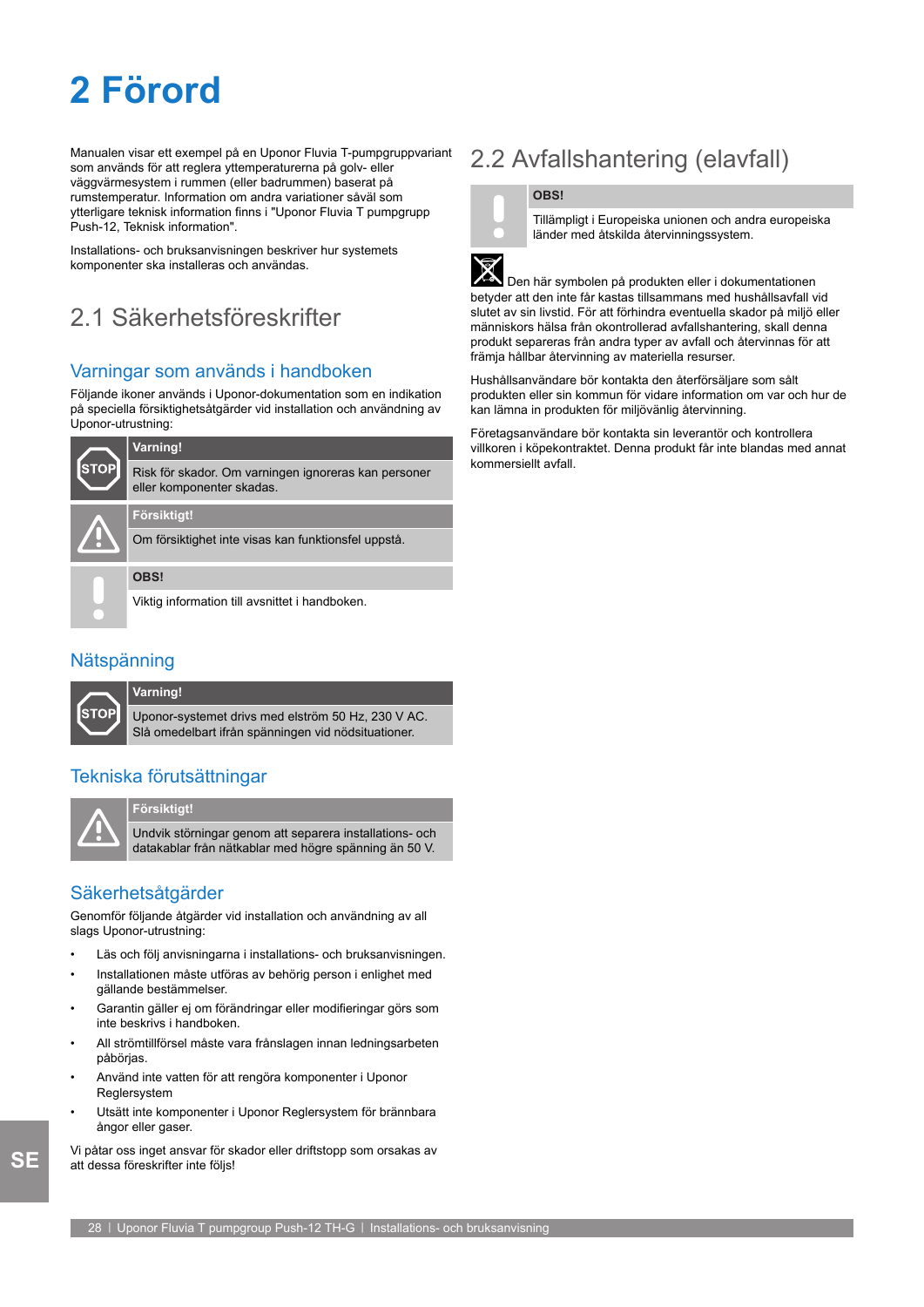<span id="page-28-0"></span>











| Ú                |                    |           | m <sup>2</sup>              | 11 kW   |
|------------------|--------------------|-----------|-----------------------------|---------|
| Renovis (wall)   |                    | 1 loop    | $= 20 \text{ m}^2$          | 2.0 kW  |
| UFH $d = 9.9$ mm | $T = 100$ mm       | 2 loops à | 60 m = $2x6$ m <sup>2</sup> | 0.96 kW |
| UFH $d = 12$ mm  | $= 150 \text{ mm}$ | 2 loops à | 46 m = $2x7$ m <sup>2</sup> | 1.4 kW  |
| UFH $d = 14$ mm  | $= 150 \text{ mm}$ | 2 loops à | 60 m = $2x9$ m <sup>2</sup> | 1.8 kW  |
| UFH $d = 16$ mm  | $= 150 \text{ mm}$ | 2 loops à | $75 m = 2x11 m2$            | 2.2 kW  |
| UFH $d = 17$ mm  | $= 150 \text{ mm}$ | 2 loops à | $90 m = 2x14 m2$            | 2.84 kW |
| UFH $d = 20$ mm  | $= 150 \text{ mm}$ | 2 loops à | $105 m = 2x16 m2$           | 3.2 kW  |
|                  |                    |           |                             |         |

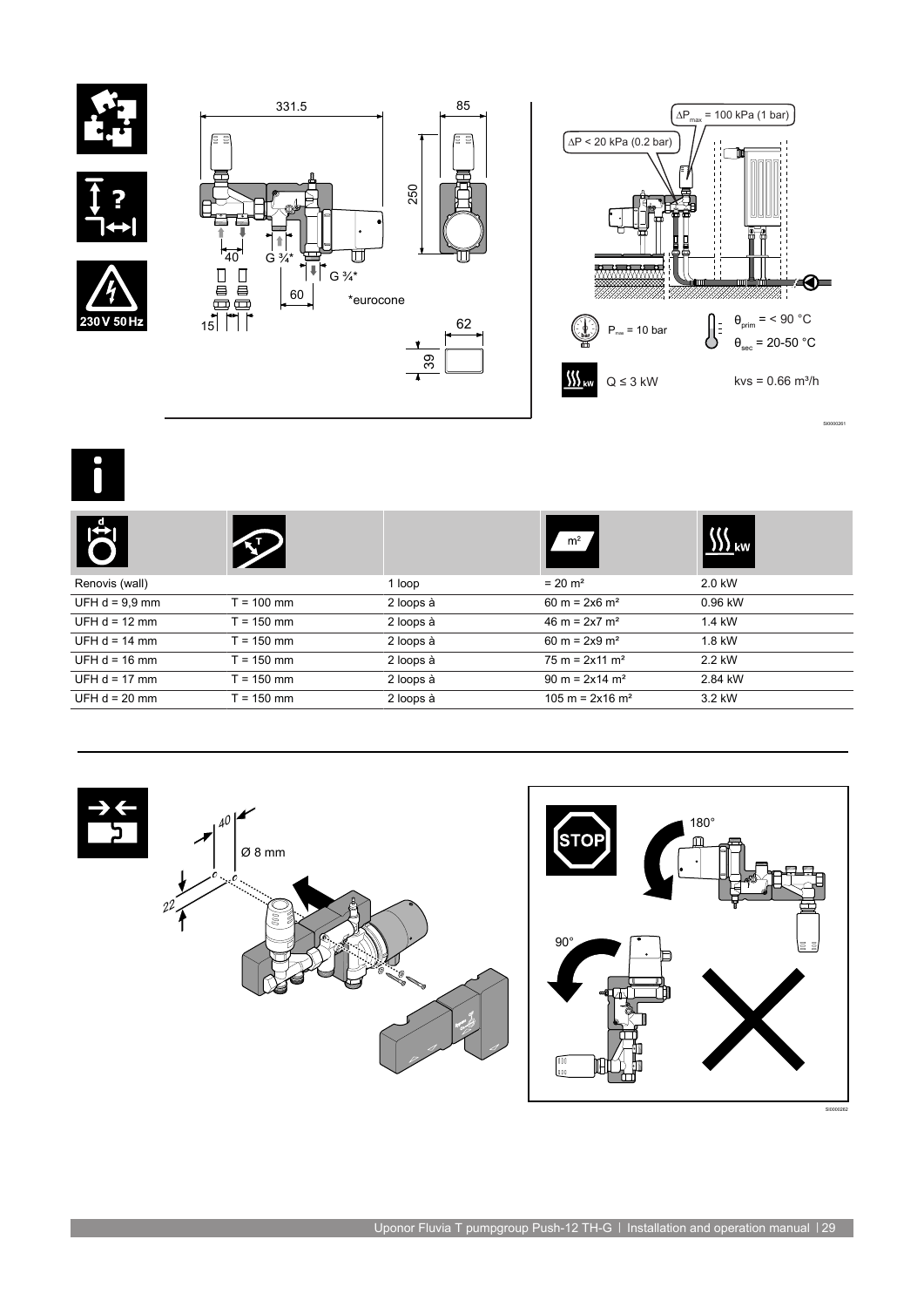





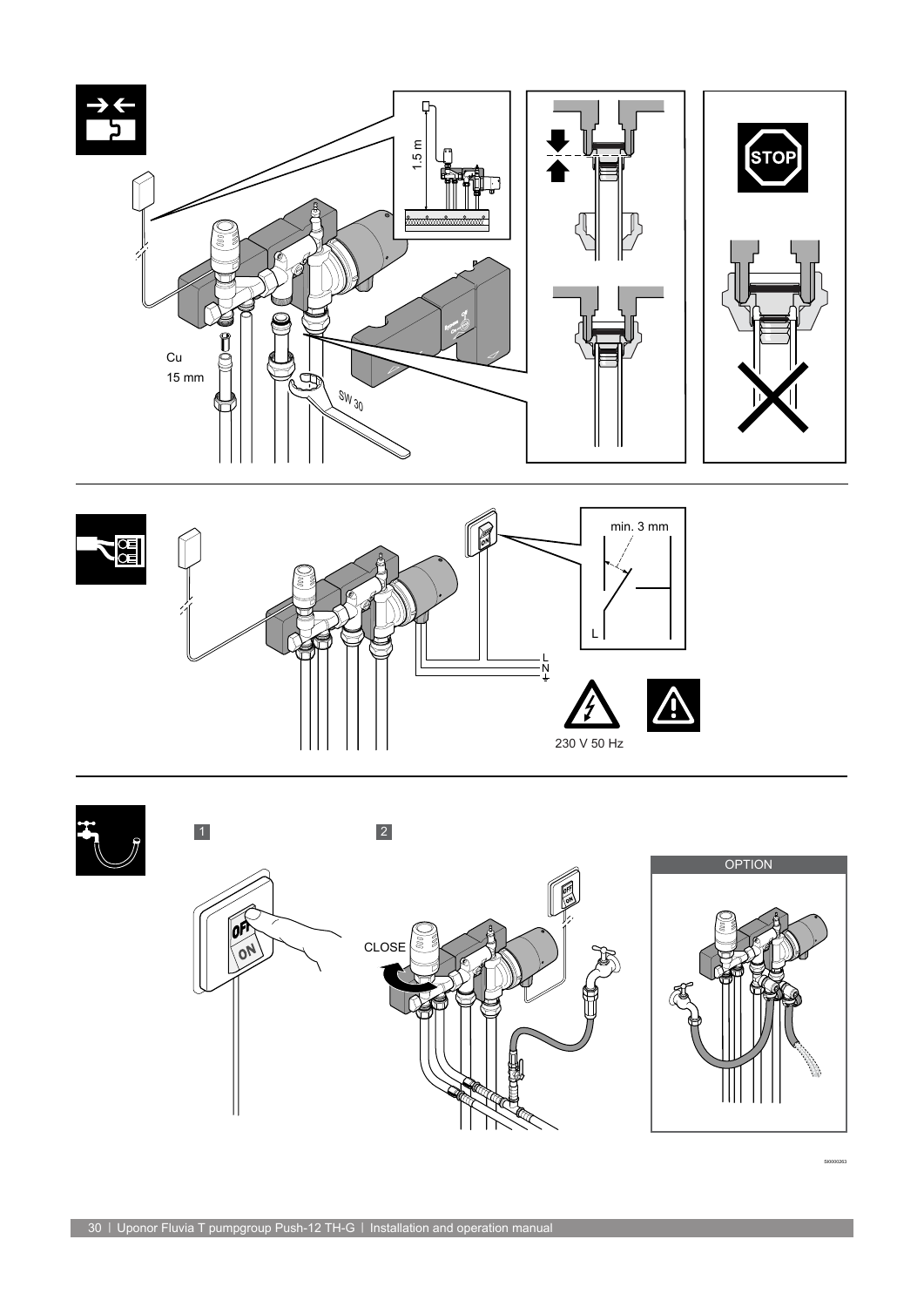













6 bar ≥ P ≥ 4 bar



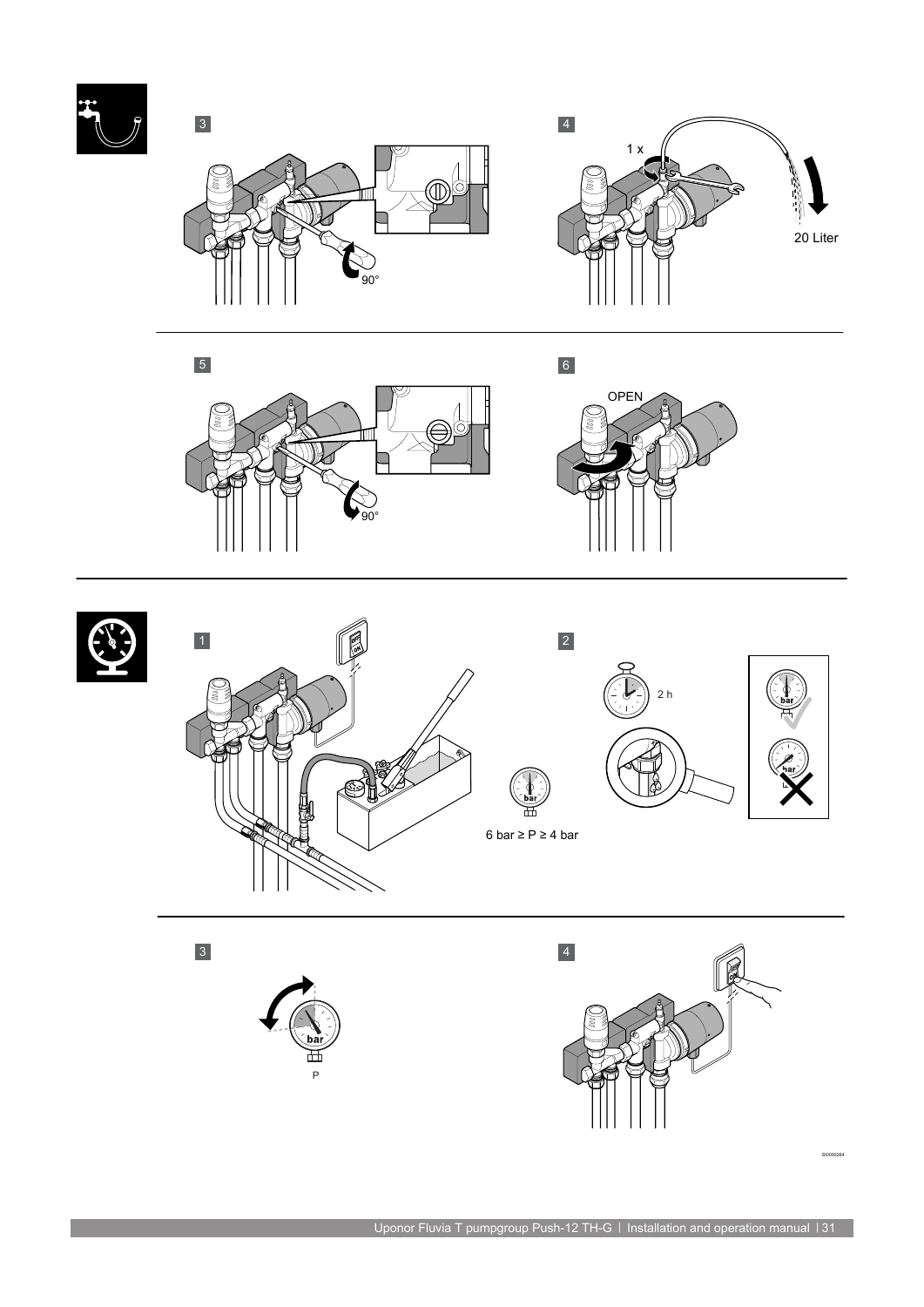



| Turns | ∪.∪<br>. . | $\ddot{\phantom{0}}$<br>$\sim$ | $\sim$ | <u></u><br>$\sim$ | $\sim$                  | $\sim$ |      |
|-------|------------|--------------------------------|--------|-------------------|-------------------------|--------|------|
| k۷    |            | v.∠ i                          | 0.38   |                   | $\mathsf{v}.\mathsf{v}$ | v.vv   | 0.66 |



| % flow       |        | ∪ו   | $\Omega$<br>∠∪ | $\sim$<br>ں ے | 30                                      | $\sim$ $\sim$<br>- -<br>ບປ |
|--------------|--------|------|----------------|---------------|-----------------------------------------|----------------------------|
| <b>Turns</b> | Closea |      | $\cdot$        | $\sim$        | $\sim$<br>$\mathsf{v} \cdot \mathsf{v}$ | Open                       |
| <b>kv</b>    | 1.25   | . 45 | ن ،            | 1.55          | $\sim$ $\sim$<br>.65                    | $\sim$                     |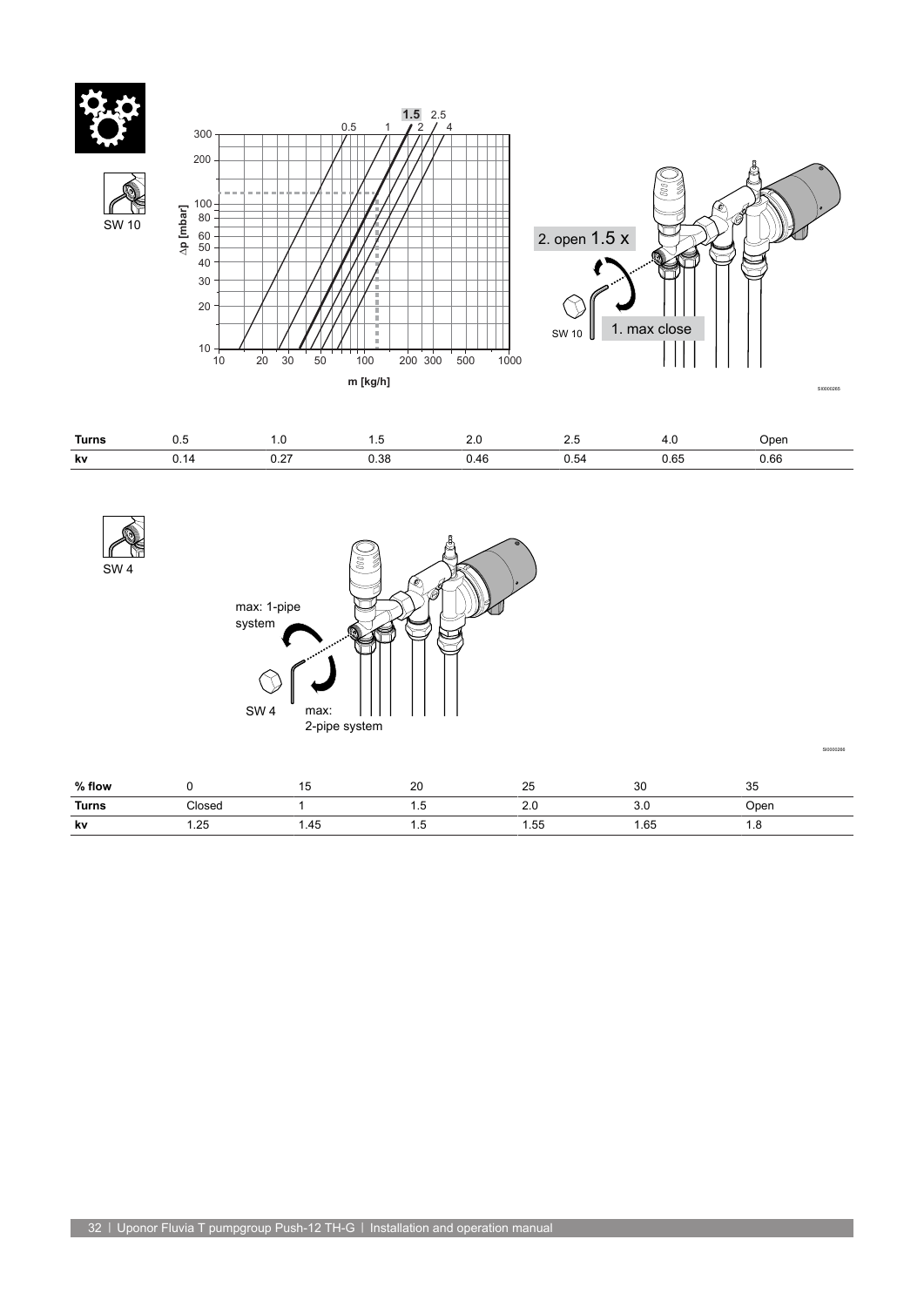the control of the control of the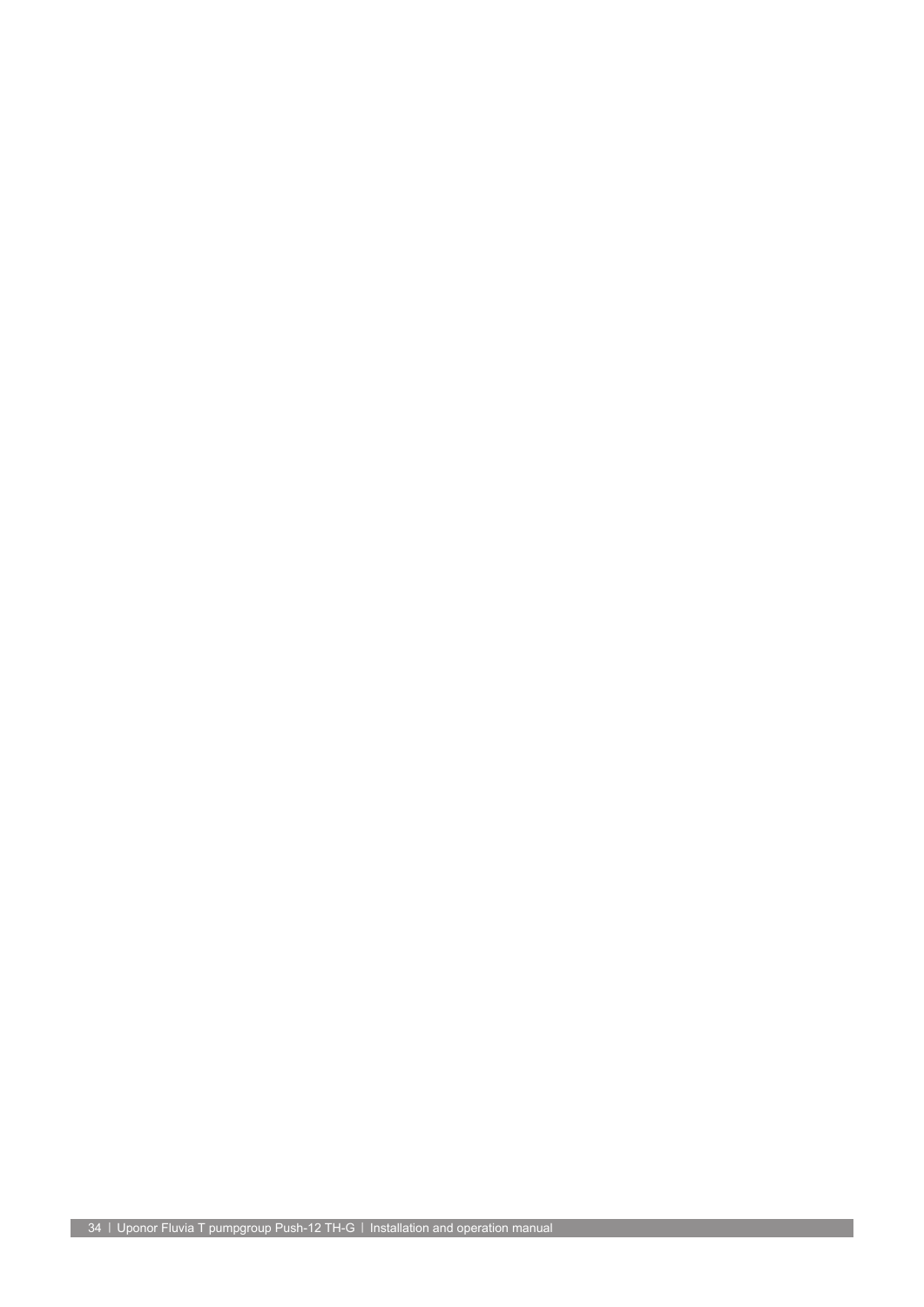the control of the control of the